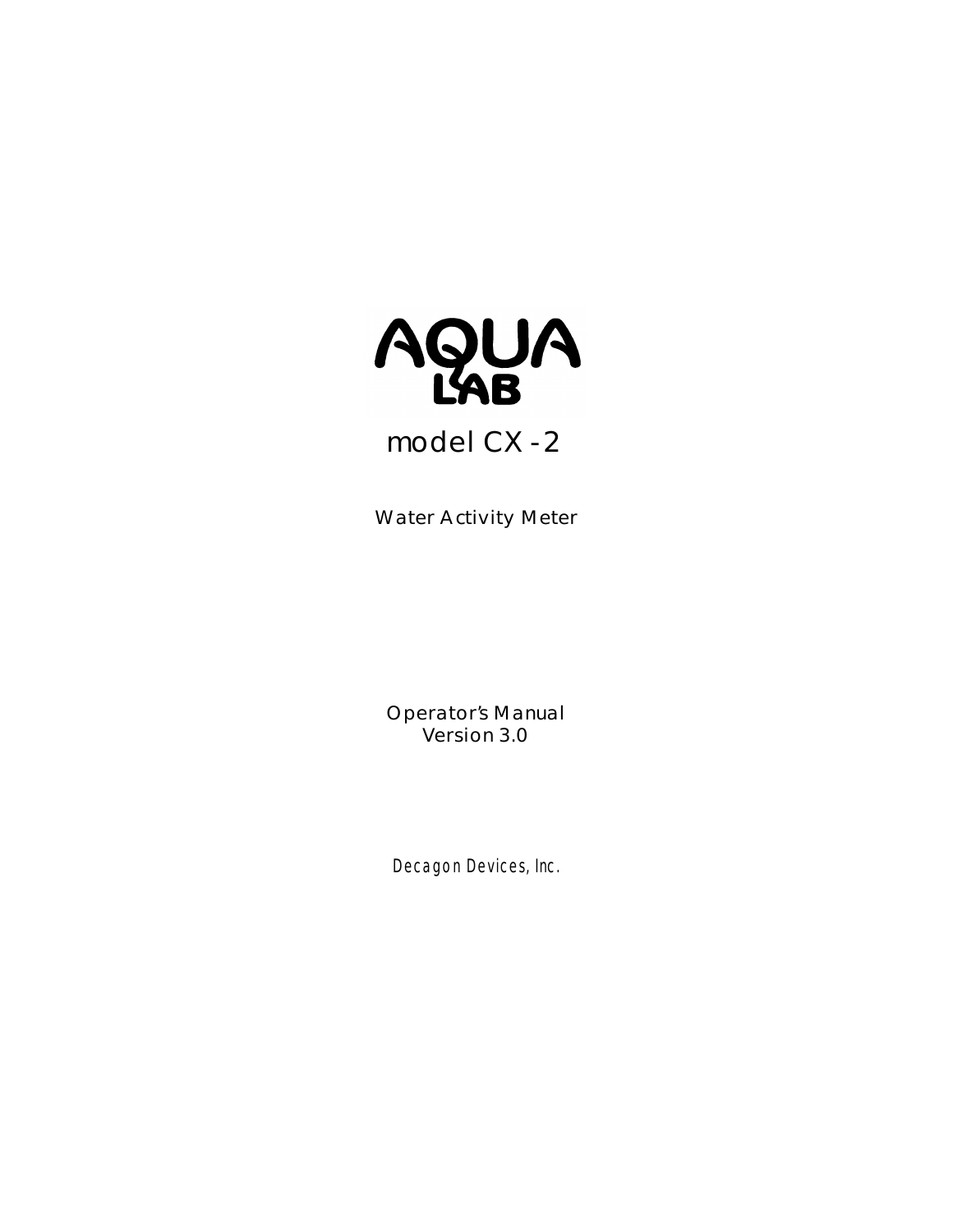**AquaLab** *Table of Contents*

# **Table of Contents**

## **1. Introduction 1**

About this Manual 1 Customer Service 1 Phone: 1 Fax: 2 E-mail: 2 Warranty 3 Note to our AquaLab Users 3 Seller's Liability 3

## **2. About AquaLab 5**

How it works 5 Features: 8

## **3. Getting Started 9**

Components of your AquaLab 9 Choosing a Location 9 Checking and Changing Voltage Settings 10 Preparing AquaLab for Operation 12

## **4.Linear Offset and Verification Standards 14**

What is Linear Offset? 14 Verification Standards 14 Saturated Salt Solutions 15 AquaLab's Verification Standards 16 When to Verify for Linear Offset 18 How to Verify and Adjust for Linear Offset 18

# **5. Sample Preparation 21**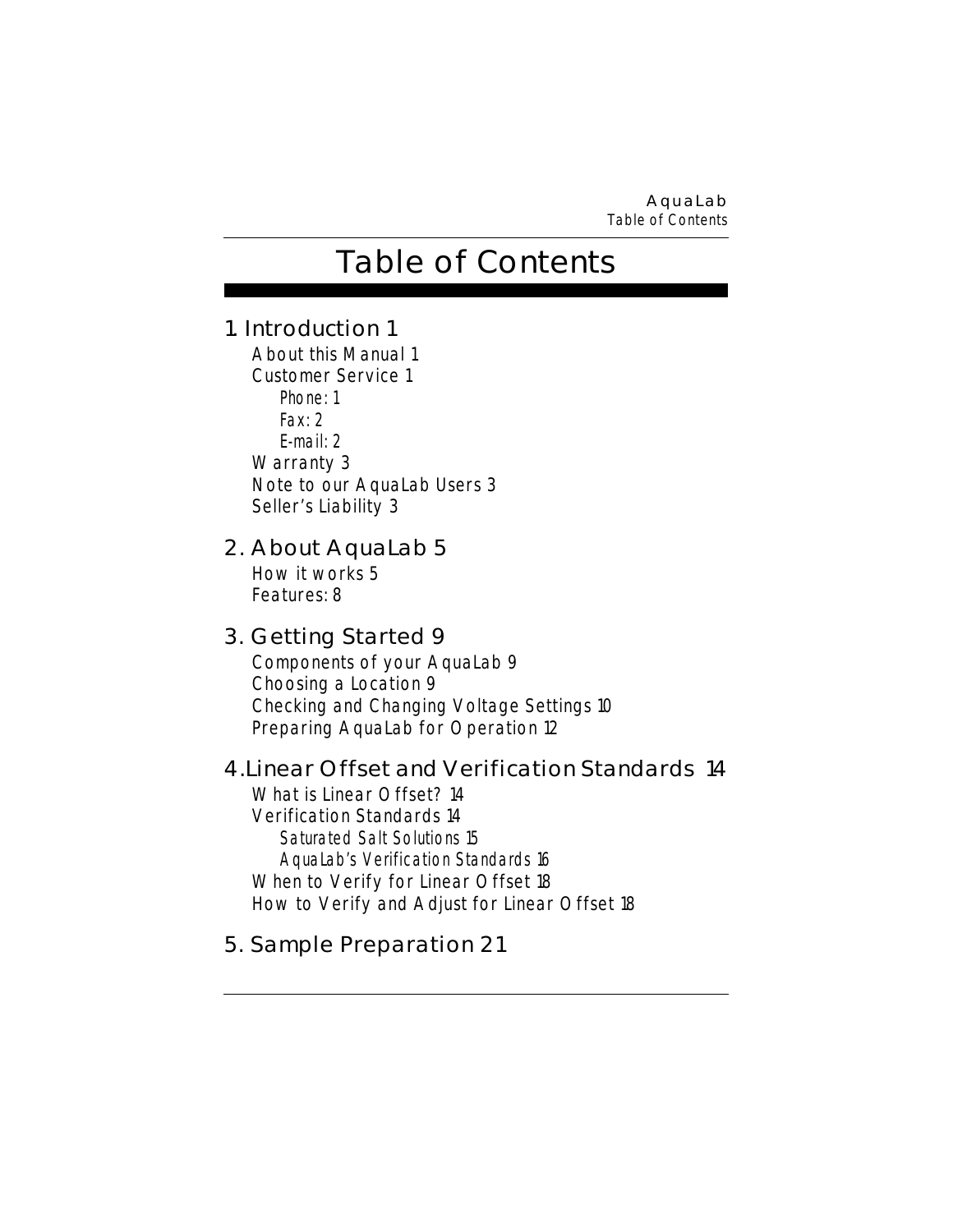*Table of Contents*

Preparing the Sample 21 Materials Needing Special Preparation 22 Coated and Dried Samples 23 Speeding up Read time 23 Dehydrated Samples 24 Propylene Glycol 24 Low Water Activity 25 Samples not at Room Temperature 25

### **6. Taking a Reading 26**

How AquaLab takes Readings 27 Cautions 27

### **7. Temperature Control 29**

Important Hints Concerning the CX-2T 31

### **8. Computer Interface 33**

Output Format 33 Using Hyperterminal in Windows 95 and Windows NT 34 Using Terminal for Windows 3.0 and 3.11 35 Using AquaLink 35

# **9. Theory: Water Activity in Foods 38**

## **10. Cleaning and Maintenance 40**

Tools Needed 40 Cleaning the Sensor Chamber Block 41 Cleaning the Fan Filter 45 Checking Calibration 46

### **11. Repair Instructions 48**

Shipping Directions 48 Repair Costs 49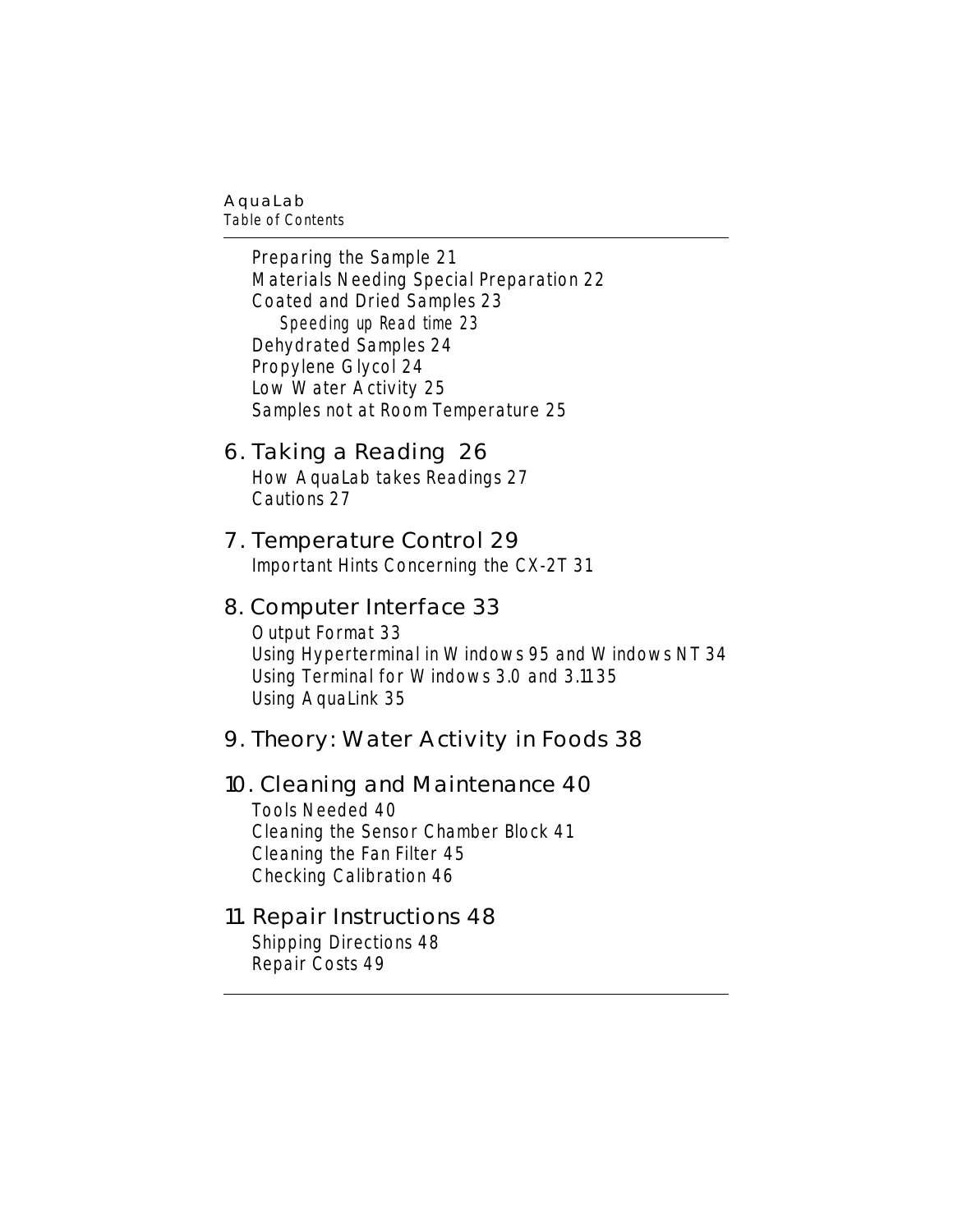**AquaLab** *Table of Contents*

Loaner Service 50

### **12. Troubleshooting 51**

Problems and Solutions 51

### **13.Further Reading 56**

Water Activity Theory and Measurement 56 Food Quality and Safety 59 Water Activity and Microbiology 60 Water Activity in Foods 63 Meat and Seafood 63 Dairy Products 65 Fruits and Vegetables 66 Baked Goods and Cereals 67 Beverages/Soups/Sauces/Preserves 68 Pharmaceuticals 69 Miscellaneous 70

## **Appendix A: Salt Solutions 72**

Preparing Salt Solution 72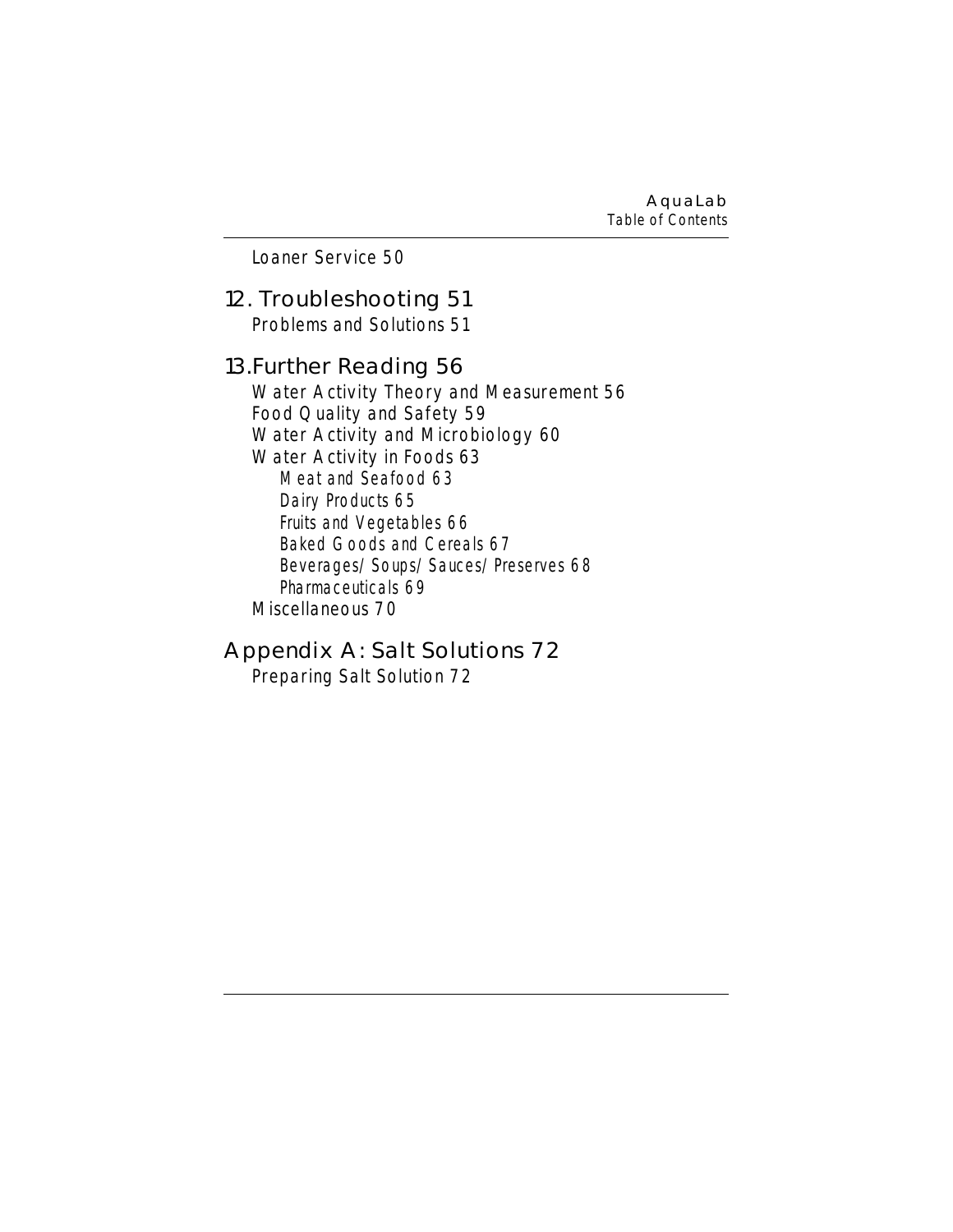# 1. Introduction

Welcome to Decagon's **AquaLab model CX-2**, the industry standard for measuring water activity  $(a_w)$ . AquaLab is the quickest, most accurate, and most reliable instrument available for measuring water activity. Whether you are researching or working on the production line, AquaLab will suit your needs. It is easy to use and provides accurate and timely results. We hope you find this manual informative and helpful in understanding how to maximize the capabilities of your AquaLab.

# **About this Manual**

Included in this manual are instructions for setting up your AquaLab, verifying the calibration of the instrument, preparing samples, and maintaining and caring for your instrument. Please read these instructions before operating the AquaLab to ensure that the instrument performs to its full potential.

## **Customer Service**

If you ever need assistance with your AquaLab, or if you just have questions, there are several ways to contact us:

### Phone:

Our toll-free customer service number is available to our customers in the US and Canada, Monday through Friday, between 8 a.m. and 5 p.m. PST at 1-800-755-2751.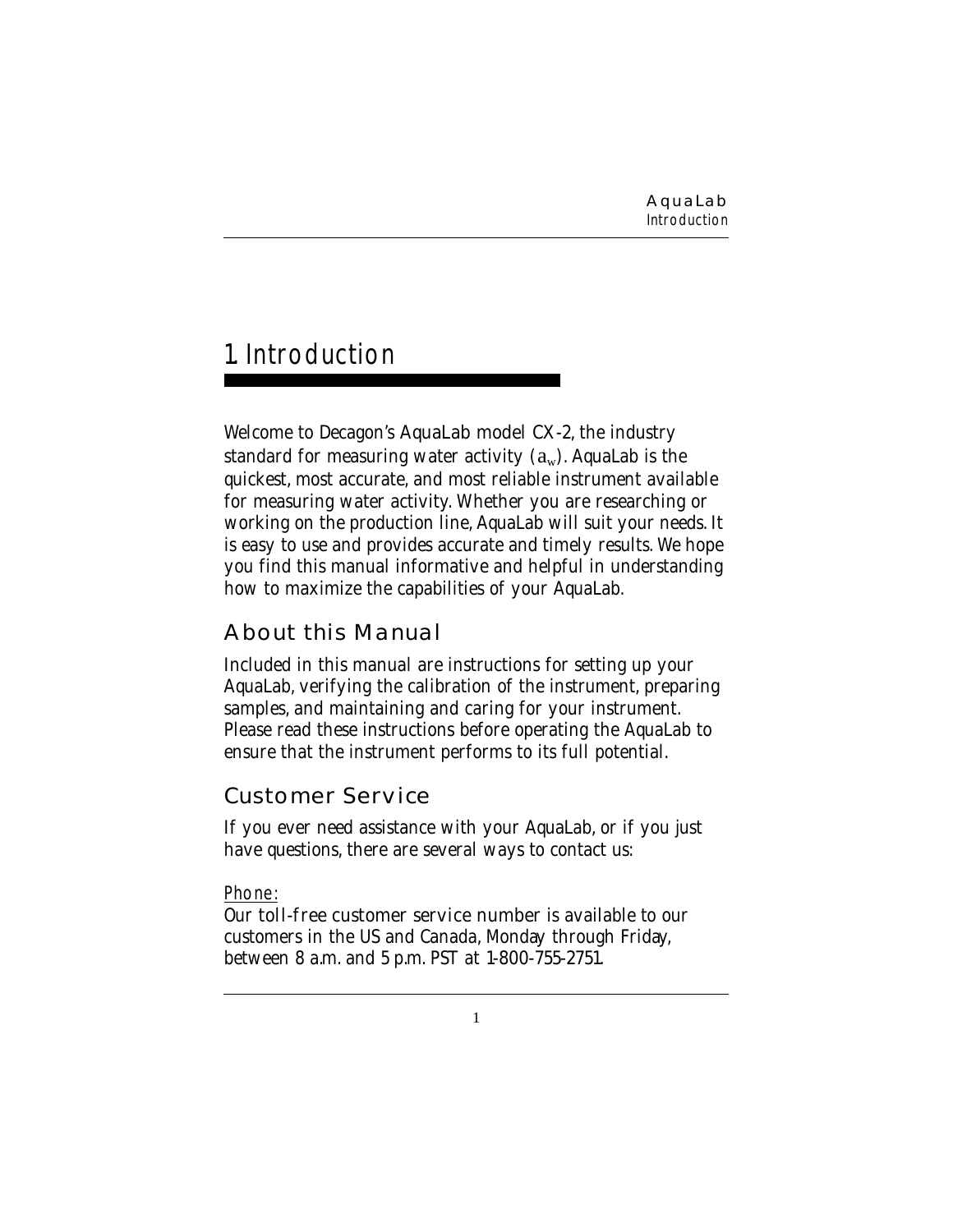### *Introduction*

For our customers outside of the US and Canada, our regular telephone number is (509) 332-2756.

### Fax:

Our fax number is (509) 332-5158. When you fax us, please include your AquaLab's serial number, your name, address, phone and fax number along with a description of your problem so we can help you with your problem and then get back to you as soon as possible.

### E-mail:

If you need technical support, you can send us messages via email at support@decagon.com. Again, please include as part of your message your AquaLab's serial number, your name, address, phone, fax number, and return e-mail address.

If you have a question about your application with AquaLab, please send your message with the above information to aqualab@decagon.com.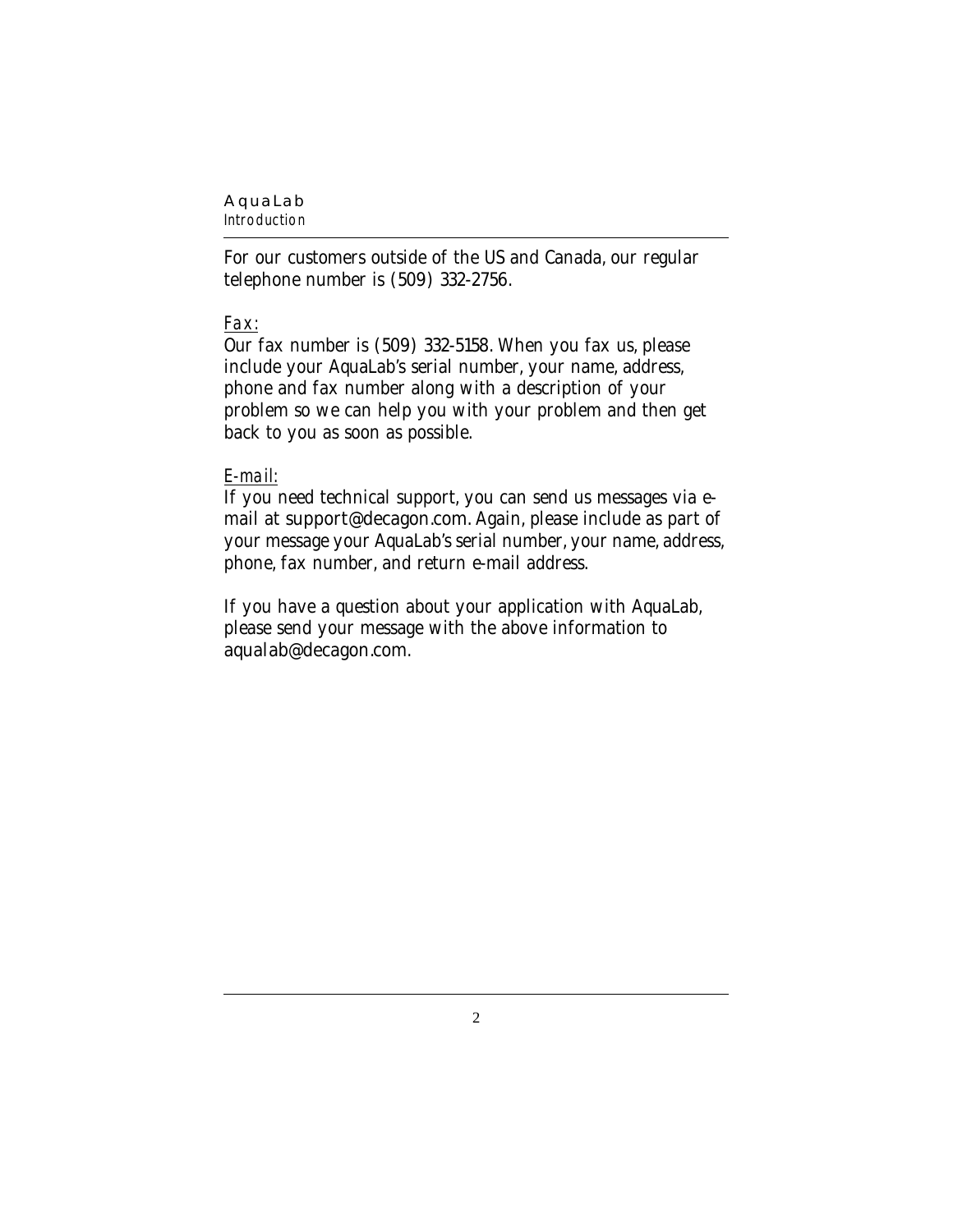**AquaLab** *Introduction*

# **Warranty**

AquaLab has a 30-day satisfaction guarantee and a one year warranty on parts and labor. To validate your warranty, please complete and return the warranty card included with this manual. You can return your warranty information by fax, email, phone or simply by mailing in the postage-paid card. Please include all of the information requested on the warranty card. It is necessary for Decagon to have your current mailing address and telephone number in case we need to send updated product information to you.

# **Note to our AquaLab Users**

We understand that some of our references to scientific terminology in this manual may not meet the criteria of some members of the scientific community. We apologize for this. However, this manual is written to aid the end user in understanding the basic concepts and theories of water activity, enabling them to use our instrument with confidence. Every effort has been made to ensure that the content of this manual is correct and scientifically sound.

# **Seller's Liability**

Seller warrants new equipment of its own manufacture against defective workmanship and materials for a period of one year from date of receipt of equipment (the results of ordinary wear and tear, neglect, misuse, accident and excessive deterioration due to corrosion from any cause are not to be considered a defect); but Seller's liability for defective parts shall in no event exceed the furnishing of replacement parts F.O.B. the factory where originally manufactured. Material and equipment covered hereby which is not manufactured by Seller shall be covered only by the warranty of its manufacturer. Seller shall not be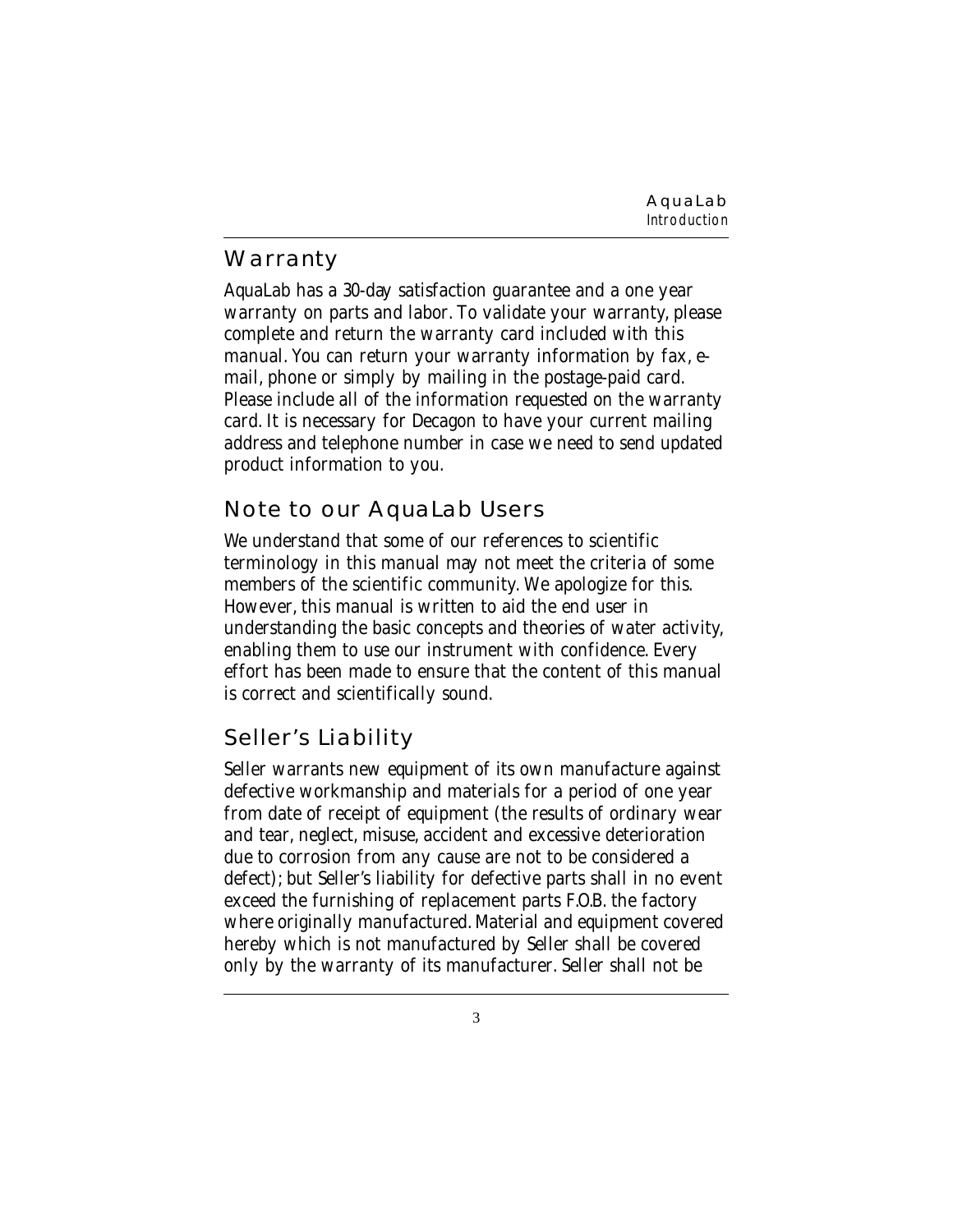#### **AquaLab** *Introduction*

### liable to Buyer for loss, damage or injuries to persons (including death), or to property or things of whatsoever kind (including, but not without limitation, loss of anticipated profits), occasioned by or arising out of the installation, operation, use, misuse, nonuse, repair, or replacement of said material and equipment, or out of the use of any method or process for which the same may be employed. The use of this equipment constitutes Buyer's acceptance of the terms set forth in this warranty. There are no understandings, representations, or warranties of any kind, express, implied, statutory or otherwise (including, but without limitation, the implied warranties of merchantability and fitness for a particular purpose), not expressly set forth herein.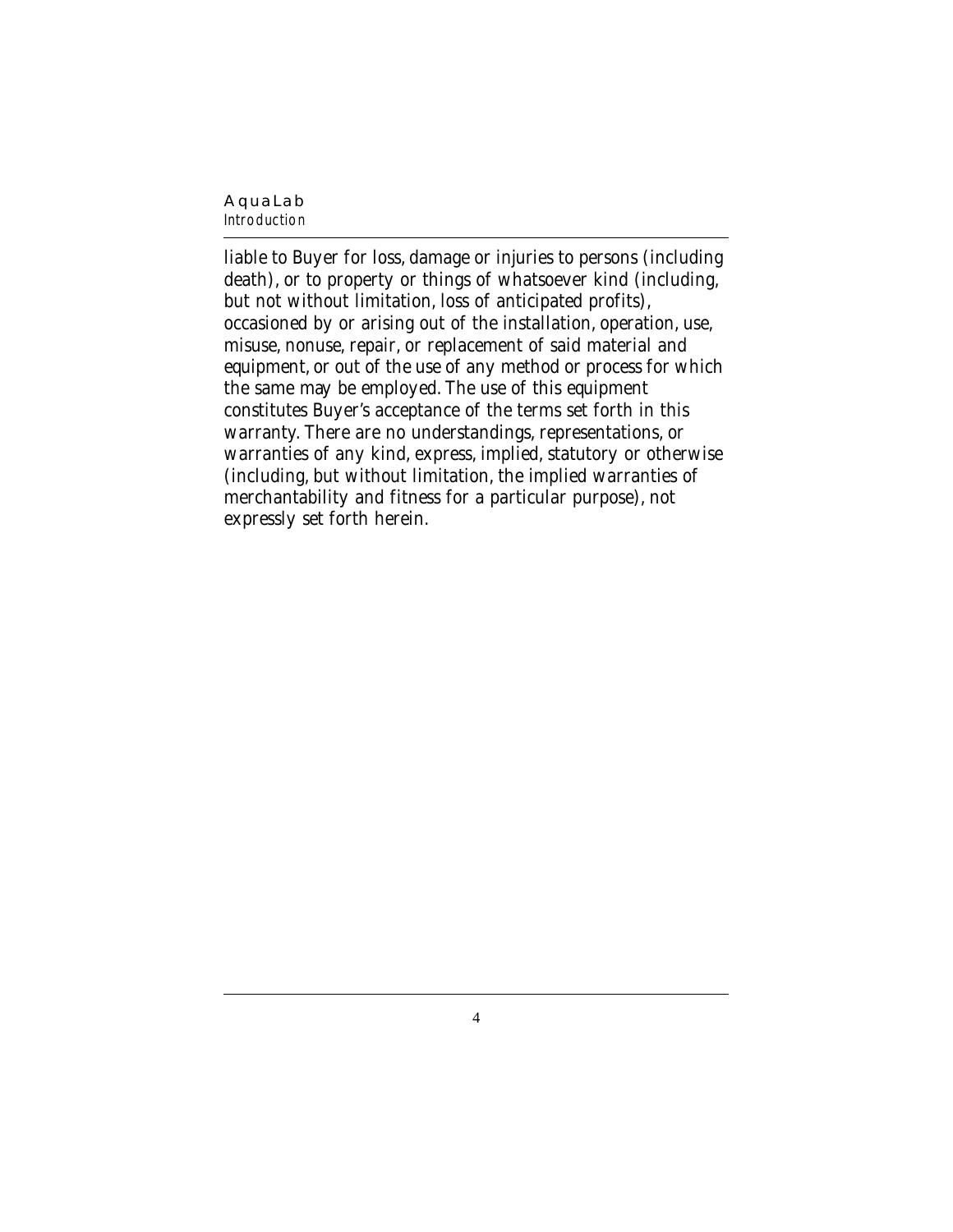# 2. About AquaLab

Water activity  $(a_w)$  is the measurement used to determine how tightly water is structurally or chemically bound within a substance. Not only is it a vapor pressure ratio, but it can also be considered equal to the relative humidity of air in a sealed chamber that is equilibrated with a substance. One of the most common uses for the AquaLab is to measure the  $a_w$  of food samples.  $a_w$  influences color, odor, flavor, texture and shelf-life of a food product. If  $a_w$  is not controlled, the quality and safety of a product may suffer as a result. For a more detailed description of water activity in food samples, please refer to Chapter 9, titled "Theory: Water Activity in Foods" of this manual.

# **How it works**

AquaLab uses the chilled-mirror dew point technique to measure the  $a_w$  of a sample. This technique is a primary measurement method of relative humidity. When a sample is measured with AquaLab, a stainless steel mirror within the chamber is repeatedly cooled and heated. As it does so, dew is continually forming and evaporating. The instrument's fan circulates air in the sensing chamber, which speeds up the equilibration process. Each time dew forms on the mirror, AquaLab measures the temperature and calculates  $a_w$  of the sample. Each  $a_w$  value is saved and compared to previous values as it makes new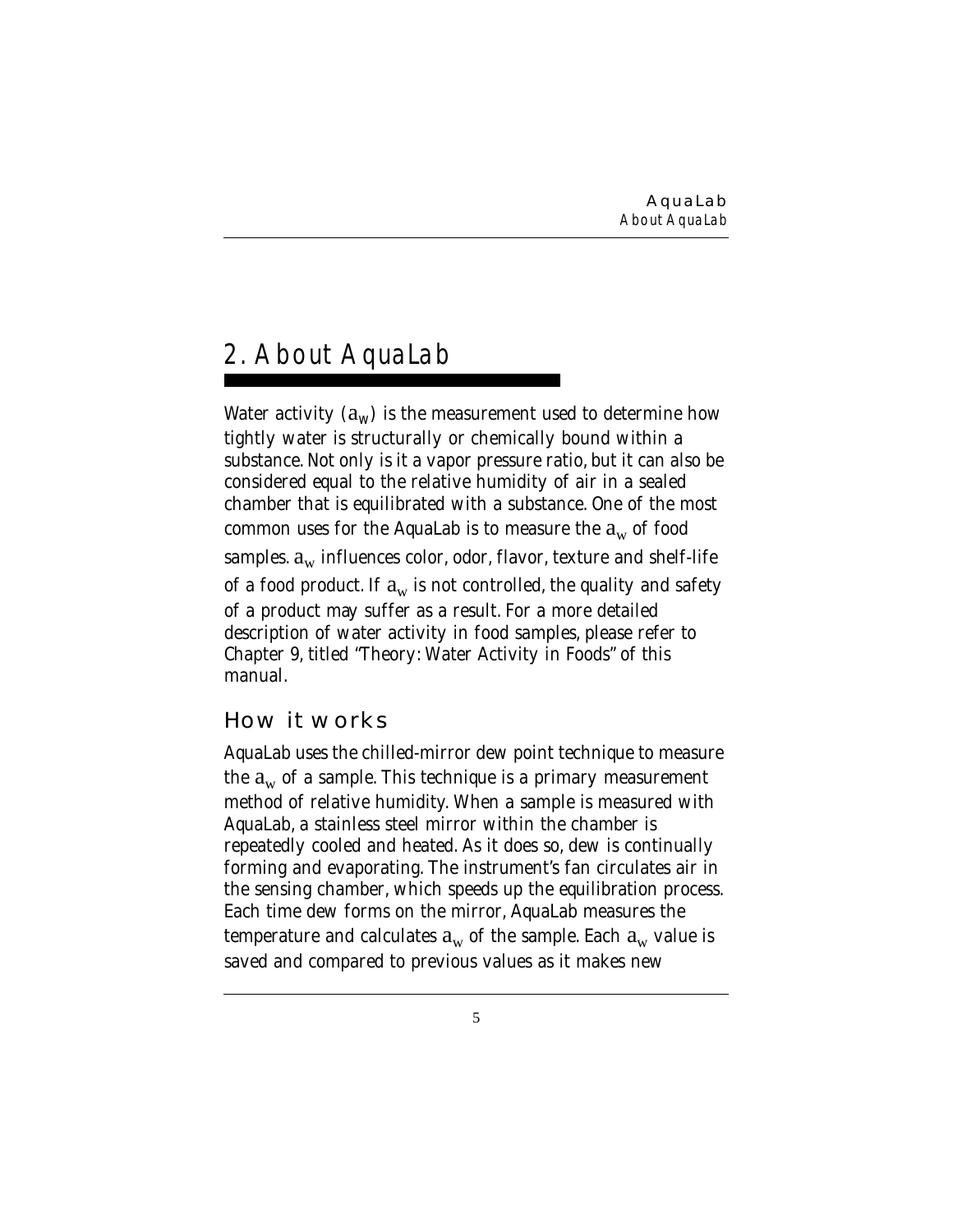#### **AquaLab** *About AquaLab*

readings. When the  $a_w$  values of any two readings are less than .001 apart, the instrument has reached equilibrium and the measurement process stops. AquaLab then signals you by beeping. The final water activity and temperature of the sample is then displayed.

With AquaLab, temperature control is unnecessary for most applications. The change in  $a_w$  due to temperature change for most materials is less than .002 per degree Celsius. Therefore, model CX-2 is ideal for the measurement of samples at room temperature. However, samples that are not at room temperature during the read cycle will equilibrate to the temperature of AquaLab. This variable temperature will cause longer reading times, since a complete and accurate reading will not be made until the sample and the instrument are within 2 degrees of each other. For applications where temperature control is critical, AquaLab can be operated in a controlled temperature chamber or room, or you may purchase an AquaLab model CX-2T.

AquaLab is the fastest instrument for measuring water activity, giving readings in five minutes or less. Its readings are precise, providing ±0.003 accuracy. The instrument is easy to clean and checking calibration is simple.

AquaLab has a few limitations, however. One of these is its ability to measure certain samples with high concentrations of propylene glycol, which can condense on the surface of the chilled mirror. Not all volatiles react this way; glycerol, for example, has posed no problems, and most other alcohols used to flavor foods are also measurable. If your sample contains propylene glycol, it is still possible to make accurate readings.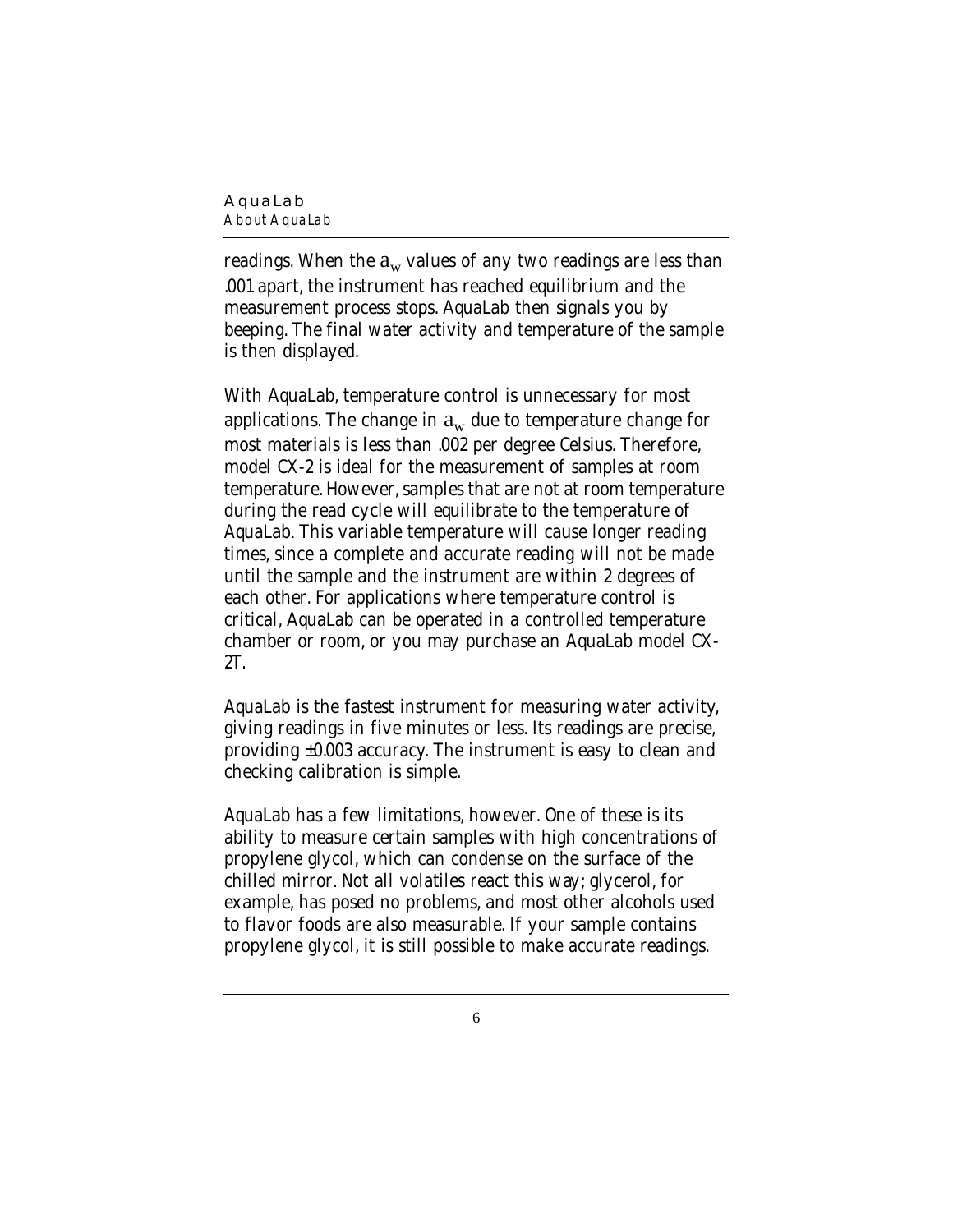Call Decagon for more details. AquaLab may also have trouble measuring extremely dry substances (with an  $a_w$  of less than 0.1). Some very dry or dehydrated foods absorb or desorb moisture in such a way that their readings may take longer than five minutes. Black pepper, for example, causes faulty readings at first, but after the initial gas has dissipated, the sample can be read accurately.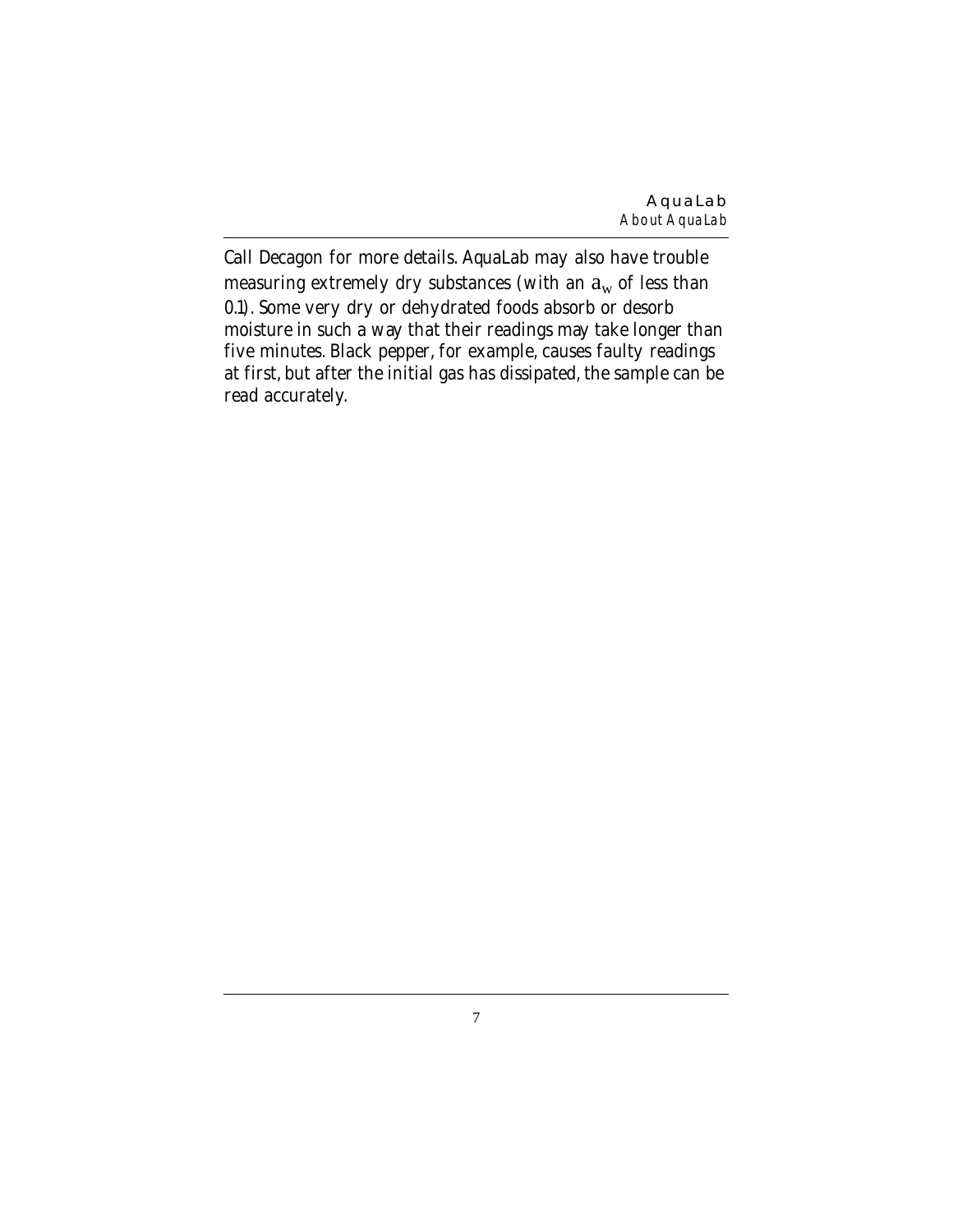*About AquaLab*

# **Features:**

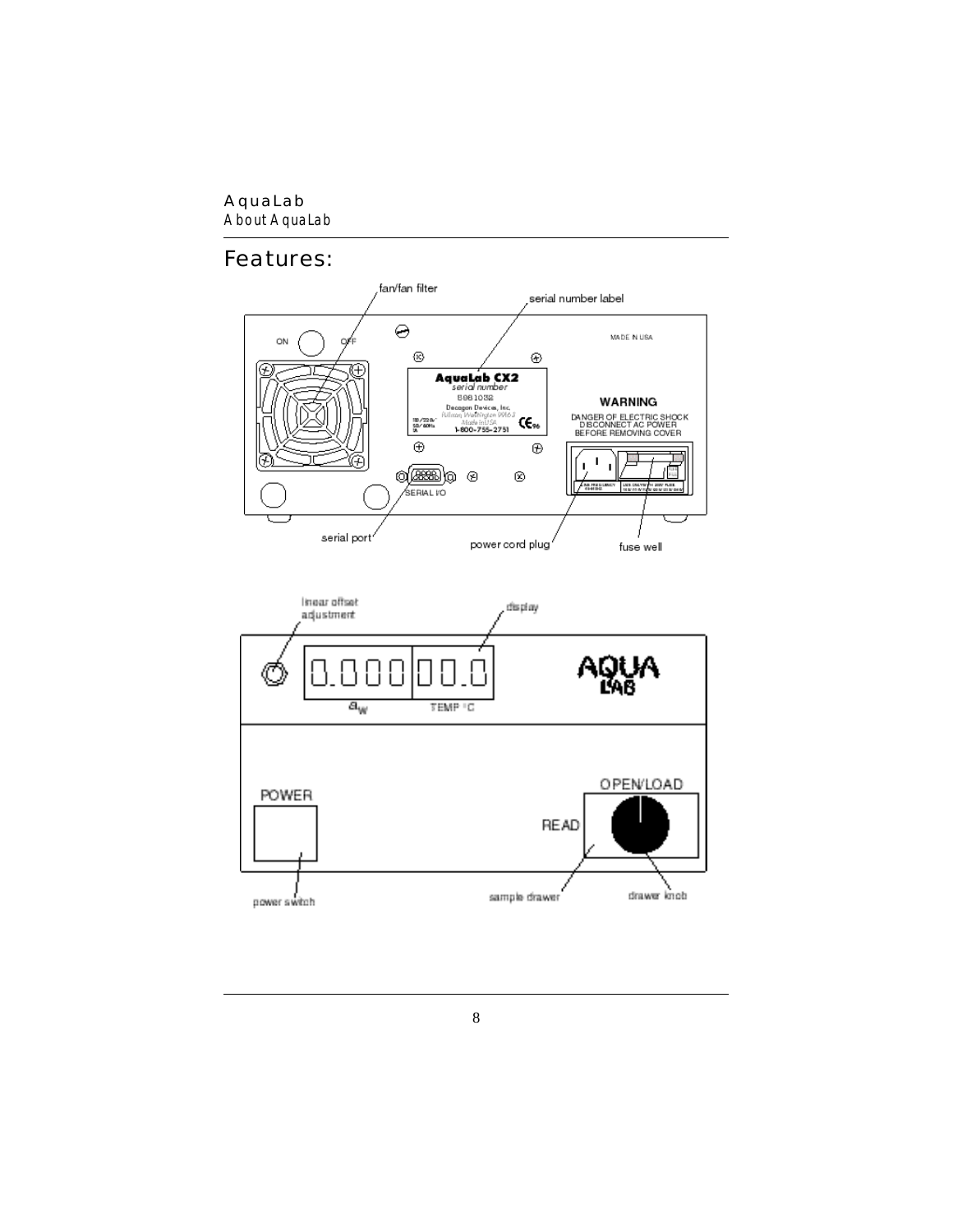# 3. Getting Started

# **Components of your AquaLab**

Your AquaLab should have been shipped with the following items:

- AquaLab main unit
- Power cord
- 100 disposable sample cups
- Operator's Manual
- 3 vials each of the following verification solutions: .760  $a_w$  NaCl .500  $a_w$  LiCl .250  $a_w$  LiCl

# **Choosing a Location**

To ensure that your AquaLab operates correctly and consistently, place it on a level surface. This reduces the chance that sample material will spill and contaminate the inside of the instrument. To protect the internal electrical components, and to avoid inaccurate readings, place your AquaLab in a location where the temperature remains fairly stable. This location should be well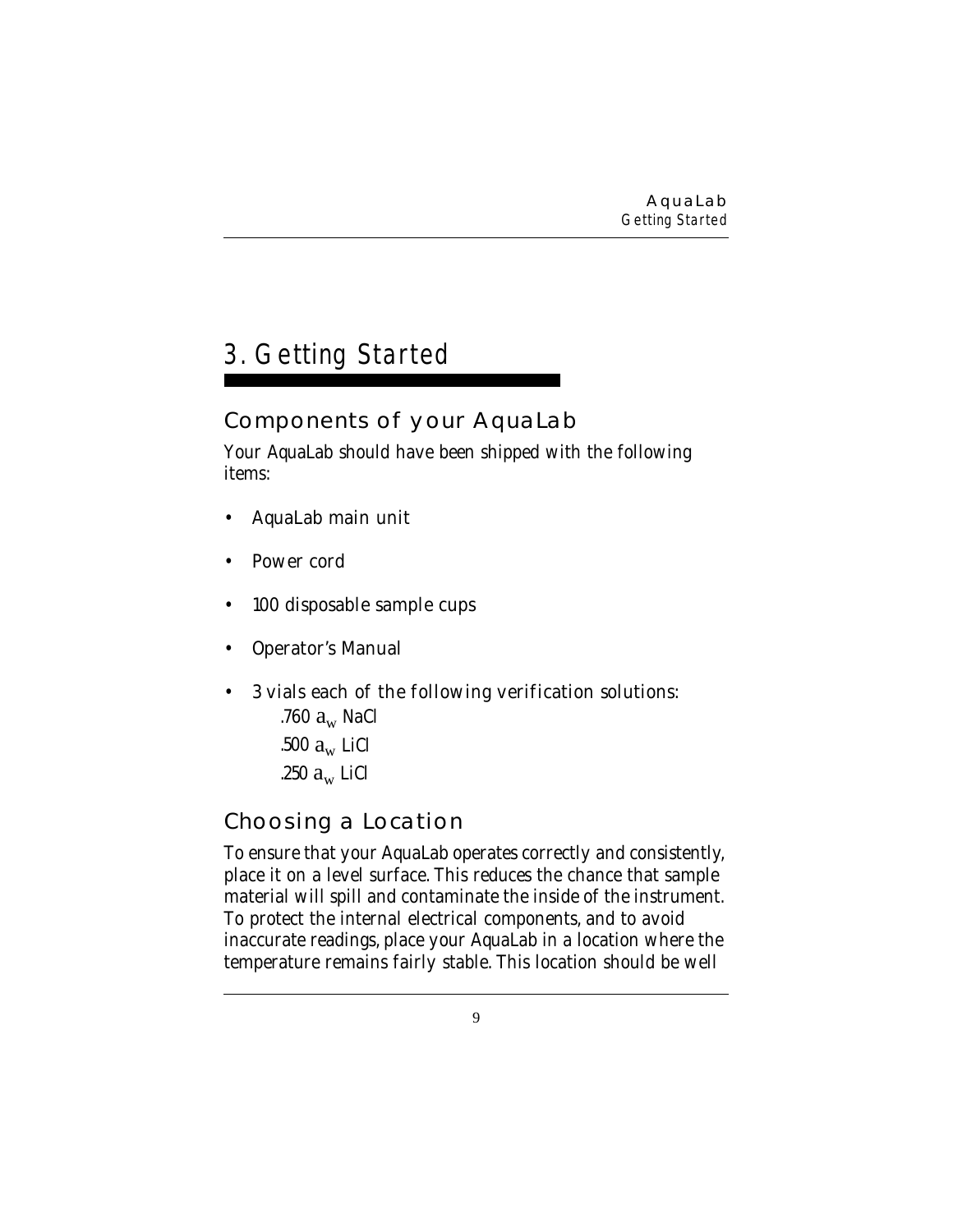#### **AquaLab** *Linear Offset and Verification Standards*

away from air conditioners, heaters, open windows, outside doors, refrigerator exhausts, or other items that may cause rapid temperature fluctuation.

# **Checking and Changing Voltage Settings**

Users in the United States and Canada will not have to change AquaLab's voltage setting. Users in other countries, particularly those which supply power at 220V or 240V, should check the voltage setting before using the instrument. Your AquaLab may sustain damage if the voltage is incorrectly set.

AquaLab will operate at both 50 and 60Hz and at any voltage near 110, 120, 220, or 240 volts. The voltage setting can easily be changed by rotating a tab inside the power module. The power module is located in the lower right corner of the instrument's back panel.



• Unplug AquaLab's power cord before checking or changing the voltage.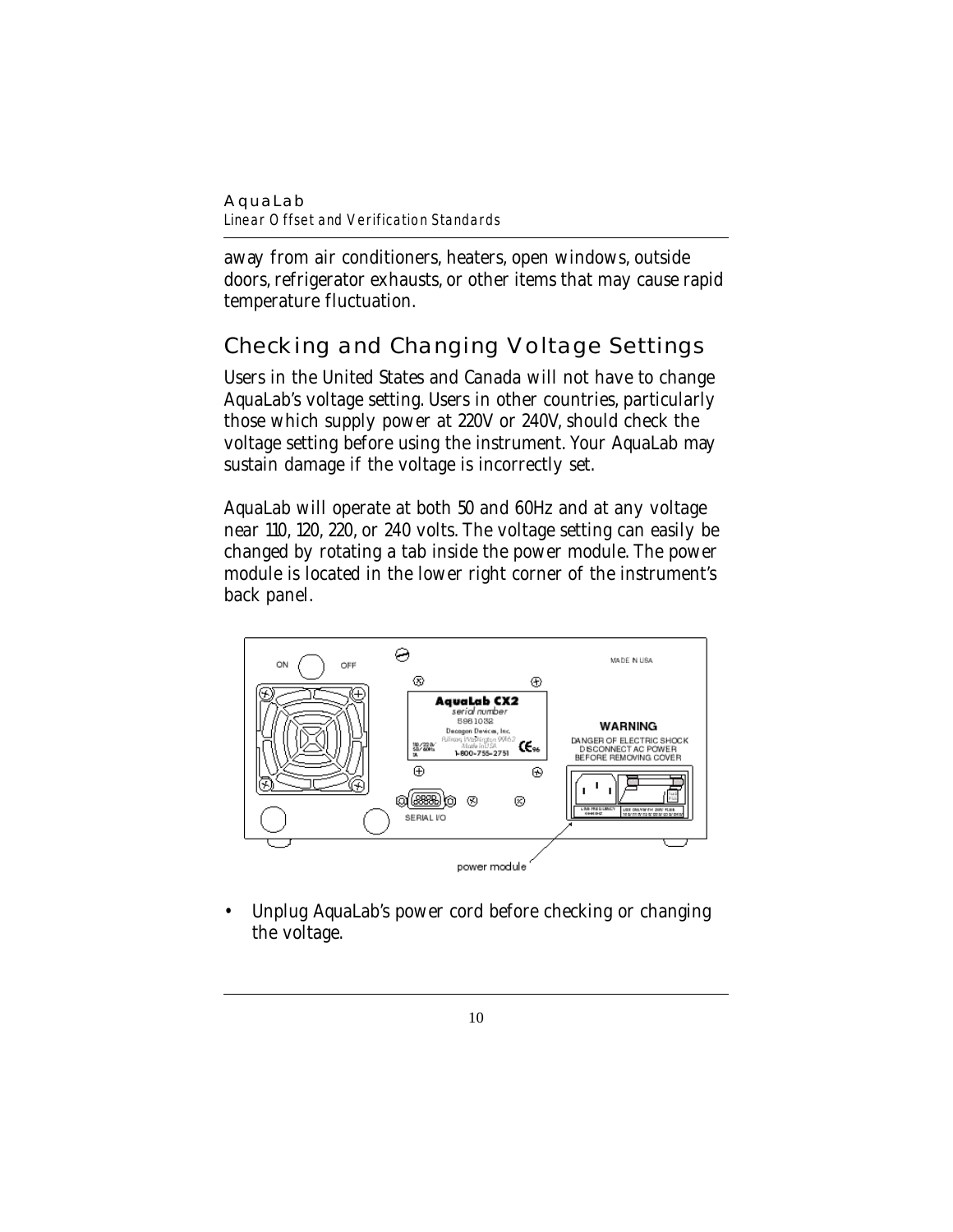- Slide the plastic cover to the left to expose the fuse chamber.
- Remove the fuse by pulling out the fuse pull lever (located under the fuse to the right).



When the fuse has been removed, the voltage board, a small light-colored board located in the bottom of the fuse chamber, will be visible. The current voltage setting is displayed in the back left hand corner. If this voltage matches the voltage of the power source to be used, replace the fuse and continue setting up AquaLab. If the two do not match, the voltage tab needs to be changed to match the correct line voltage.

To change the voltage:

- Remove the tab by inserting a small screwdriver or awl into the hole at the center bottom of the power module chamber.
- Slide the tool under the tab and hook it into the hole in the center front of the tab. You may need to hold the fuse pull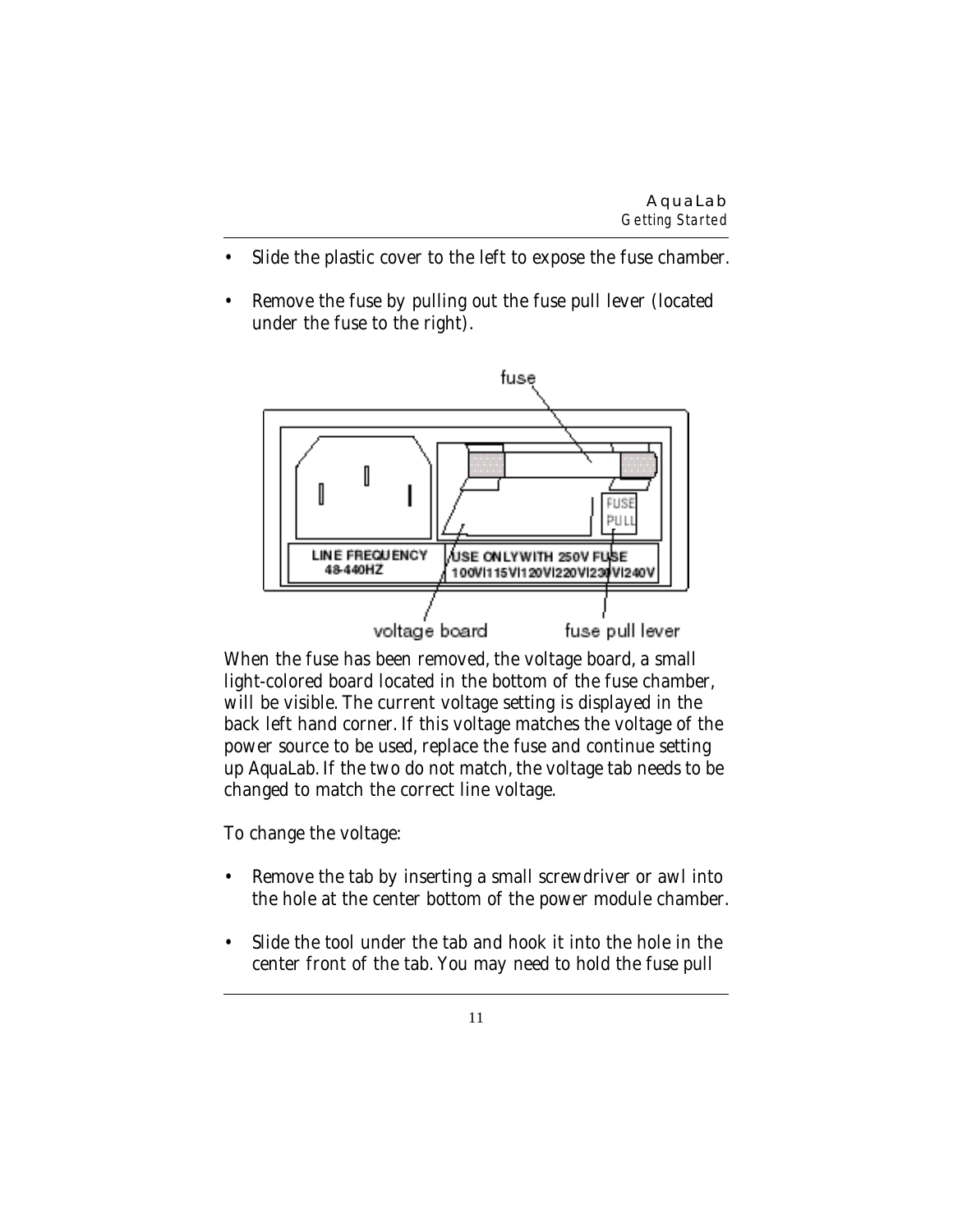*Getting Started*

lever as you slide the tab gently out. The tab allows you to select between four voltage settings: 100, 120, 220, and 240. If your power source does not exactly match one of these settings, choose the closest setting.

- Align the tab by rotating it until the number corresponding to the voltage you want is right side up and facing you. Slide the tab back into position. The correct voltage should now be displayed in the back left hand corner.
- Carefully replace the fuse and slide the plastic cover over the fuse chamber.

# **Preparing AquaLab for Operation**

After finding a good location to do your sampling and checking the voltage, plug the power cord to the back of the unit. Before turning it on, pull open the sample drawer (turn the knob to the "OPEN/LOAD" position). An empty disposable sample cup is usually placed upside-down in the drawer to protect it during shipment. Remove this sample cup and turn the instrument on. The ON/OFF switch is located on the lower left corner of the AquaLab's front panel. When you turn it on, all the segments on the LCD will appear (like "8's" across the screen). Within 30 seconds, the display should show all zeroes.



In order to provide the most accurate readings, AquaLab should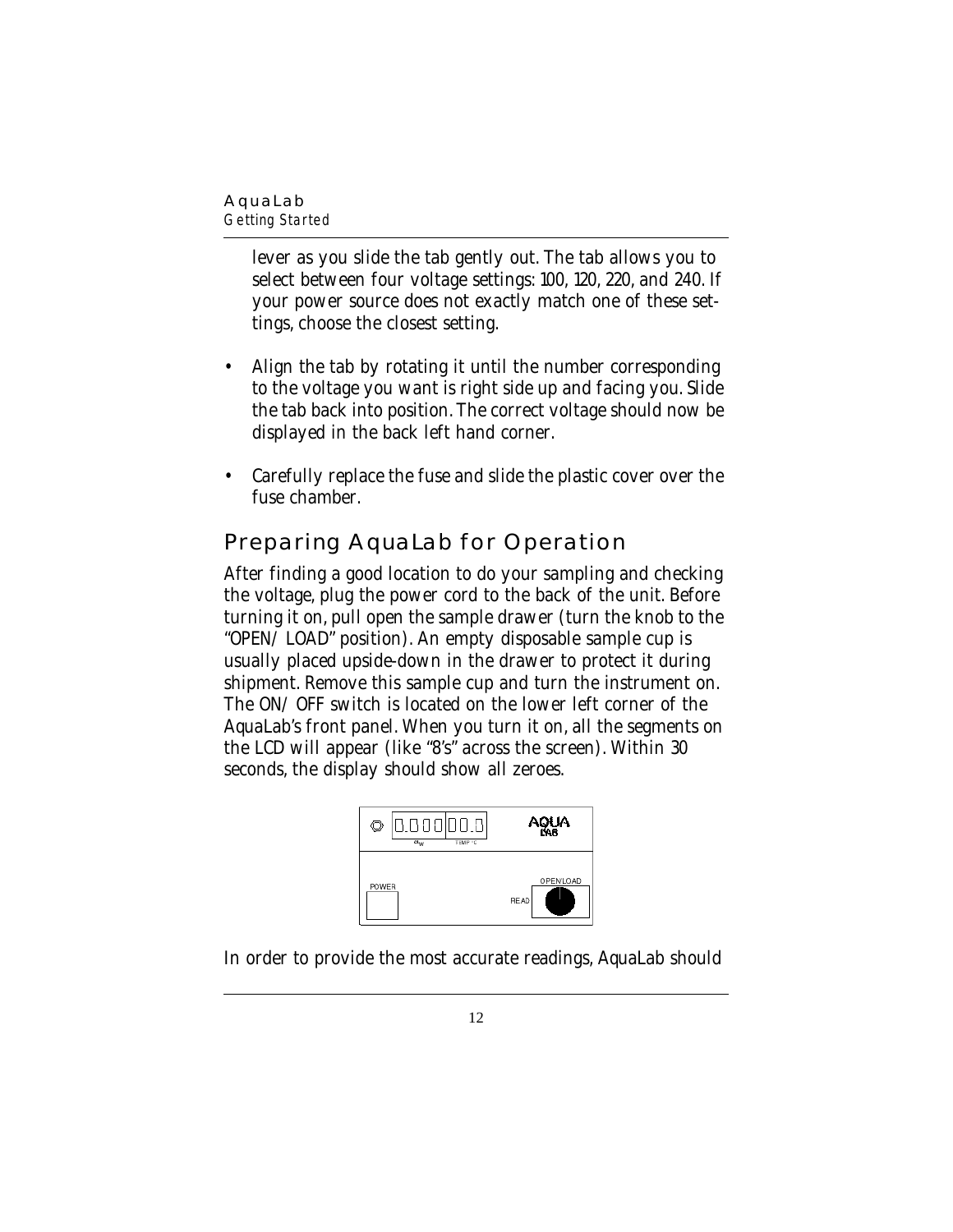**AquaLab** *Getting Started*

ideally be allowed a warm-up period of 15 minutes to an hour after turning it on. This allows the air inside the AquaLab to equilibrate to the temperature of its surroundings. It is also helpful to prepare a sample and take some readings during this equilibration period in order to warm up the sample chamber. For instructions on how to prepare samples and take readings, refer to Chapters 5 and 6 of this manual.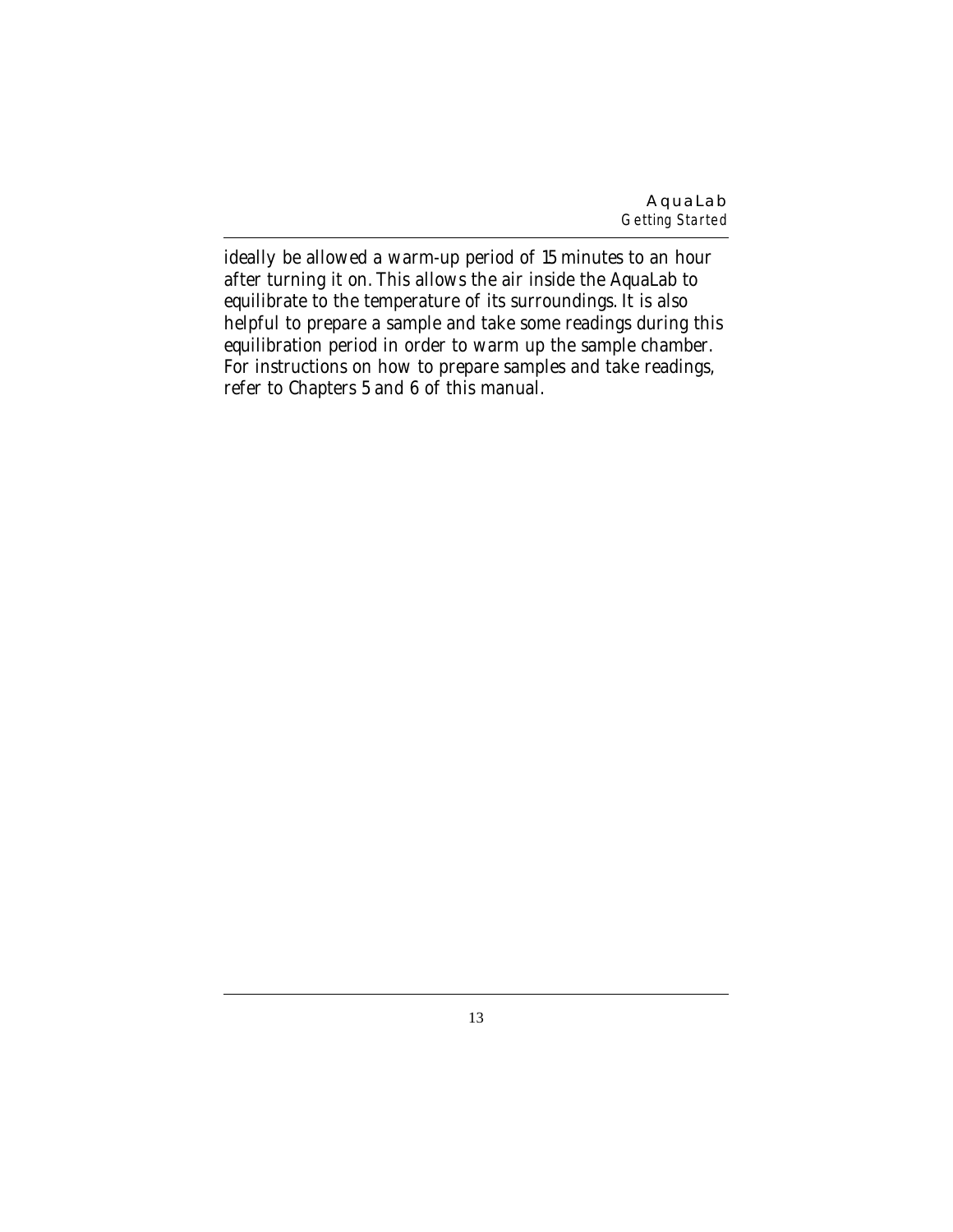# 4.Linear Offset and Verification **Standards**

# **What is Linear Offset?**

AquaLab uses the chilled mirror dewpoint technique for measuring water activity. Because this is a primary measurement method of relative humidity, no calibration is necessary; however, it is important to check for linear offset periodically. The components that the instrument uses to measure  $a_w$  are subject to changes that may affect AquaLab's performance. These changes are usually the result of chamber contamination. When this occurs, it changes the accuracy of your readings. This is what is called a "linear offset." Therefore, frequent linear offset verification can assure you that your AquaLab is performing correctly. Linear offset can be checked by using a salt solution and distilled water.

AquaLab should be checked for linear offset daily. For high use or batch processing, the instrument should be checked more often against a known standard of similar water activity. Checking the water activity of a standard solution and distilled water will alert you to the possibility of contamination of the unit or shifts in the linear offset from other causes.

# **Verification Standards: Two choices**

Verification standards are specially prepared salt solutions that have a specific molality and water activity that is constant and accurately measurable. There are two types of verification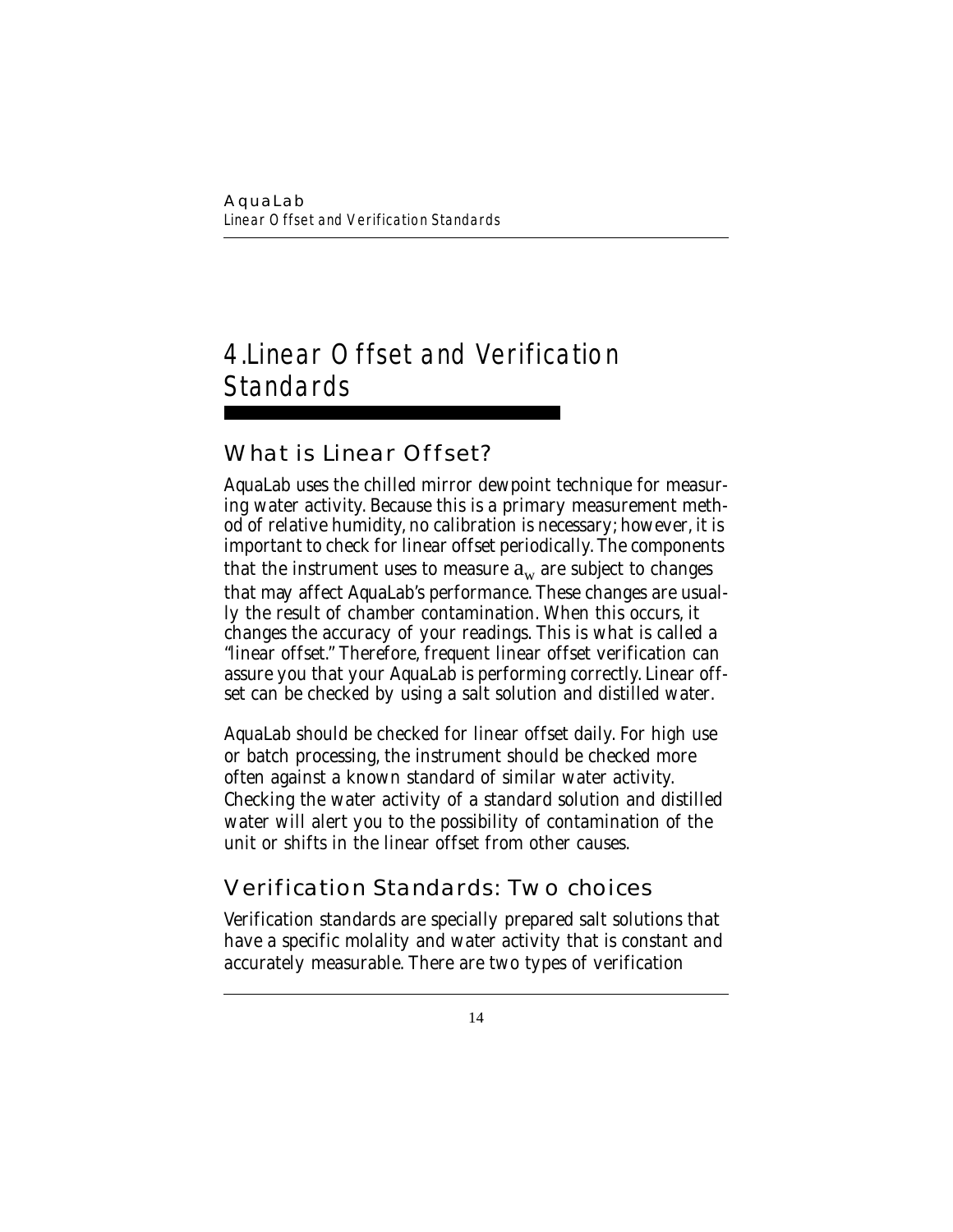solutions: saturated and non-saturated. The verification standards that were sent with your initial shipment are nonsaturated solutions, and they are readily available from Decagon Devices. These particular standards are accurate, easy to use, and are not temperature-sensitive, like saturated solutions can be. Most importantly, they greatly reduce preparation errors. Because of these reasons, we recommend using the standards provided by Decagon for the most accurate verification.

Decagon's Performance Verification Standards come in three water activity levels; 0.760, 0.500, and 0.250  $a_w$ . The standards are produced under a strict quality assurance regime. The accuracy of the standards is verified by an independent third party and are shelf stable for one year.

### Saturated Salt Solutions

The water activity values listed in Appendix A for saturated salts were reprinted from Greenspan (1977). His method for determining water activity was to combine all of the available data from tests by other researchers. The uncertainty he published is due to variation among the results from the different methods. There are, therefore, limitations to the accuracy of these values. The instrumentation available for making water activity measurements is much better now than it was in 1977, so improved standards are needed.

Saturated salt solutions can be prepared by several methods. The AOAC method involves starting with salt and adding water in small increments, stirring well with a spatula after each addition, until salt can absorb no more water as evidenced by free liquid (where it will take on the shape of the container but will not easily pour). This method gives the most accurate readings, but only for a short time, unless great care is taken to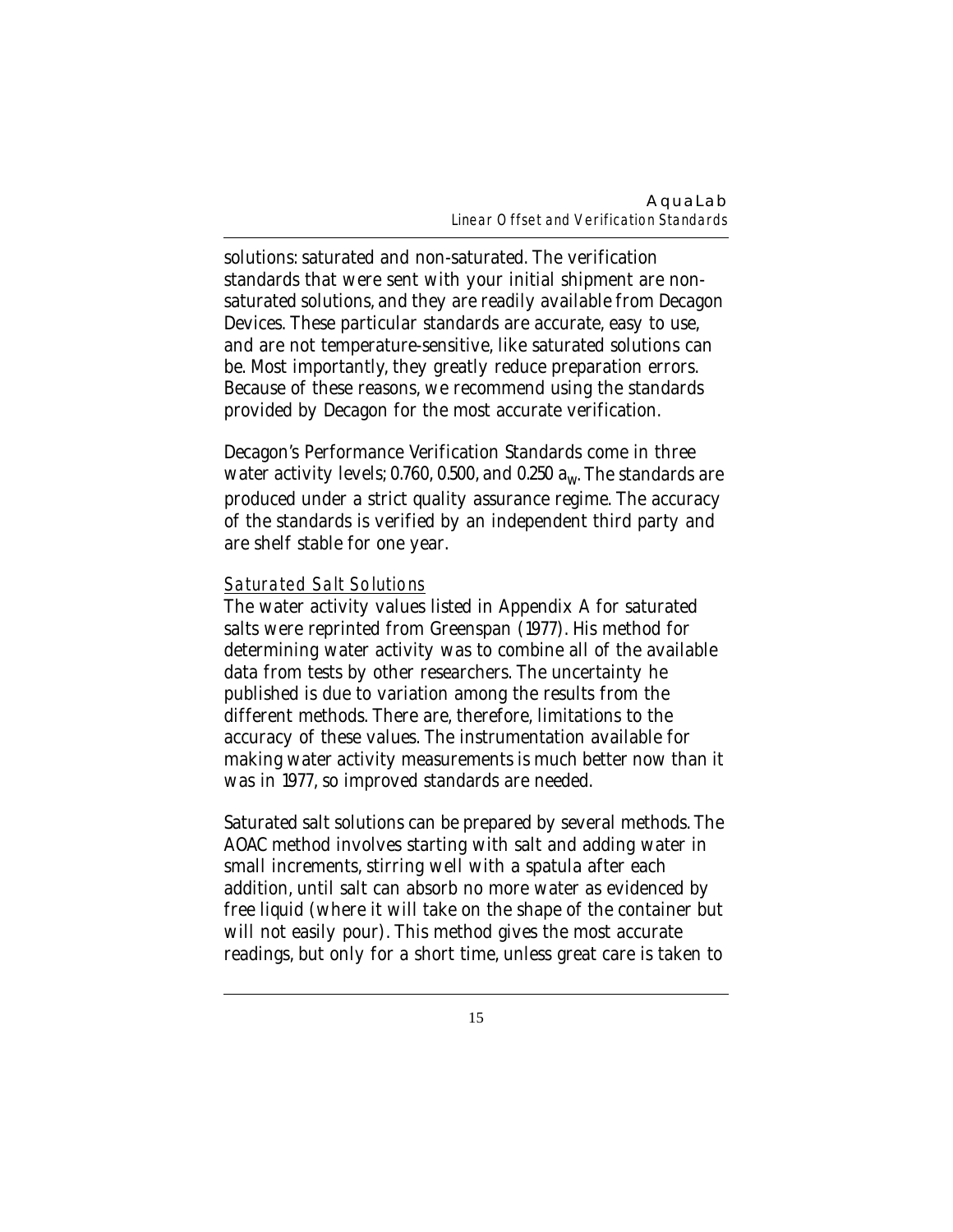#### **AquaLab** *Linear Offset and Verification Standards*

prevent water gain or loss. When a salt standard is prepared so that it consists mostly of liquid with a few crystals in the bottom, it can result in a layer of less than saturated solution at the surface which will produce a higher reading than anticipated. Conversely, solid crystals protruding above the surface of the liquid can lower the readings. To comply with Good Laboratory Practices (GLP), a saturated salt solution must read within reasonable analytical error of the accepted published value for a given temperature.

### AquaLab's Verification Standards

Our research indicates that unsaturated salt solutions make much better standards than saturated salts. Robinson and Stokes (1965) give activity coefficient for various salt solutions. These can be used to compute the water potential, or partial specific Gibbs free energy, of the water in the solution using;

$$
\Psi = \phi \gamma cRT \tag{1}
$$

where  $\Psi$  is the water potential,  $\phi$  is the number of active particles per molecule of solute (i.e., 2 for NaCl),  $\gamma$  is the activity coefficient, c is the concentration of the solute (mol  $kg^{-1}$ ), R is the gas constant  $(8.314 \text{ J mol}^{-1} \text{ K}^{-1})$ , and T is the Kelvin temperature. Water potential is related to water activity by the equation;

$$
a_w = \exp\left(\frac{\Psi M_w}{RT}\right)
$$
 (2)

where  $M_w$  is the molecular weight of water (0.018 kg mol<sup>-1</sup>). When equations 1 and 2 are combined, a simplified equation for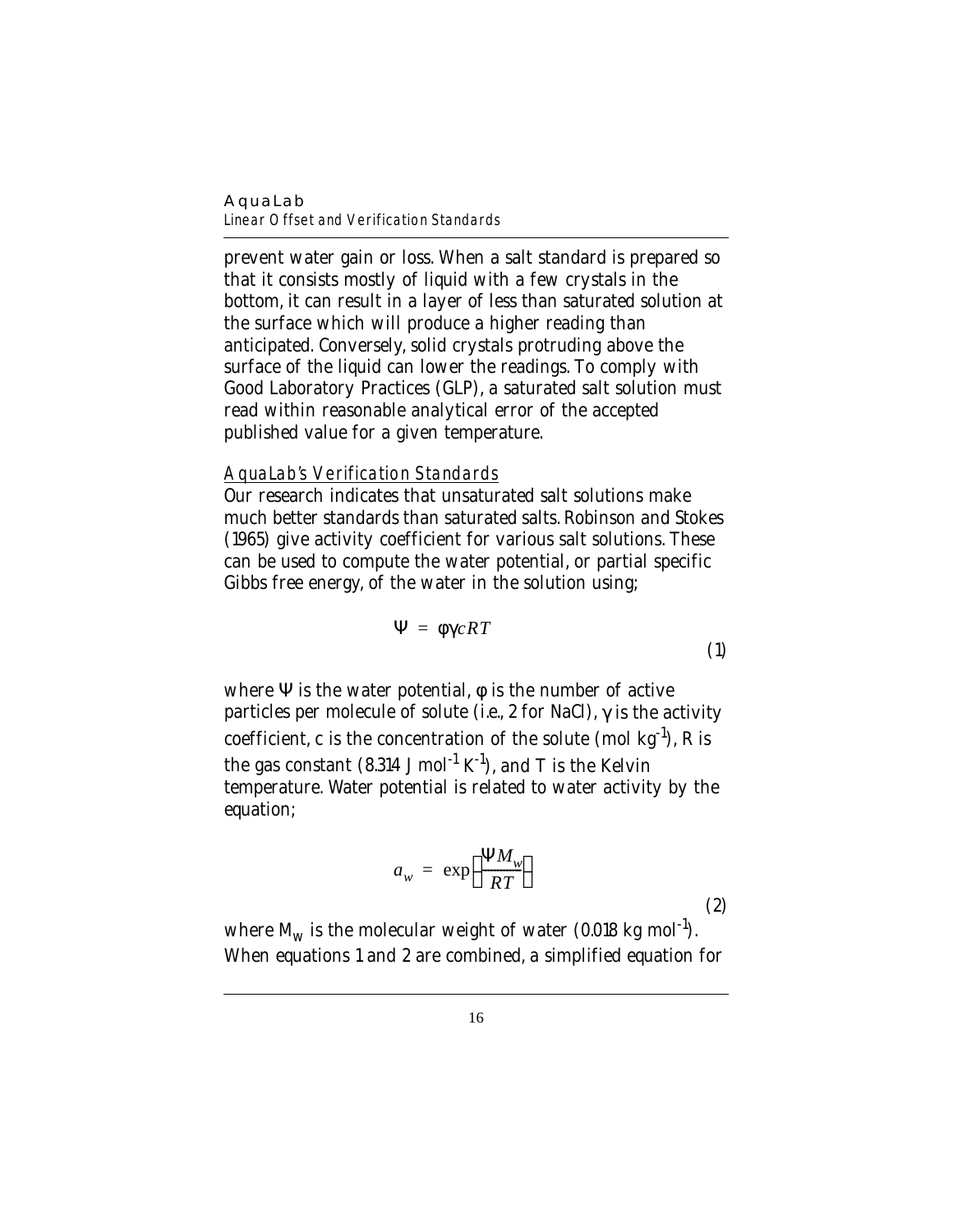water activity is obtained;

$$
a_w = \exp(-\phi \gamma c M_w)
$$

(3)

For example, equation 3 gives the  $a_w$  in a 6M NaCl solution,  $(M_w)$ = 0.018 kg mol<sup>-1</sup>,  $\phi$ = 2, and  $\gamma$ = 1.271; from tables in Robinson and Stokes, 1965) as

$$
a_w = \exp(-2 \times 1.271 \times 6 \times 0.018) = 0.760
$$

It is important to note that equation 3 has no explicit temperature dependence. Available data on temperature dependence of  $\gamma$  indicates that its variation is less than  $\pm 2\%$  over the range 0 to 50°C for NaCl (Lang, 1967) and KCl (Campbell and Gardner, 1971) and no other terms have any temperature dependence. A further advantage of unsaturated salts is that there is no solid phase present to affect the water activity of the solution. Salt in saturated solutions can exist in different states and result in uncertainty in the water activity values.

| Verification Standard | Water Activity    |
|-----------------------|-------------------|
| .5M KCl               | $0.983 \pm 0.003$ |
| 6M NaCl               | $0.760 \pm 0.003$ |
| 8.5M LiCl             | $0.500 \pm 0.003$ |
| 13.3M LiCl            | $0.250 \pm 0.003$ |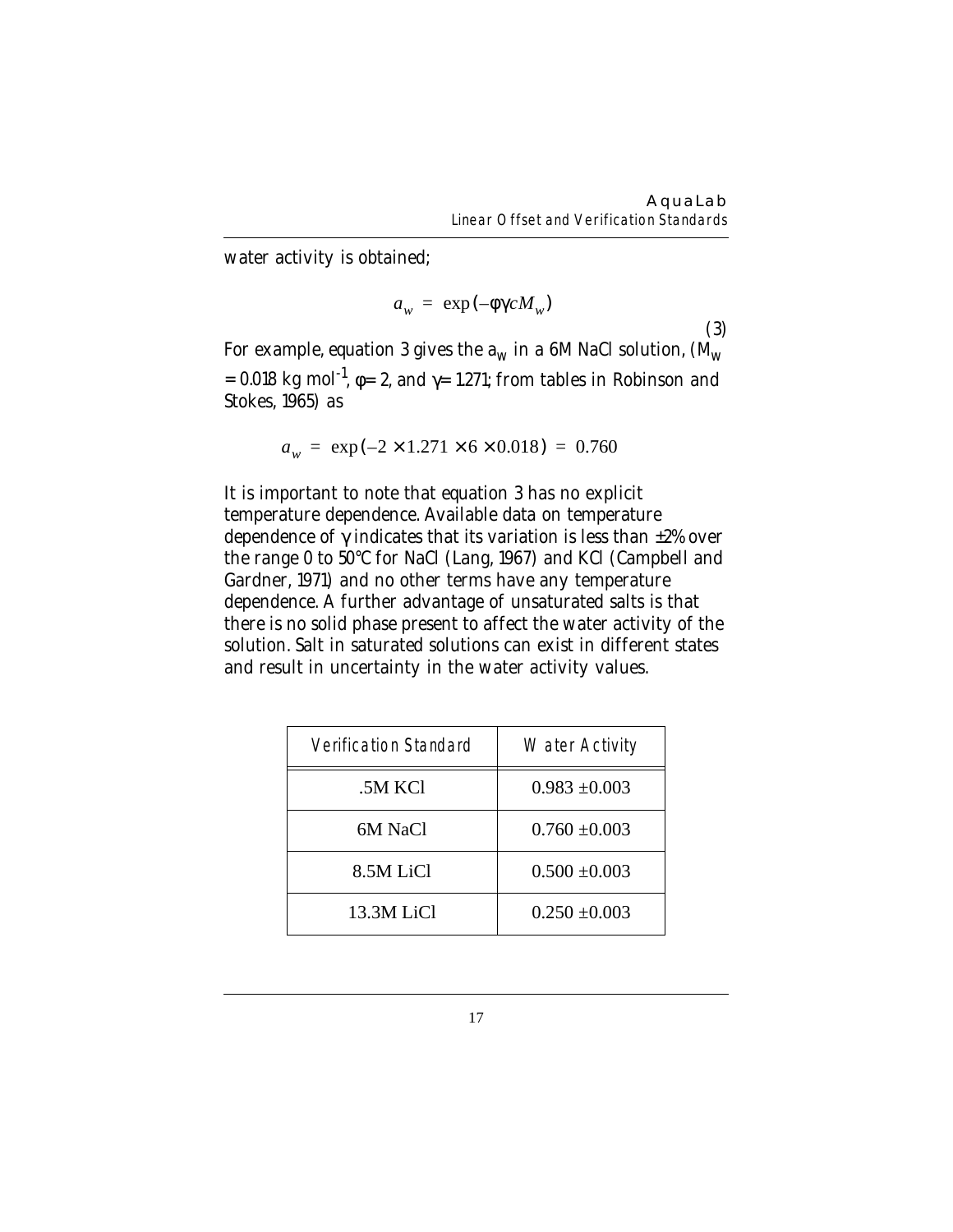#### **AquaLab** *Linear Offset and Verification Standards*

If for some reason you cannot obtain Decagon's verification standards and need to make a saturated salt solution for verification, refer to Appendix A.

# **When to Verify for Linear Offset**

Linear offset should be checked against a known verification standard on a frequent (if not daily) basis. Linear offset should never be adjusted when measuring distilled water, since it does not give an accurate representation of the linear offset. For batch processing, the instrument should be checked regularly against a known standard of similar  $a_w$  It is also a good idea to check the offset with a standard of similar  $a_w$  when the general water activity range of your sample is changing. Checking the  $a_w$  of a standard solution will alert you to the possibility of contamination of the unit or shifts in the linear offset from other causes.

# **How to Verify and Adjust for Linear Offset**

To verify for linear offset of your AquaLab, do the following:

1. Choose a verification standard that is close to the  $a_w$  of the sample you are measuring. Each of the verification standards supplied by Decagon has its  $a_w$  labeled. Before you begin sampling, make sure that your standard is at ambient temperature before you load it into the sample drawer, and that your AquaLab has warmed up long enough to make accurate readings.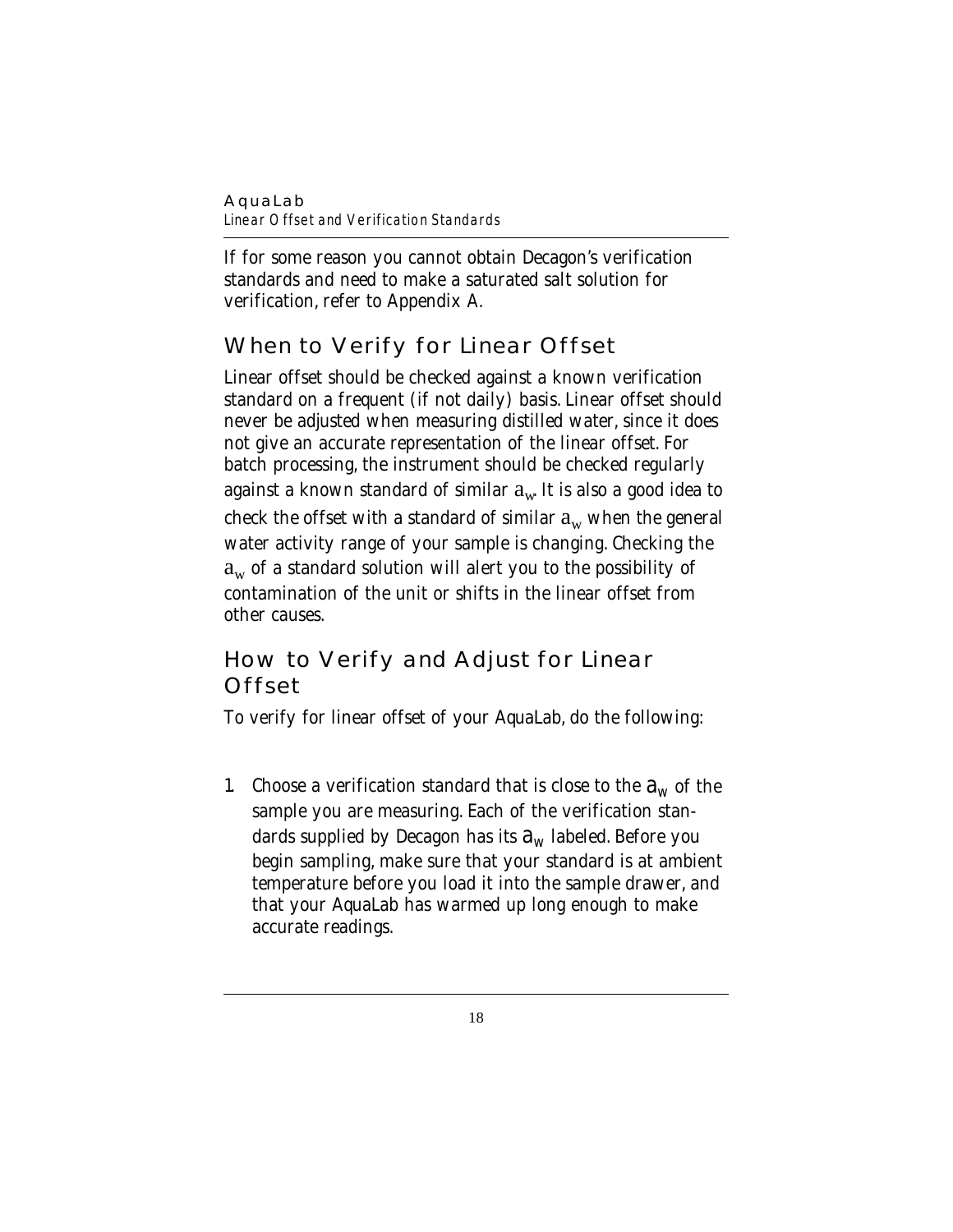- 2. Empty the whole vial of solution into a sample cup and place it in the AquaLab's sample drawer.
- 3. Carefully slide the drawer closed, being especially careful so the solution won't splash or spill and contaminate the chamber.
- 4. Turn the drawer knob to the READ position to make an  $a_w$ reading. Make two readings. The  $a_w$  readings should be within  $\pm$  .003 of the given value for your salt solution.
- 5. If your AquaLab is reading within .003 of the salt solution, prepare a sample cup half full of distilled water and make two readings—the first reading may be low. The  $a_w$  reading should be  $1.000 \pm .003$ . If your salt reading is correct and your distilled water reading is not, it is probably due to contamination of the sensor chamber. For cleaning instructions, see Chapter 10. After cleaning, repeat these instructions.
- 6. If you consistently get readings that are outside of the  $a_w$  of your salt solution by more than ±.003, a linear offset has probably occurred. In this case, adjust the reading on the AquaLab to the correct value. This is done by twisting the potentiometer located on the left side of the screen with a small flat-head screwdriver while the AquaLab is still beeping.
- 7. After adjusting for linear offset, prepare a sample cup half full of distilled water and make two readings. The  $a_w$  reading for the distilled water should be 1.000 ±.003. If it is not within this range, clean the sensor chamber (see Chapter 10) and repeat these instructions. If it is reading within this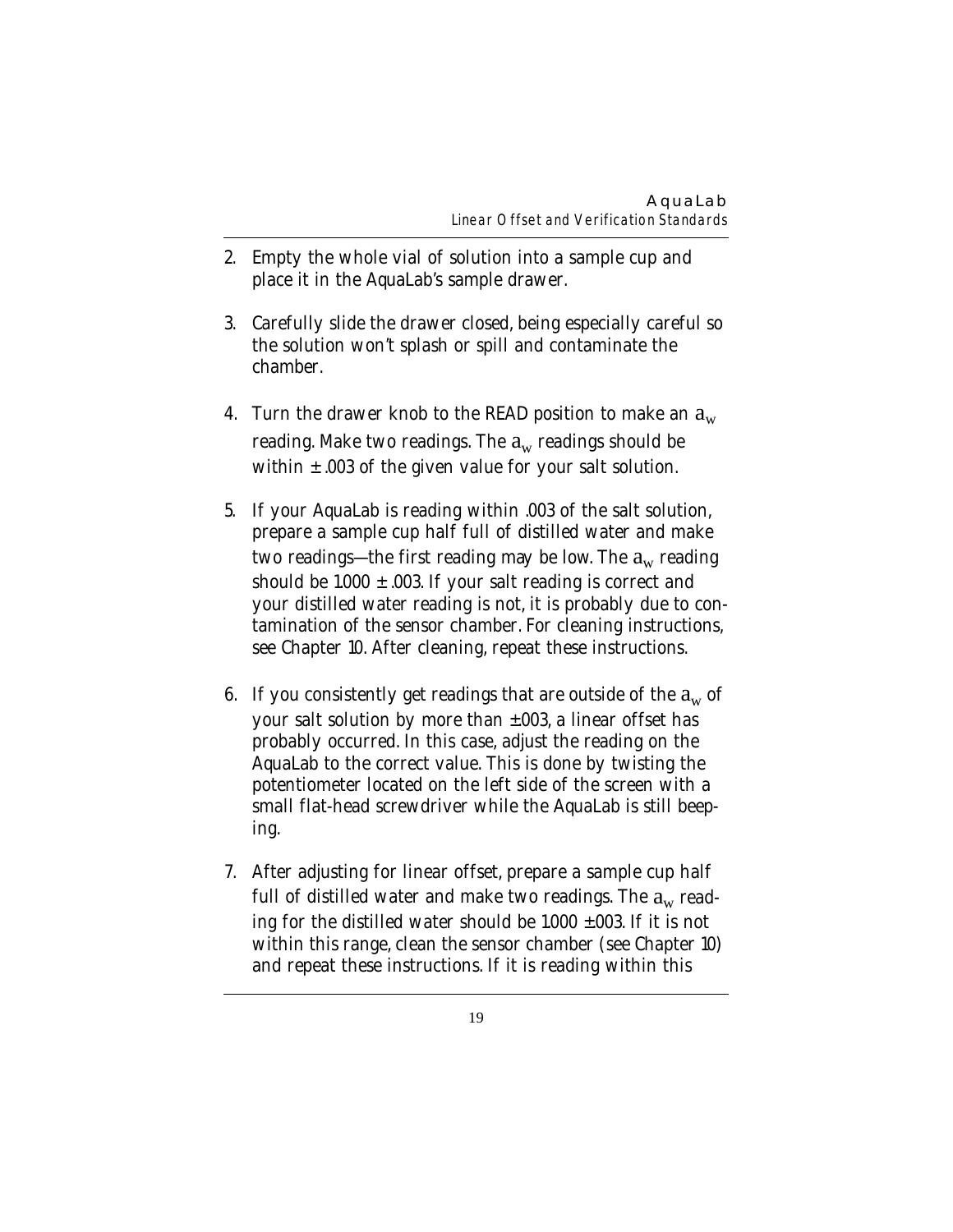*Linear Offset and Verification Standards*

range, you can now measure samples accurately.

8. If, after adjusting for linear offset and cleaning the chamber, you still are getting incorrect readings when reading verification standards, contact Decagon at 509 332-2756 (1-800-755- 2751 in US and Canada) for further instructions.



*This flowchart is a graphical representation of the directions given above for checking for linear offset.*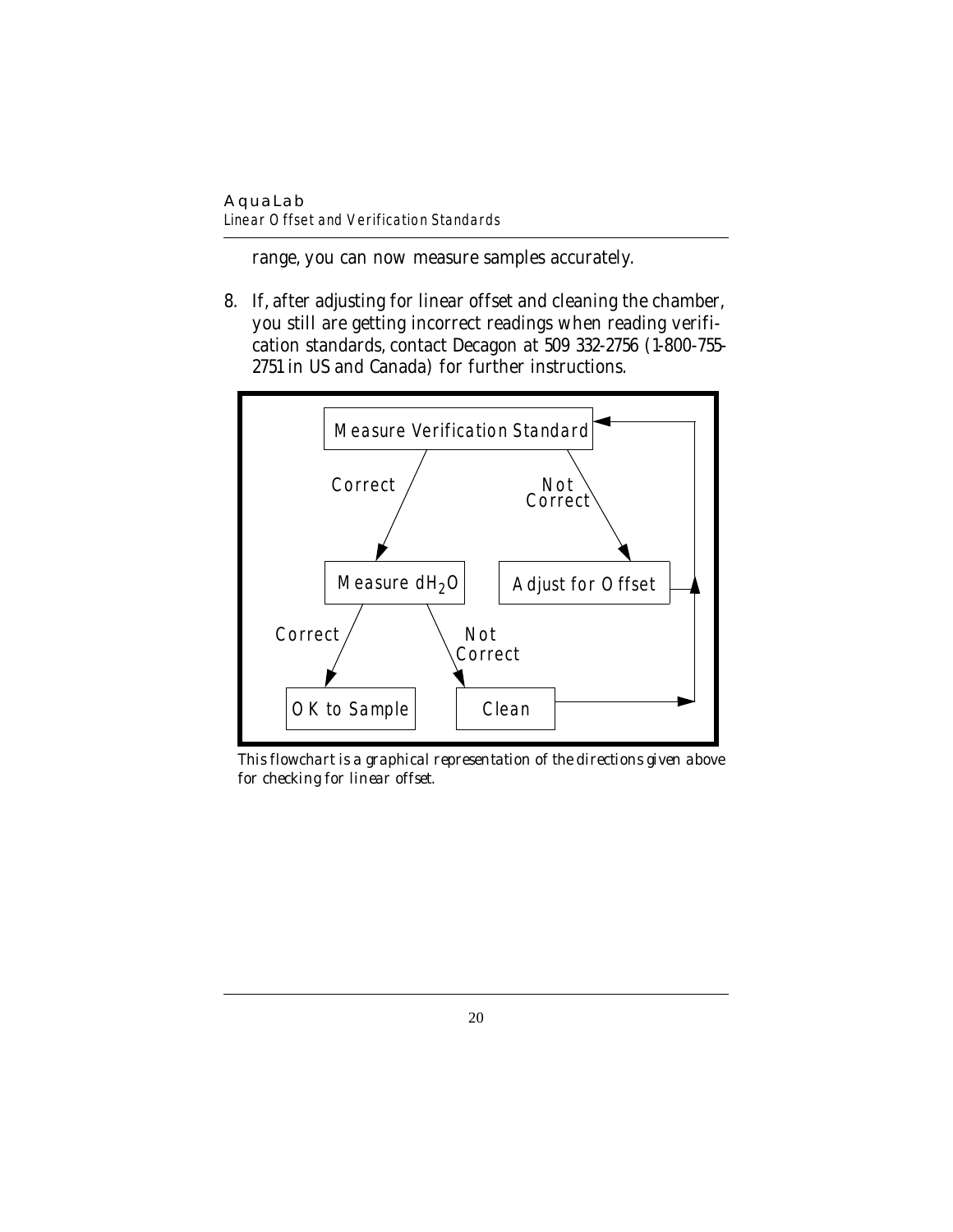# 5. Sample Preparation

Your AquaLab will continually provide accurate water activity measurements as long as its internal sensors are not contaminated by improperly-prepared samples. Careful preparation and loading of samples will lengthen time between necessary cleanings and will help you avoid costly repairs and down time.

# **Preparing the Sample**

To prepare a sample, follow these steps:

- 1. Make sure the material to be sampled is homogeneous. Samples that combine wet and dry ingredients (i.e., muffins with raisins) or samples that have outside coatings (like deep-fried, breaded foods) can be measured, but will take longer to equilibrate. For samples like these, AquaLab may take more than five minutes to give an accurate reading, or it may require multiple readings of the same sample. Measuring the  $a_w$  of these types of foods is discussed more in-depth later in this chapter (see Materials Needing Special Preparation).
- 2. Place the sample in a disposable sample cup, completely covering the bottom of the cup, if possible. AquaLab is able to accurately measure a sample that does not (or cannot) cover the bottom of the cup, but a larger sample surface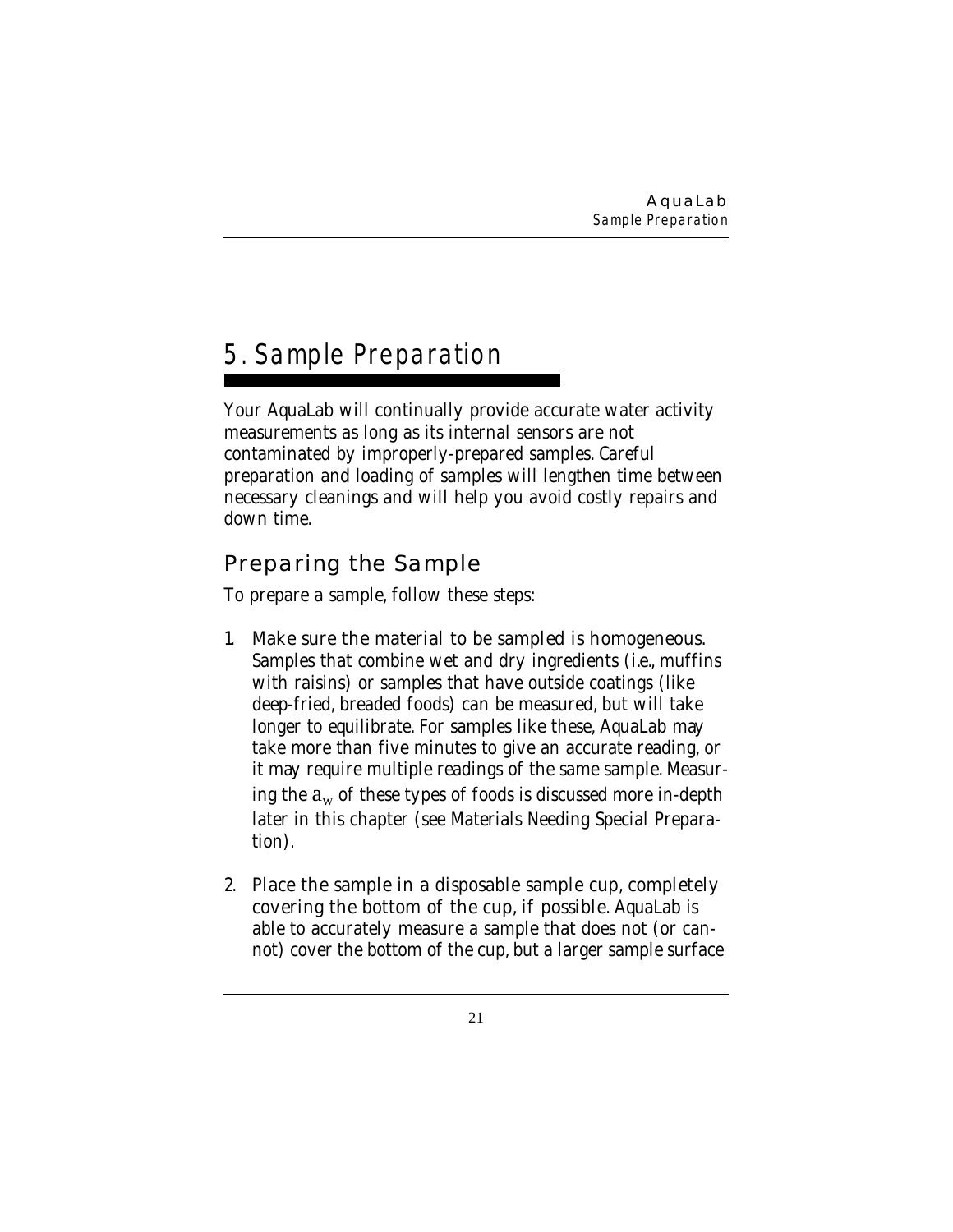*Sample Preparation*

area increases instrument efficiency by providing more stable infrared sample temperatures. It also speeds up the reading by shortening the time needed to reach vapor equilibrium.

- 3. Do not fill the sample cup more than half full. Overfilled cups will contaminate the sensors in the sensor chamber!
- 4. Make sure that the rim and outside of the sample cup are clean. Wipe any excess sample material from the rim of the cup with a clean tissue. Material left on the rim or the outside of the cup will contaminate the sensor chamber and will be transferred to subsequent samples. The rim of the cup is pushed up to form a vapor seal with the sensor block when the drawer knob is turned to the READ position. Therefore, any sample material left on the cup rim will be transferred to the block, preventing this seal and contaminating future samples.
- 5. If the same sample will be read at some other time, put the sample cup's disposable lid on the cup to restrict water transfer. To seal the cap, place tape completely around the cup/lid junction. It is necessary to seal the cup if it will be a long time before the measurement is made.

## **Materials Needing Special Preparation**

AquaLab reads most materials in less than five minutes, depending on which mode you are operating in. Some samples, however, may require longer reading times, due to the nature of the material you are sampling. These materials need additional preparation to ensure quick, accurate readings. To find out whether special sample preparation is necessary, take a reading and see how long it takes to find the water activity. If it takes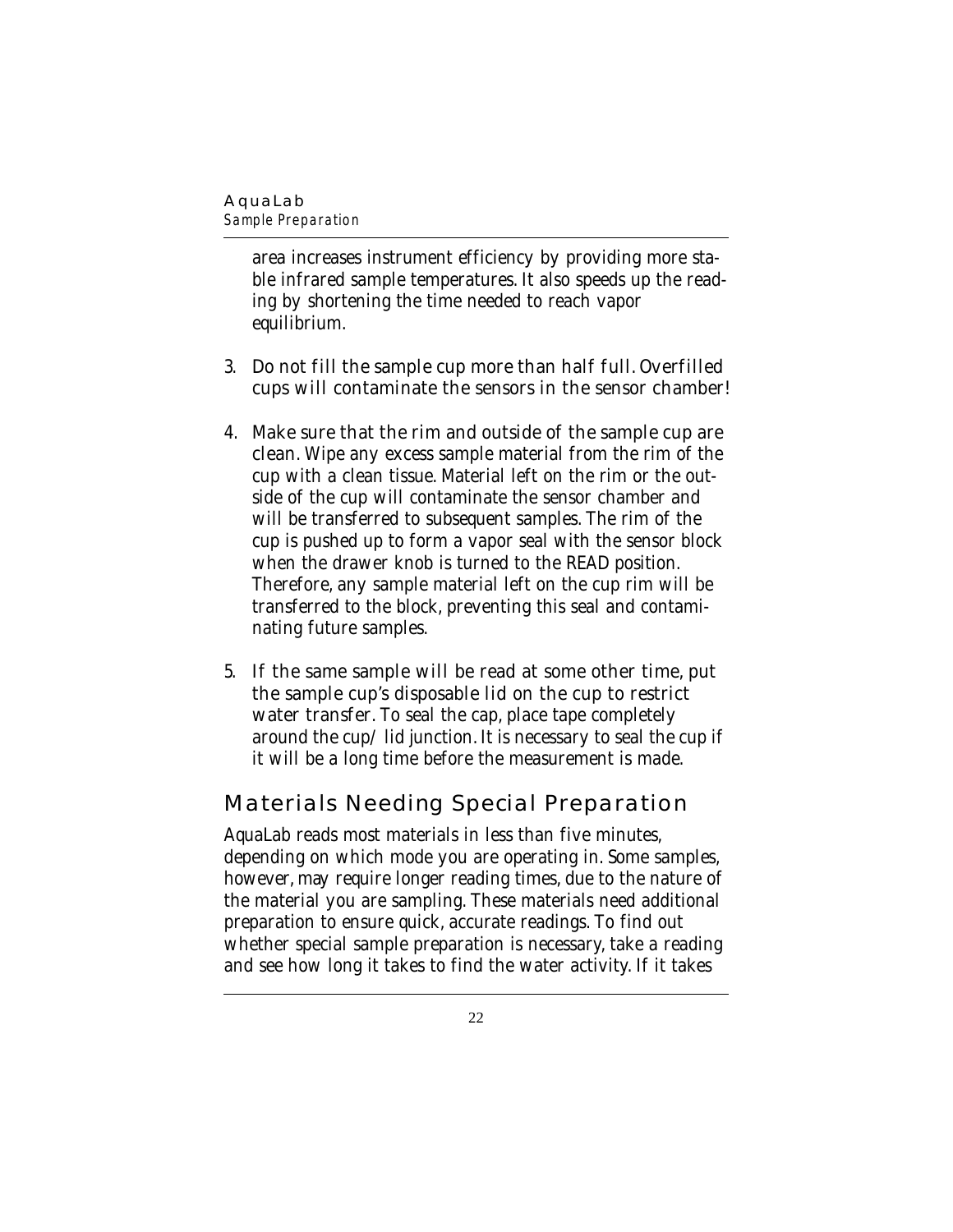longer than six minutes, remove the sample and take a reading of a verification standard. This will ensure that the sample itself is causing the long read time, and that there is not a problem with your instrument. If the verification standard also takes longer than six minutes to sample, refer to Chapter 12 of this manual for more information.

# **Coated and Dried Samples**

Samples that have coatings such as sugar or fat often require longer reading times. This is because it takes longer for the samples to equilibrate. If this is the case for your samples, don't worry that something is wrong with your instrument; it simply means that your particular sample takes longer than most to exchange water with its outside environment.

### Speeding up Read time

To reduce the time needed to take an  $a_w$  reading for coated or dried samples, one thing you can do is crush the sample before putting it in the sample cup. Crushing increases the surface area of the sample, thus decreasing reading times. Keep in mind, however, that crushing some samples may alter their  $a_w$ readings. For example, a candy may have a soft chocolate center and a hard outer coating. The  $a_w$  reading for the center and the outer coating are different, so you need to evaluate which part of the sample you need to measure before crushing it. When the candy is crushed, the  $a_w$  will represent the average water activity of the entire sample; whereas leaving the candy whole will give a reading for the coating, which may act as a barrier to the center.

Another way to speed up readings for coated and dried samples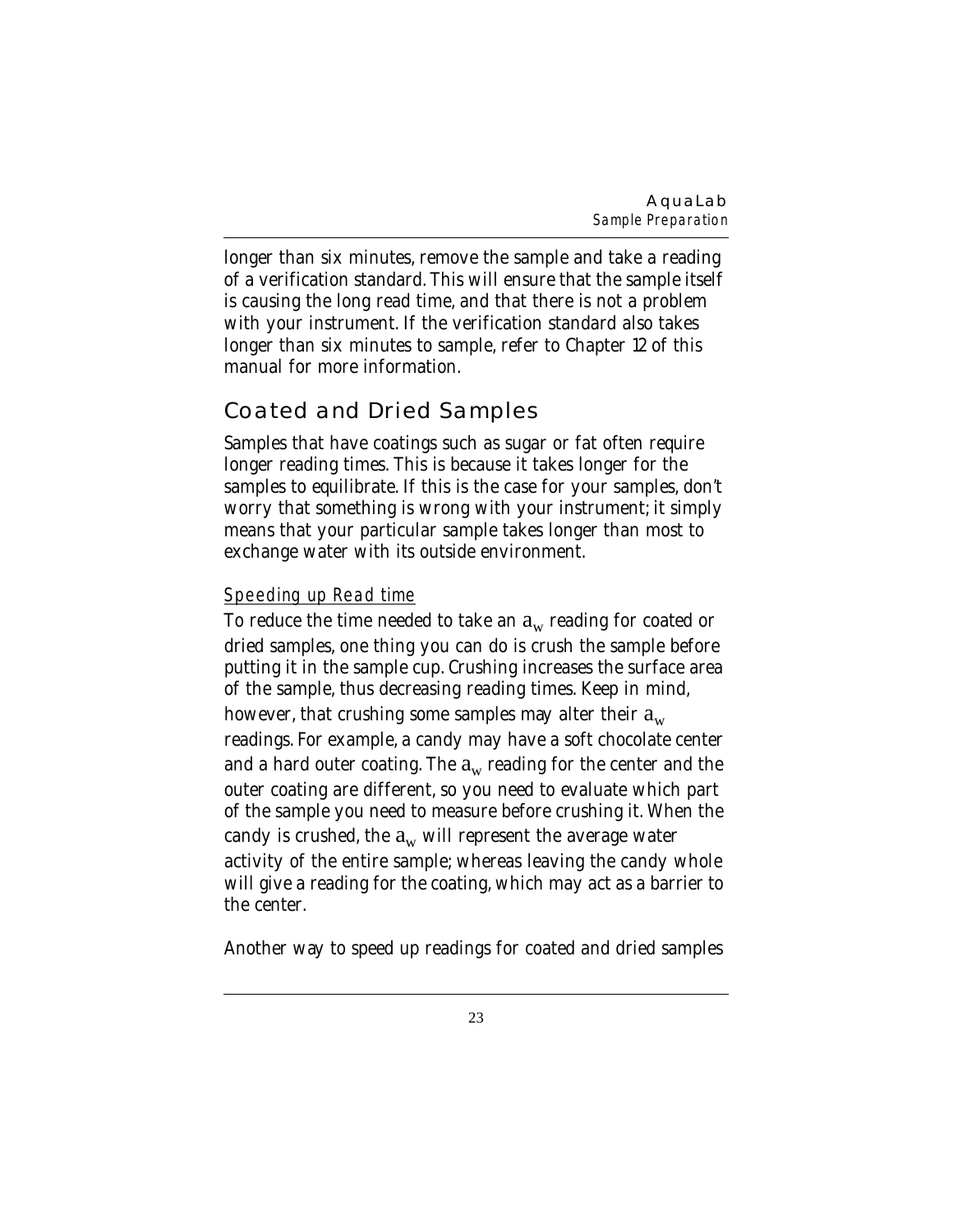#### **AquaLab** *Sample Preparation*

is to restart your AquaLab during its reading cycle. To do this, start the read cycle (turn the sample drawer knob to the READ position) and then wait 60 seconds. Then turn the sample drawer knob from READ to the OPEN/LOAD position, then back to READ. The instrument should beep again and the display should show zero for the  $a_w$  reading. This action essentially speeds up sample equilibration by restarting the read cycle while keeping the chamber sealed.

# **Dehydrated Samples**

Some extremely dry samples, such as dehydrated foods, because of their moisture sorption characteristics, also have increased reading times. AquaLab may require up to ten minutes to reach an accurate measurement of  $a_w$  Nothing can be done to decrease the reading times of some dehydrated samples.

# **Propylene Glycol**

AquaLab will give accurate readings on most alcohols. However, samples with high levels of propylene glycol require special sampling procedures to get accurate readings. If your sample contains propylene glycol in levels of less than 10%, there will probably be no effect on the accuracy of consecutive  $a_w$ readings. Samples that contain propylene glycol in concentrations higher than 10% will not damage the instrument, but  $a_w$  values for consecutive samples will not be accurate unless certain precautions are taken. Propylene glycol condenses on the mirror during the reading process, but it never evaporates from the mirror, as water does. As a result, the very first reading will be somewhat accurate, but subsequent readings will not be accurate unless you clear the condensed propylene glycol out of the chamber after each reading. This is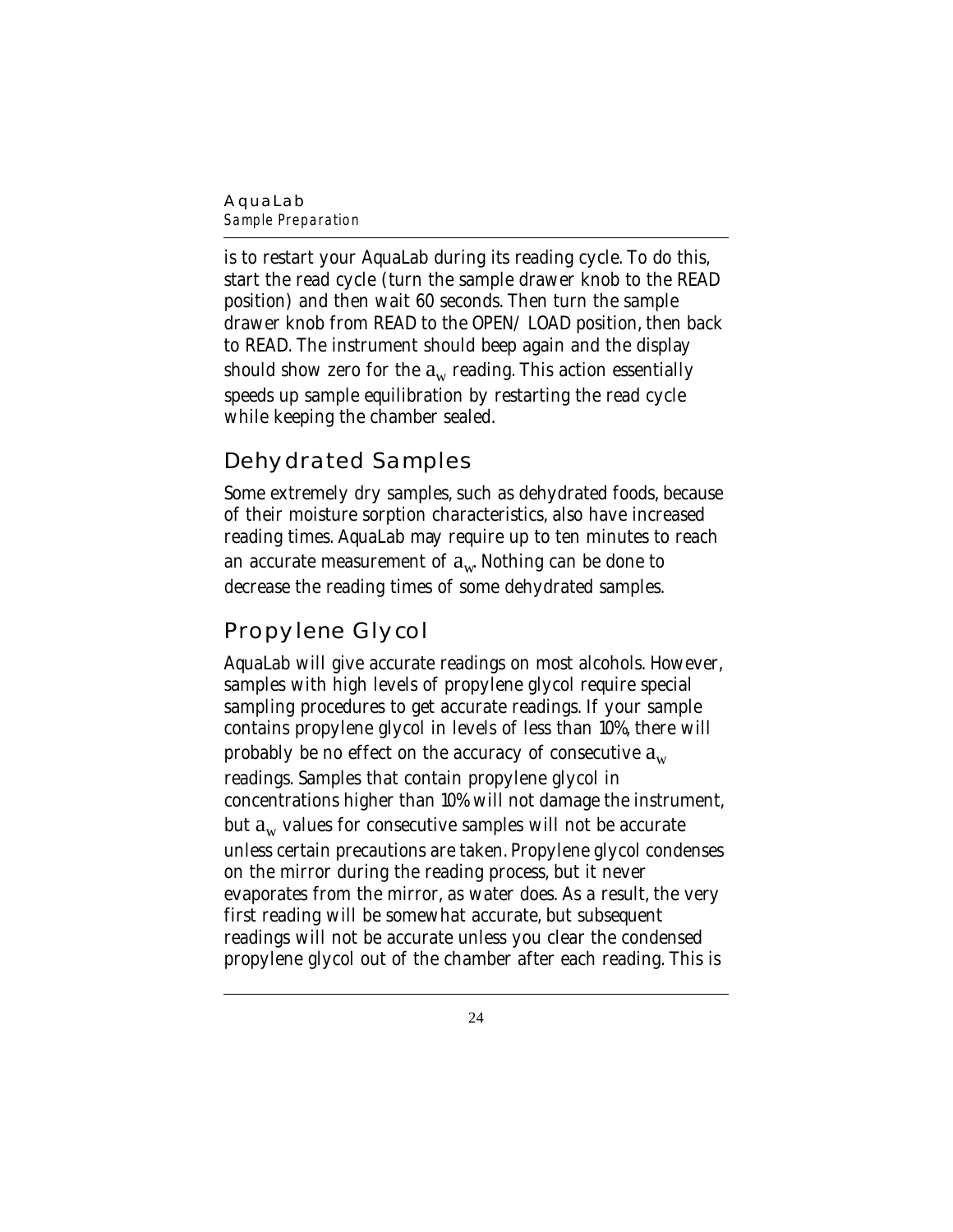done by running a sample consisting of activated charcoal after each propylene glycol-bearing sample. Another option is to clean the chamber, as described in Chapter 10.

# **Low Water Activity**

Samples that have an  $a_w$  of less than .03 cannot be accurately measured. However, samples with such low  $a_w$  values are rare. When a sample's  $a_w$  value is less than .03, AquaLab will display an error message informing you that your sample is too dry to be read. If your sample is not extremely dry but is still getting the error message, refer to the troubleshooting section of this manual for other possible explanations.

# **Samples not at Room Temperature**

Samples that are 4 degrees colder or warmer than the instrument (chamber) temperature will need to equilibrate to ambient temperature before a fast, accurate reading can be made. Rapid changes in temperature over short periods of time will cause the  $a_w$  readings to rise or fall until the temperature stabilizes. Because the AquaLab is always comparing its previous and current results, it will not terminate the read cycle until its compared readings are less than .001 apart.

Initial readings on colder or warmer samples should not be averaged. Such measurements will not be accurate. When the temperature stabilizes within one or two degrees of the chamber temperature, you can proceed with normal measurements.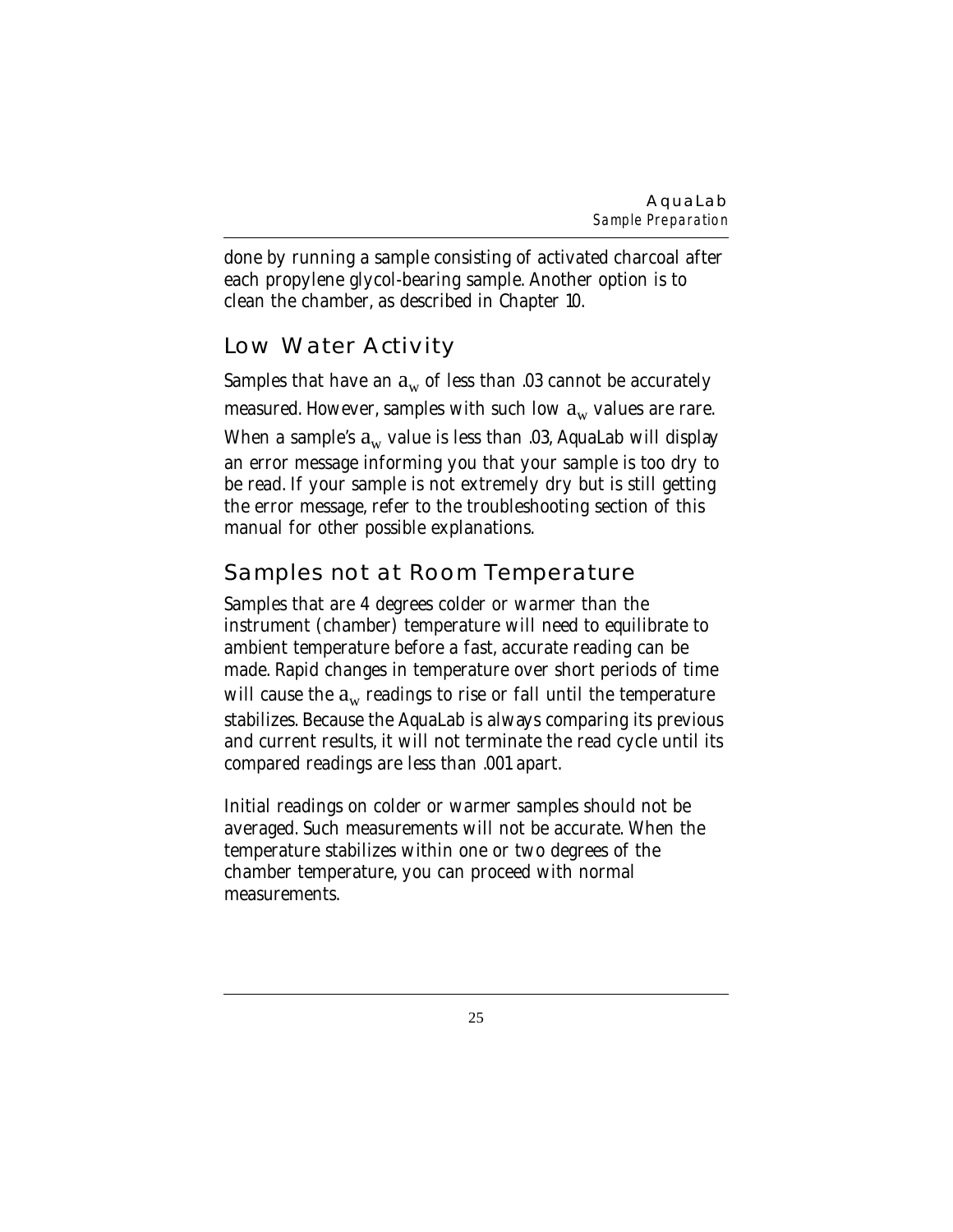# 6. Taking a Reading

Once you have prepared your sample, you are ready to take readings. The process is simple:

- 1. Turn the sample drawer knob to the OPEN/LOAD position and pull the drawer open.
- 2. Place your prepared sample in the drawer. Check the top lip of the cup to make sure it is free from sample residue (remember, an over-filled sample cup may contaminate the chamber's sensors).
- 3. Carefully slide the drawer closed, being especially careful if you have a liquid sample that may splash or spill and contaminate the chamber.
- 4. Turn the sample drawer knob to the READ position to seal the sample cup with the chamber. This will start the read cycle. In about 3 minutes, the first  $a_w$  measurement will be displayed on the LCD. Length of read times may vary depending on how dry your sample is.

*Note: Samples that have a large difference in aw from previous samples may need extra time to reach equilibrium, since some of the previous sample's atmosphere stays in the chamber after measurement.*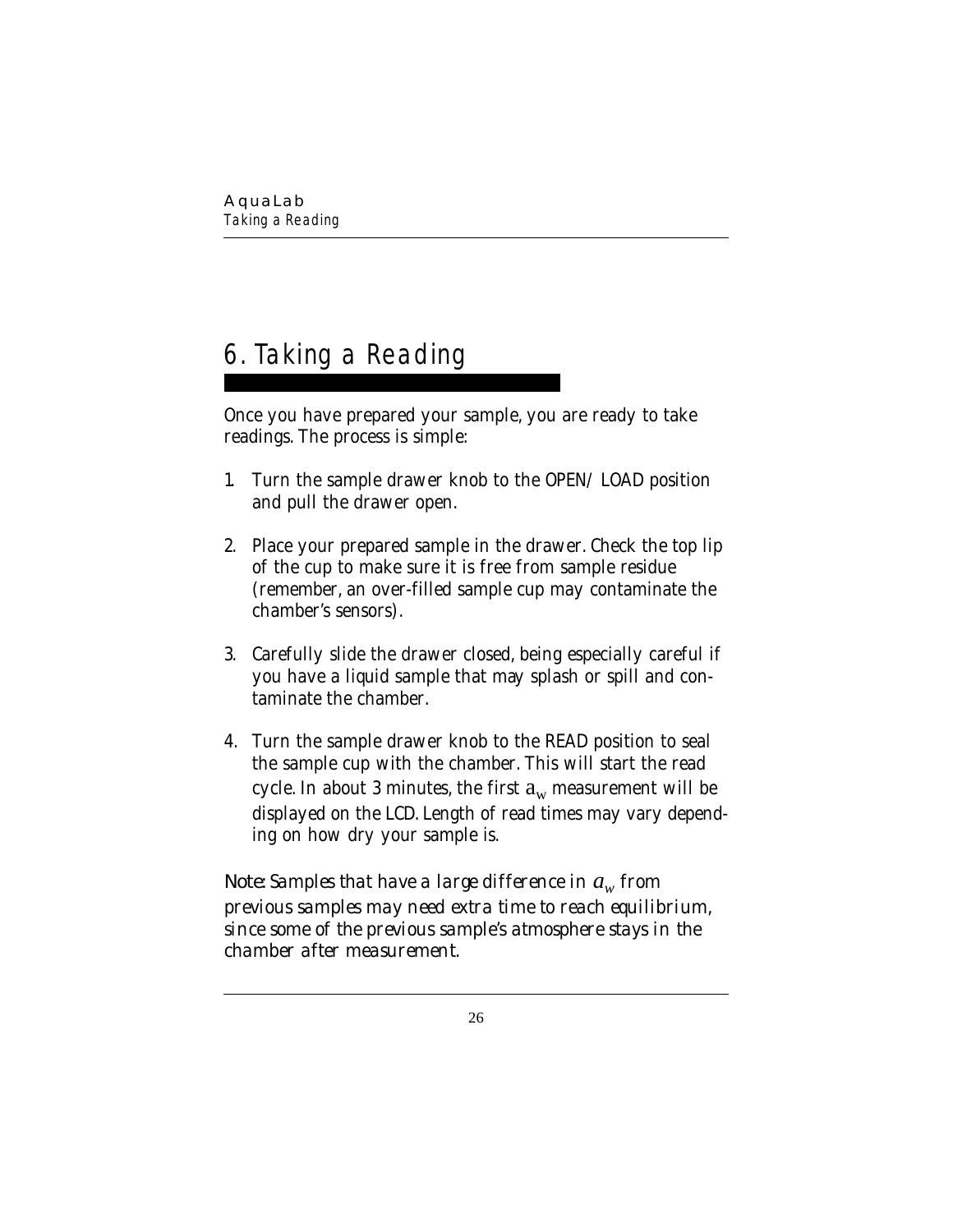**AquaLab** *Taking a Reading*

# **How AquaLab takes Readings**

AquaLab's reading cycle continues until two consecutive readings are within 0.001 of each other. The instrument crosses the dew threshold numerous times to ensure the accuracy of readings. When the instrument has finished its read cycle, the  $a_w$  is displayed, accompanied by the beeper.

## **Cautions**

- Never leave a sample in your AquaLab after a reading has been taken. The sample may spill and contaminate the instrument's chamber if the instrument is accidentally moved or jolted.
- Do not overfill the sample dish.
- Never try to move your instrument after a sample has been loaded. Movement may cause the sample material to spill and contaminate the sample chamber.
- Take special care not to move the sample drawer too quickly when loading liquid samples, in order to avoid spilling.
- If a sample has a temperature that is four degrees higher (or more) than the AquaLab's chamber, the instrument will alert you to cool the sample before reading. Although the instrument will measure warmer samples, the readings may be inaccurate.
- The physical temperature of the instrument should be between 5°-43°C. Between these ambient temperatures, AquaLab will measure samples of similar temperature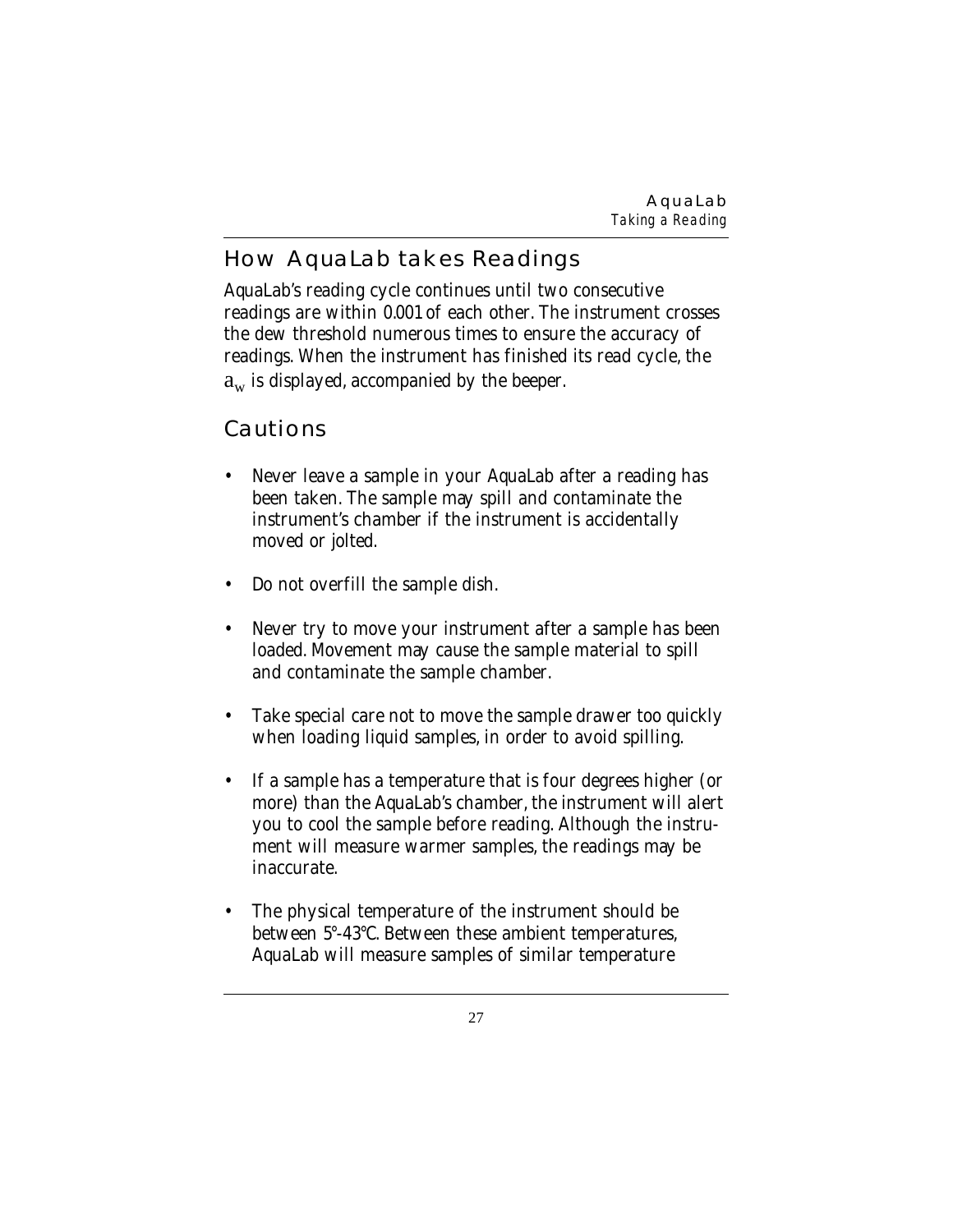*Taking a Reading*

quickly and accurately. AquaLab model CX-2T has temperature control capabilities that enable it to read samples at temperatures different from ambient temperature, but no higher than 43°C.

- If a sample has an  $a_w$  of lower than .03, AquaLab's display will read "LO" to notify you that your reading is too low. If you know that your sample's water activity is above .03, and you still get the "LO" message, your instrument's sensors have probably been contaminated and will need to be cleaned or serviced. Please refer to Chapter 11 for more information.
- A reading of "LO" is also displayed if the instrument has not detected the formation of dew on the mirror during one complete read cycle. This is an indication of contamination and the instrument should be cleaned.
- To measure powdery samples, take the following precautions to prevent contamination of the chamber. When first loading the sample, cover the case fan in the rear of the instrument with a piece of cardboard until the drawer is closed and locked. this will prevent the fan, which is always on, from blowing your sample around inside of the instrument and chamber. Once the sample drawer is pushed all the way in, take the card away from the fan.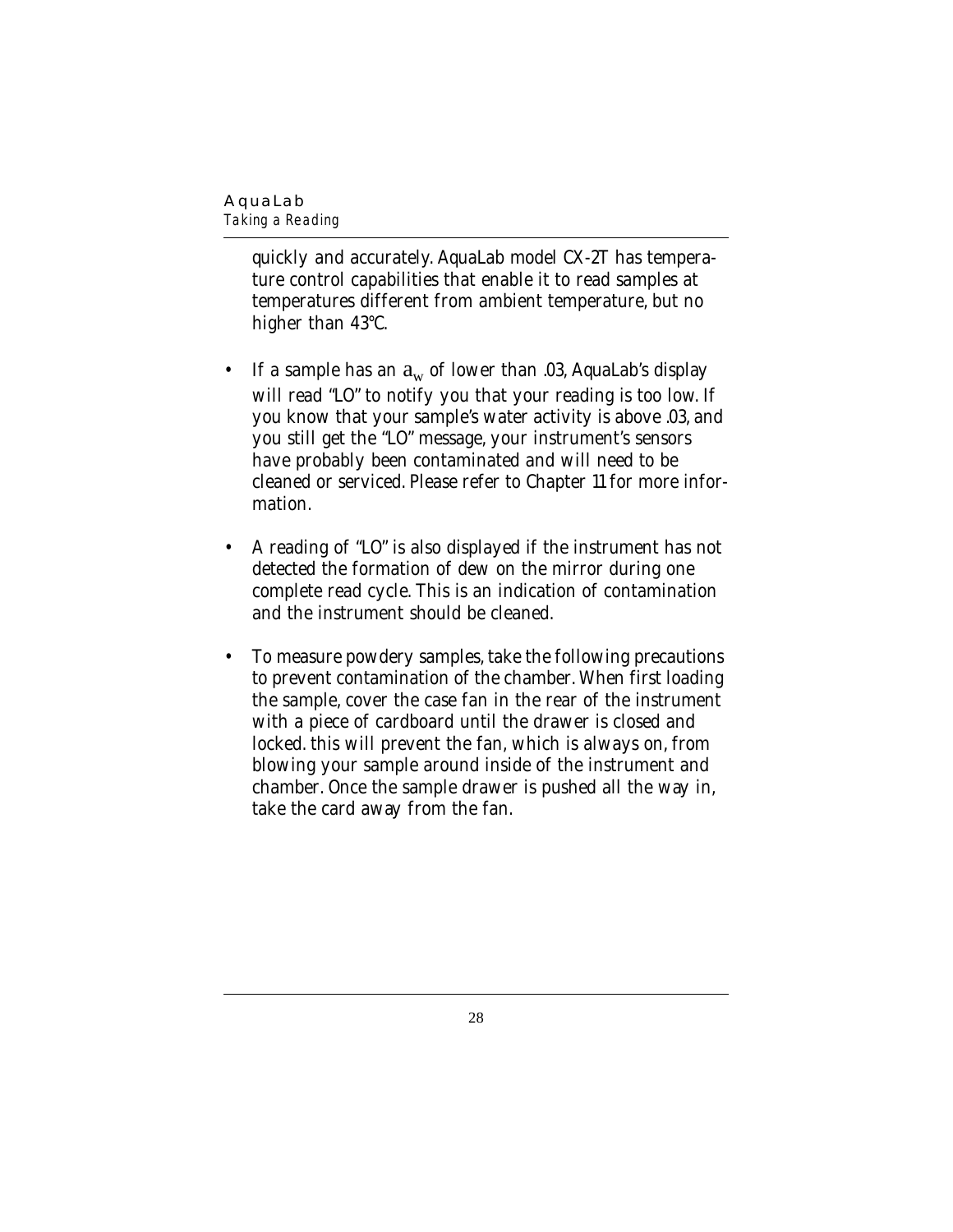# 7. Temperature Control

In the past, water activity instruments have needed temperature control to make accurate sample readings. AquaLab takes precision measurements of the air dew point temperature and the sample temperature, then uses a microprocessor-controlled algorithm to convert these temperatures and other critical information into a water activity reading. AquaLab's water activity readings are therefore accurate without temperature control.

Users constructing and studying moisture sorption isotherms, referencing a particular temperature, or testing samples more than four degrees Celsius higher than the ambient temperature may want to have temperature control. There are several options for controlling AquaLab's temperature. One is to use an incubator or hot  $\ell$  cold room set at the desired temperature. This method is usually satisfactory for users with access to those facilities. AquaLab is also available with a temperature control feature which allows it to be connected to an external water bath.

Temperature control can be purchased as a feature on the AquaLab model CX-2T instrument or retrofit in an existing AquaLab model CX-2. Water is circulated from a user-provided water bath through the sample drawer base and a temperature tray. The temperature tray holds two samples and equilibrates them to the temperature of the drawer. This speeds the reading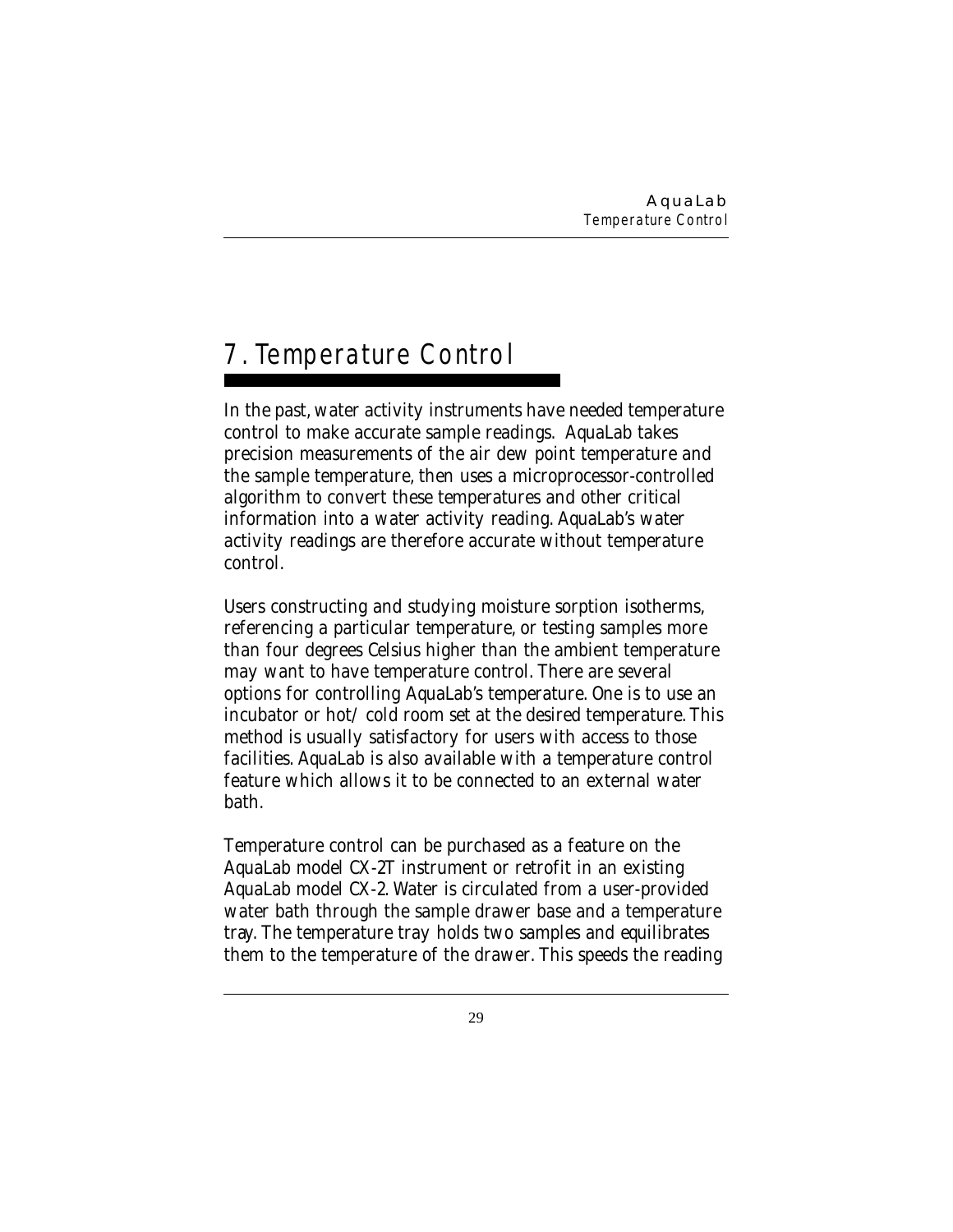#### **AquaLab** *Temperature Control*

process. However, the water bath should only be used for higher than ambient samples. The temperature of the whole instrument needs to be altered when reading samples colder than AquaLab. The coldest ambient temperature of AquaLab and the cold samples should not be below 5°C.

If you have purchased AquaLab with the temperature control feature, you should have received:

- AquaLab fit with water ports and internal circulating base
- Temperature Tray
- Tygon tubing for connections
- 4 Elbows, 2 with valves (for the rear of AquaLab)
- 2 without valves (for the sample tray)

The drawer should be placed in the feed loop from the water bath and the temperature tray should be placed in the return path. This keeps sample temperatures below the block temperature to ensure that unwanted condensation does not occur.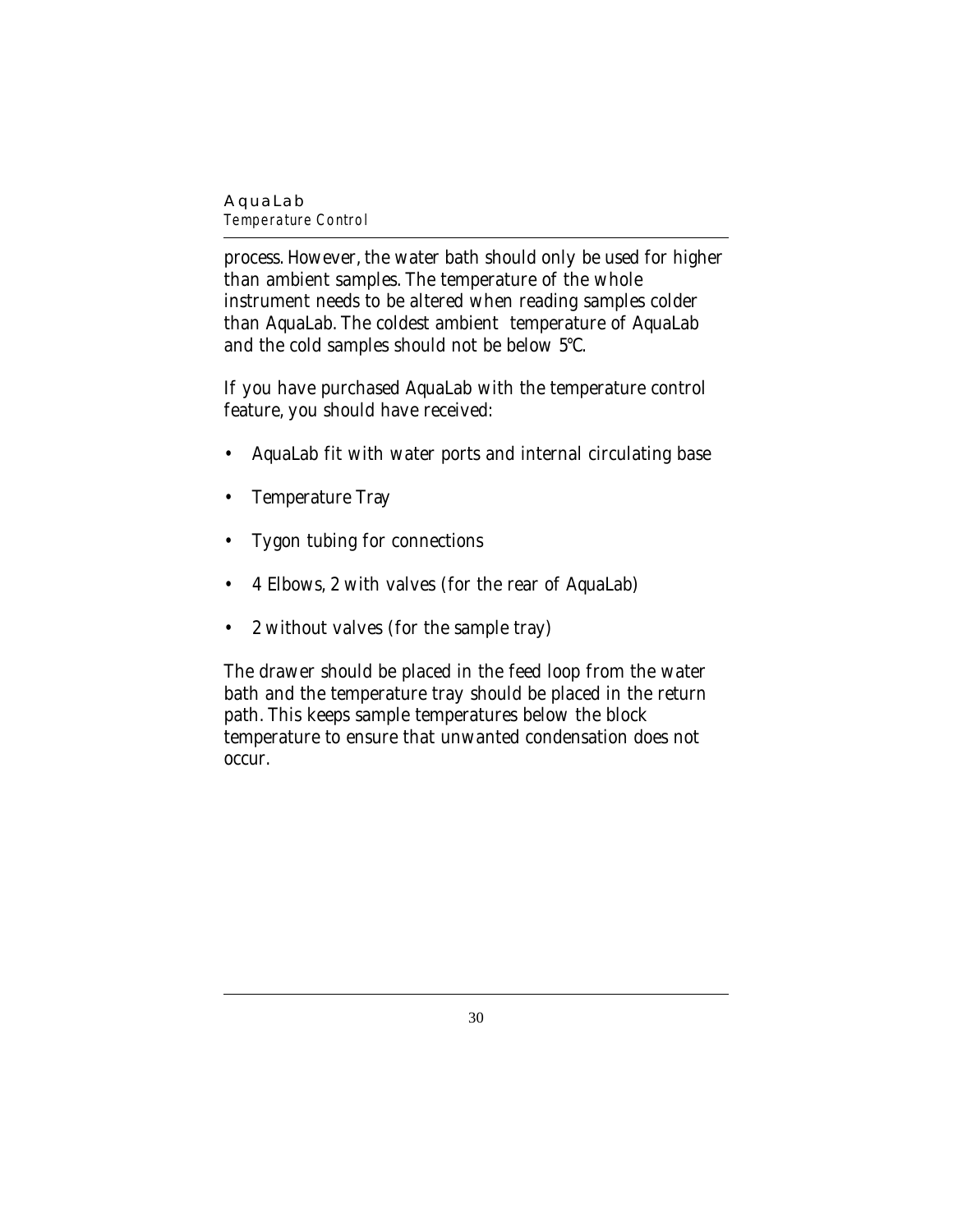#### **AquaLab** *Temperature Control*



*Diagram of CX2T setup*

*Note: Water temperature settings and water circulation are controlled by the user-provided water bath.*

# **Important Hints Concerning the CX-2T**

- The CX-2T should be hooked up to a running water bath for at least one-half hour before the unit is turned on. This allows the water bath to reach a desired and accurate temperature.
- When using your CX-2T, it is important that the temperature of the drawer and the temperature of the sample are the same. The sample to be measured should sit in the temperature tray for at least 3 minutes before any measurements are taken.
- When running the CX-2T with a water bath, the instru-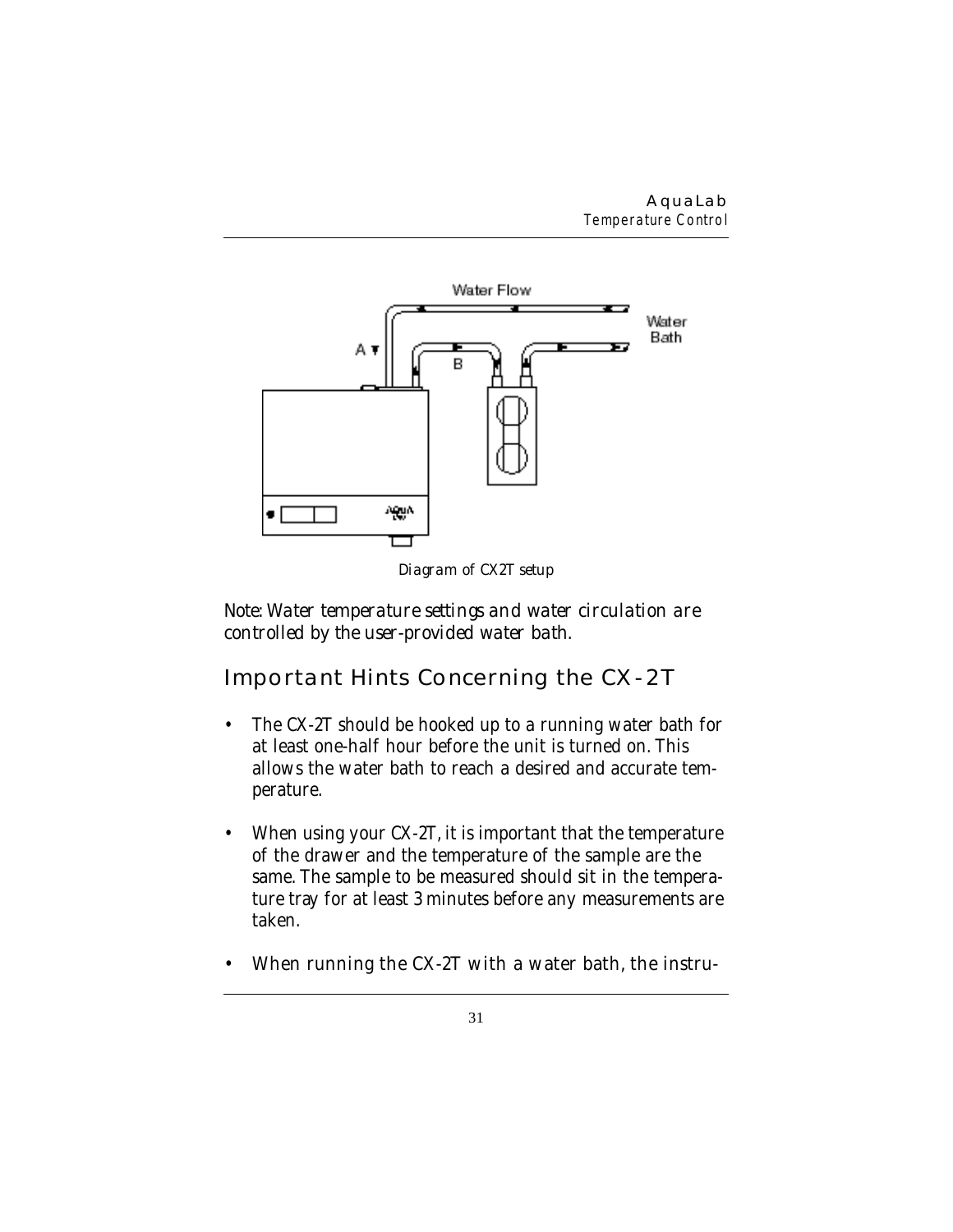*Temperature Control*

ment's case fan must always be turned off. When the water bath is not employed, the fan must remain on. The switch controlling the case fan is located on the instrument's back panel above the fan filter.

- The case fan keeps the block temperature constant when the water bath is not in use. This helps to ensure accurate readings. When a water bath is employed, the water maintains the block temperature. If the case fan is on at this time it will cool the block to a temperature lower than the sample causing condensation within the block and faulty readings.
- As the temperature of the CX-2T increases, water activity readings will decrease. It is necessary to adjust for an offset when the instrument is run at different temperatures. Instructions for this process are located in Chapter 7 of this manual.

*Note: Do not try to chill the CX-2T using a water bath. Dew will form throughout the sample chamber causing accuracy errors. To read chilled products, the entire instrument must be chilled.*

For more detailed information regarding the operation of the CX-2T, please refer to Appendix A.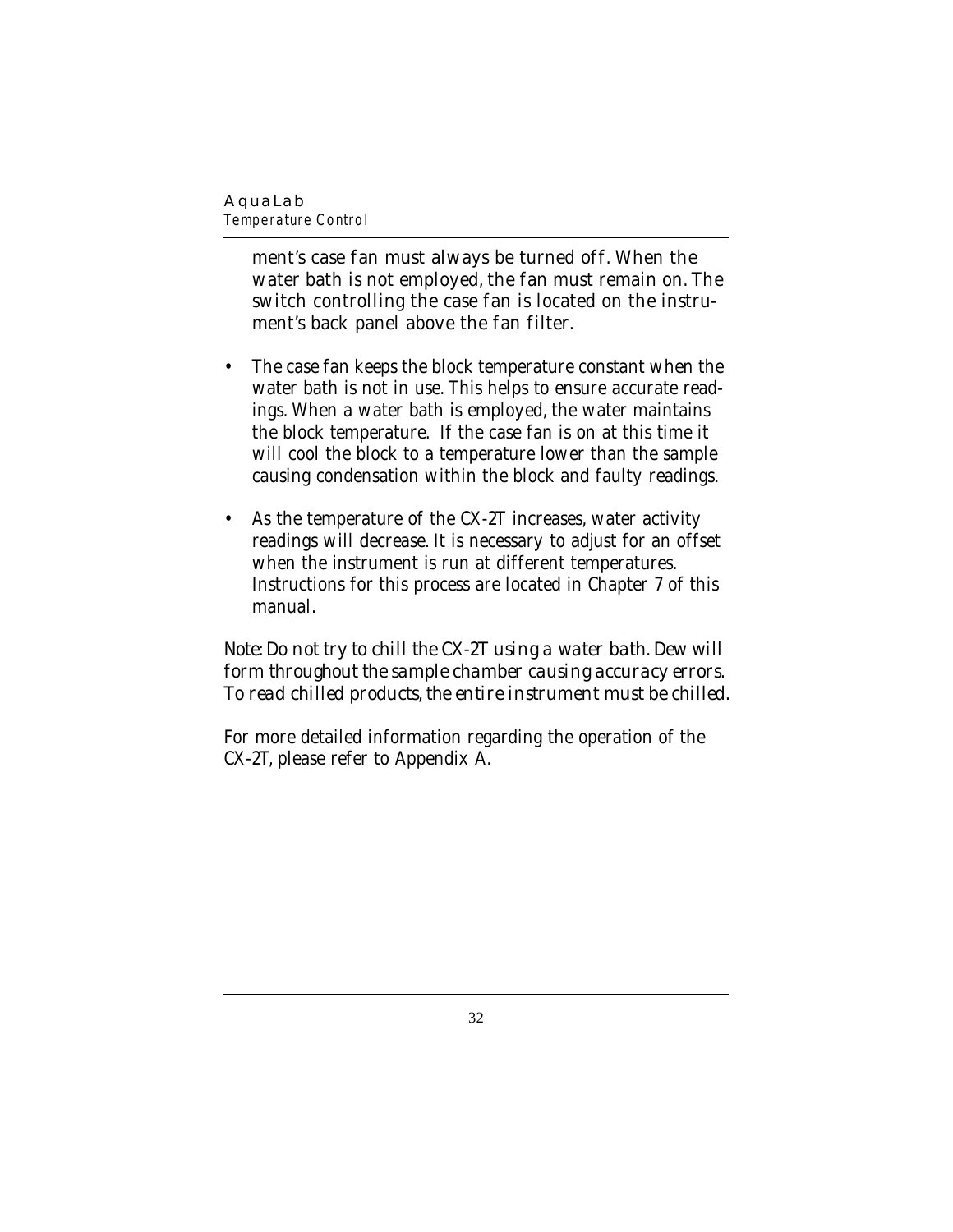# 8. Computer Interface

Your AquaLab has the capability to send water activity data to your computer for further analysis and storage. To do this, you can purchase an AquaLab RS-232 interface cable and a terminal program called AquaLink or you can use the RS-232 cable with your computer's own terminal program. The RS-232 cable is specially designed for use with the CX-2, so other types will not work.

# **Output Format**

AquaLab data is output in comma delimited ASCII format. Each time the AquaLab makes a measurement, one line of information will be sent to the computer. Here is an example illustrating the format in which it appears on screen:

187,.405,20.77,6

The first number that appears is from the datalogger and is not relevant to your measurments. The second is the water activity value. The third is the temperature in degrees Celsius at the timeof measurement, and the fourth is the time in hours and minutes since AquaLab was turned on. If AquaLab is left on for more than 24 hours, the clock will reset to zero.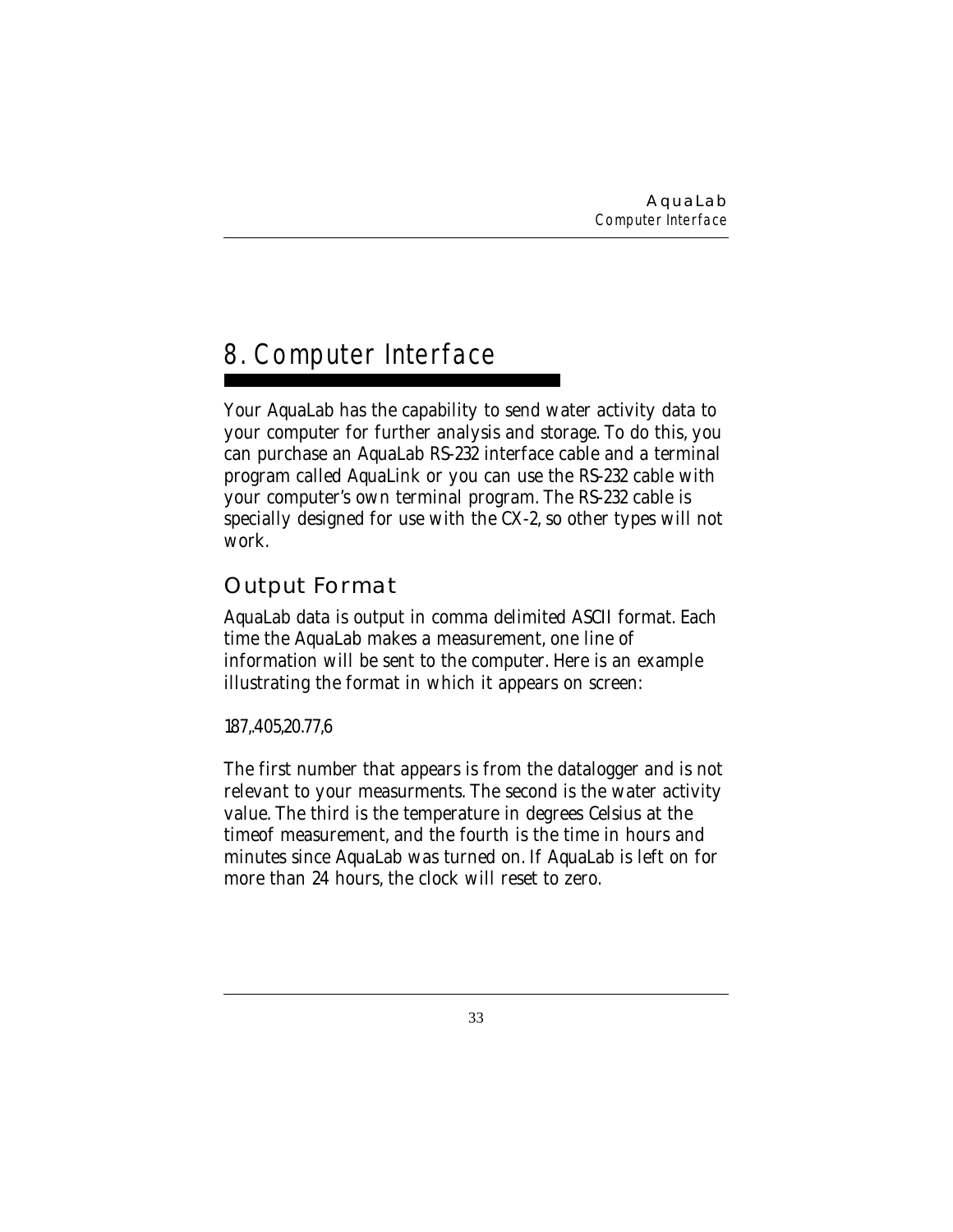*Computer Interface*

## **Using Hyperterminal in Windows 95 and Windows NT**

To use Hyperterminal with your AquaLab, follow these steps:

- 1. Press the Start button and select Programs > Accessories > Hyperterminal and click the Hyperterminal icon.
- 2. At the prompt, choose a name for this program (AquaLab is a good one) and choose an arbitrary icon above to represent it. In future downloads, you will be able to click on this icon in have it already set up for you to download. Click the OK button.
- 3. A pop-up menu labeled "Connect To" will appear. Click on the scroll bar on the bottom of the screen labeled "Connect Using" and select the COM Port your RS-232 cable is connected to.
- 4. A pop-up menu labeled "COM Properties" will appear, showing the port settings for the COM port you selected. Make sure the settings are the following: Baud rate, 300; 8 databits, no parity, 1 stop bit, and flow control set to hardware. Click OK.
- 5. Plug your RS-232 cable to the COM port you selected and connect it to your AquaLab. Begin sampling. AquaLab's data will be displayed on screen as it samples.
- 6. When you are finished sampling, you can print the data in the terminal session, or save it.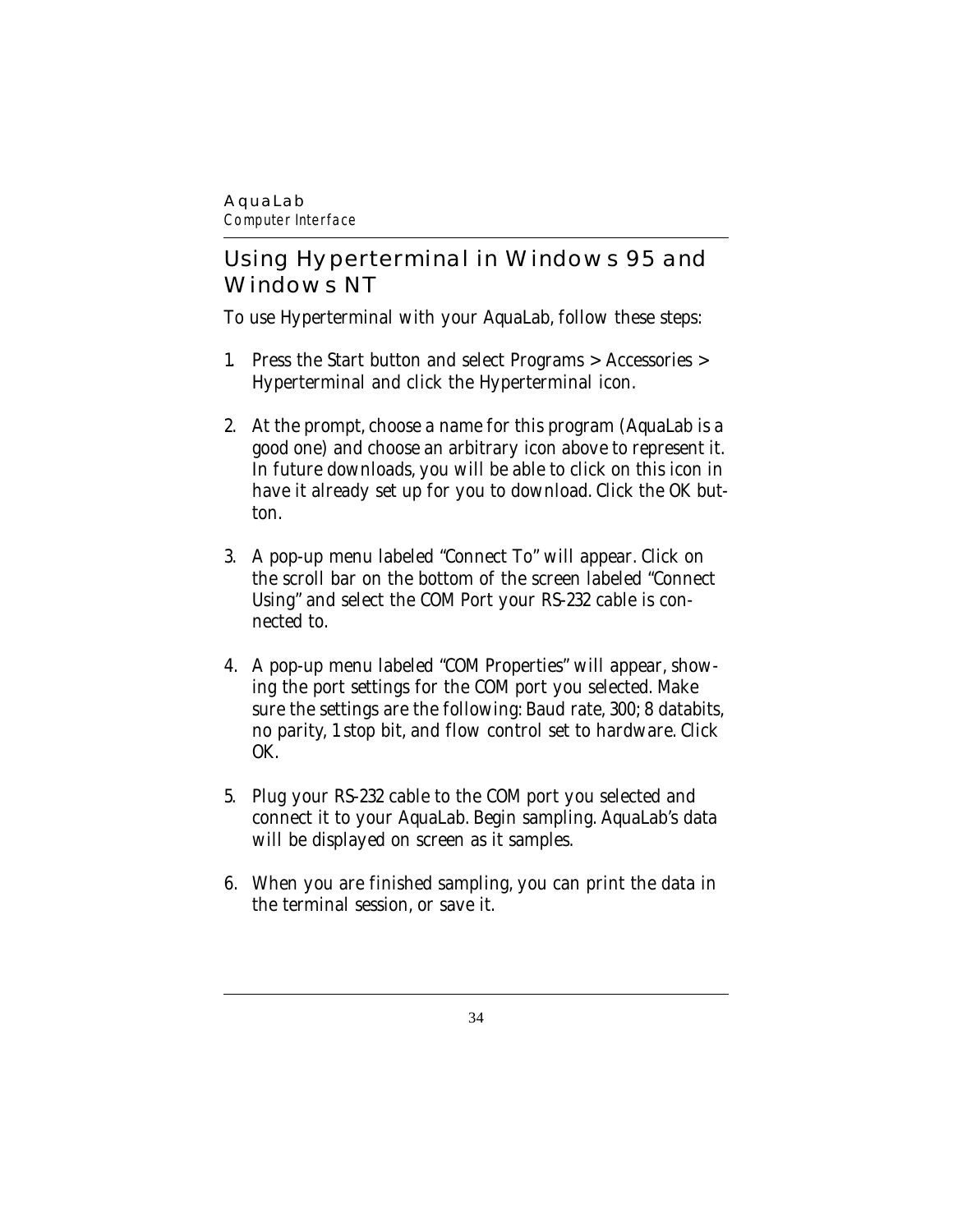## **Using Terminal for Windows 3.0 and 3.11**

If you are operating under Windows 3.0 or 3.11, you can use the Terminal program to log your AquaLab's data as it reads. Follow these instructions:

- 1. Connect your RS-232 cable between the AquaLab and your computer. Remember which COM port you are using.
- 2. Double-click on the Accessories icon in Program Manager. Open the icon labeled "Terminal."
- 3. Select "Communications" from the Settings menu. Set the baud rate to 300, and make sure the other settings are as follows: 8 data bits, 1 stop bit, no parity. Select the COM port that you will be using. Click OK.
- 4. Select "Receive text file" from the Transfers menu. A pop-up window will appear. Type in a name for this terminal session and click OK.
- 5. Begin sampling with your AquaLab. The data will be displayed on screen as you sample.
- 6. When you are finished, click on the "Stop" button on the bottom left corner of the screen. Terminal will save your data to the filename you indicated earlier.
- 7. If you wish, you can open this file in a spreadsheet program and analyze the data further.

# **Using AquaLink**

AquaLink is a program that can only be used in DOS. Therefore,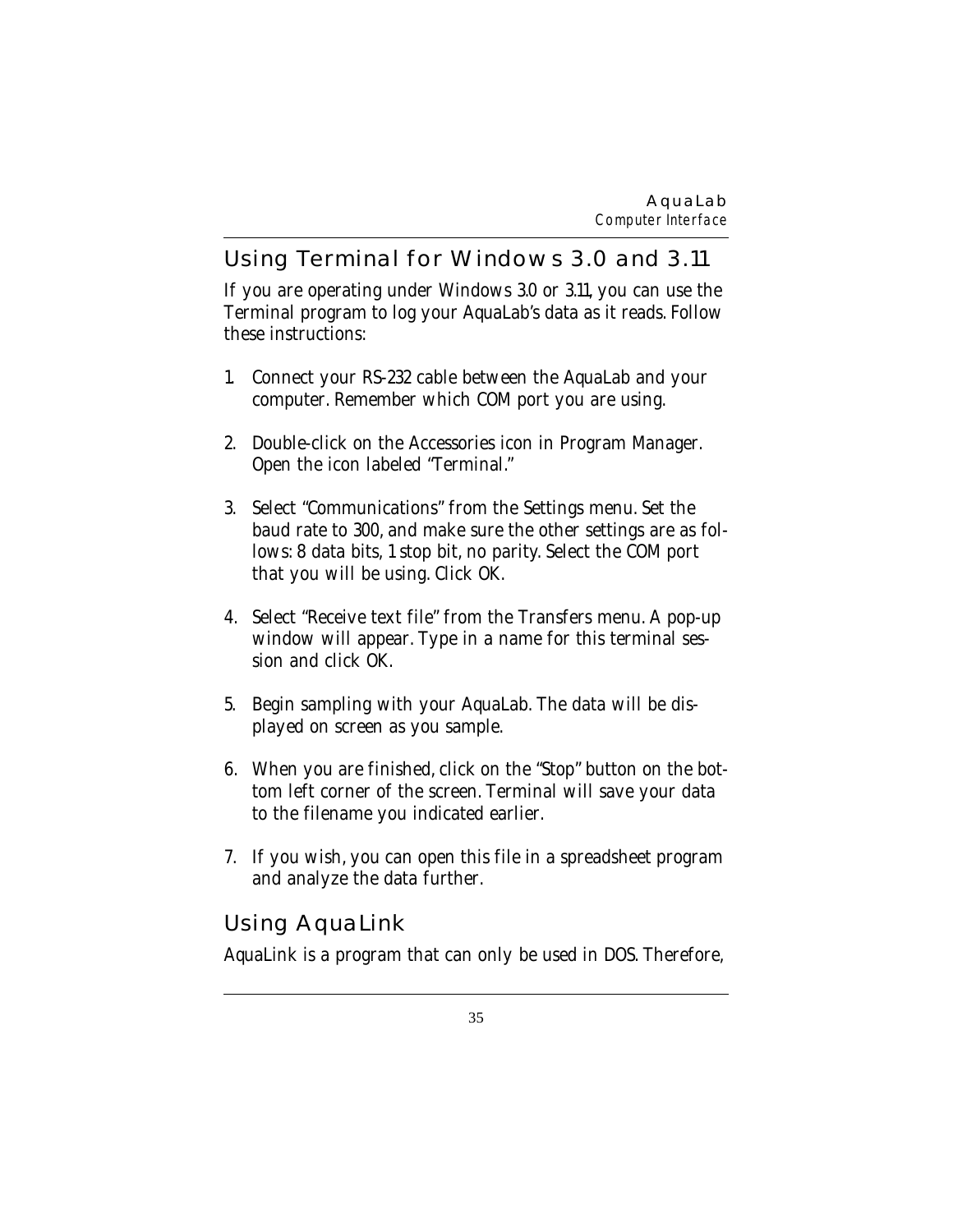*Computer Interface*

if your computer uses Windows 95 or higher, you may not be able to use AquaLink. If this is the case, refer to the directions above for using HyperTerminal.

- 1. Install AquaLink to your hard drive or run it from the floppy disk.
- 2. Type "AquaLink" in the AquaLink directory to execute the program.
- 3. Press return and begin taking readings with AquaLab. The readings will be displayed on screen under three headings: time,  $a_w$  and temperature. The time readings are real clock time according to your computer. If your computer's clock is set to the correct time, the time readings will be accurate.
- 4. Save listed readings to disk at any time by pressing the F1 key.
- 5. When you select F1, the program will prompt you to enter a file name. If you wish to save data to a different drive or directory than the one where AquaLink is stored, specify that drive and directory with the file name. All data will be saved to this file.
- *Note: If you wish to use a spreadsheet to analyze your data, you may want to use a particular extension. For example, comma delimited files must have the extension ".xls" to be read by Microsoft Excel. Check your spreadsheet user's manual for more information.*

AquaLink can display up to 2000 readings before saving. However, we recommend saving more frequently to guard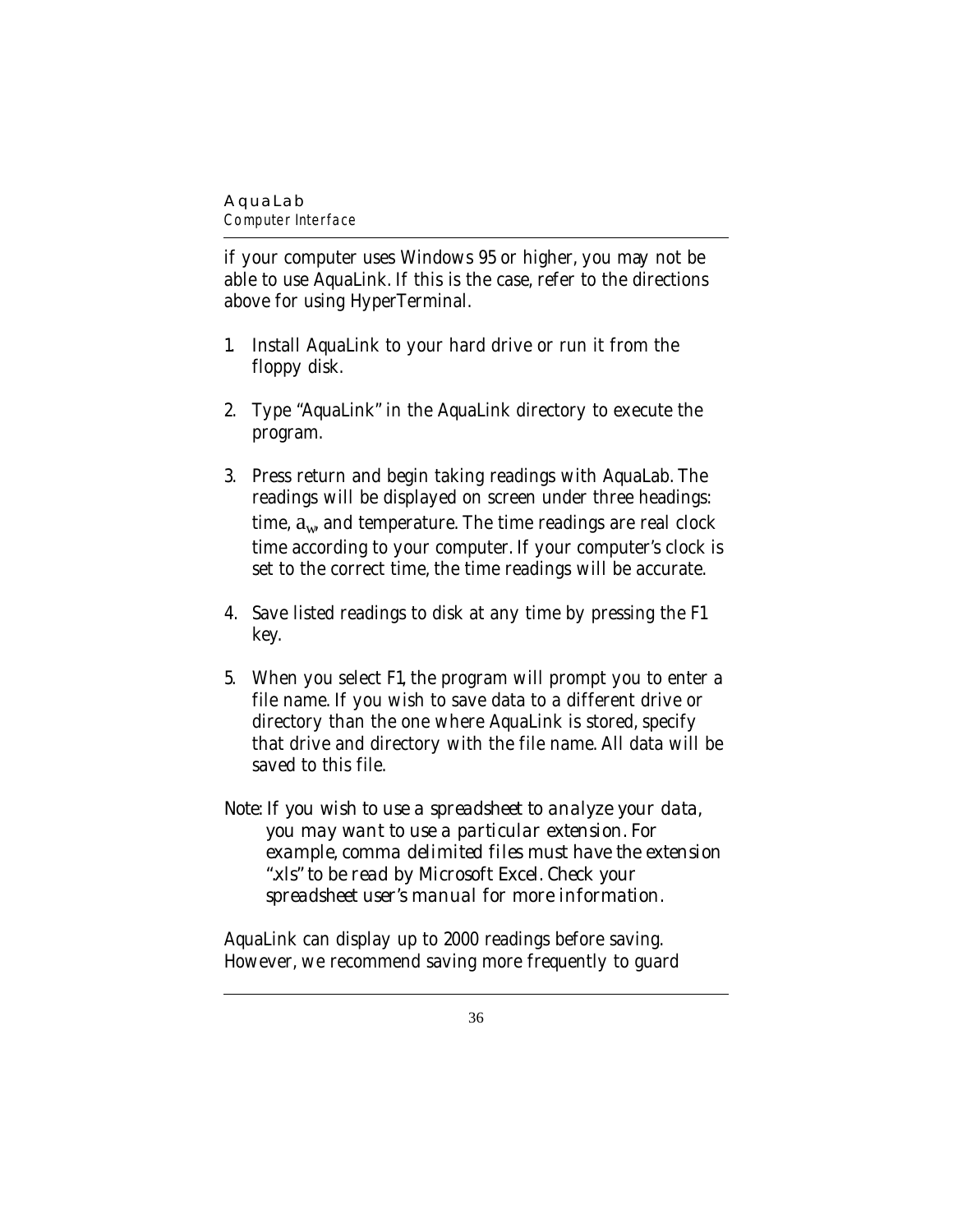against data loss. If you enter the same file name at the file name prompt, AquaLink will append data to the existing file. No data will be lost.

6. To exit the program, press F2. If some of the data has not been saved, AquaLink will prompt "Data not saved. Are you sure you want to quit? (y,n)." Make sure your data has been saved and then exit.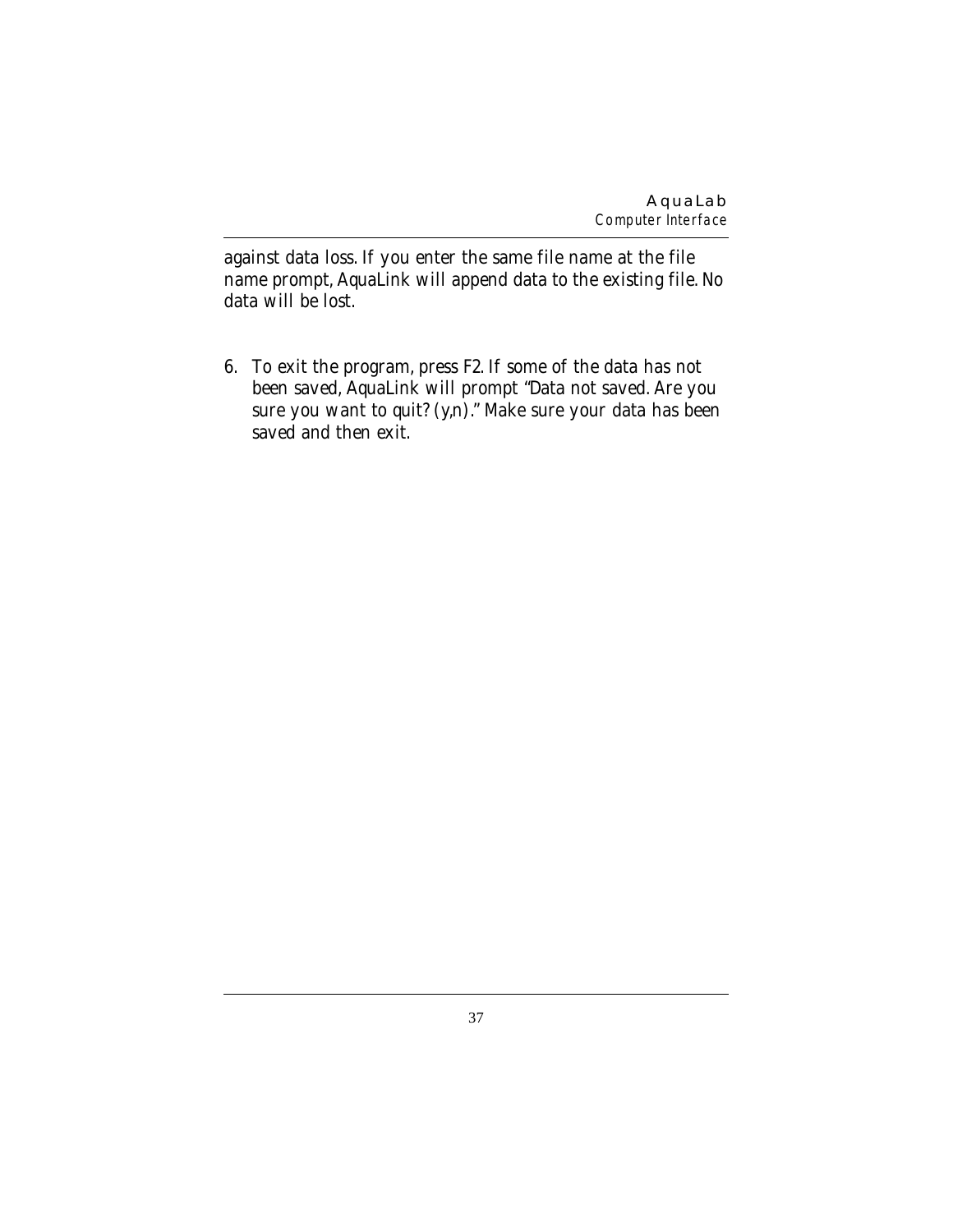# 9. Theory: Water Activity in Foods

Water Activity  $(a_w)$  is a measurement of water energy. It indicates the amount of "free water" in a sample. "Free water" refers to the water molecules in a sample that are not chemically or physically bound.

 $a_w$  is equivalent to Equilibrium Relative Humidity (ERH), which is the ratio of water vapor pressure above any sample to the water vapor pressure of pure water at the same temperature. Samples with no "free" water will have an  $a_w$  of 0.000, while a sample such as pure water will have an  $a_w$  of 1.000.

There are two basic types of water analysis. The first is a quantitative or volumetric analysis to determine the water content of a sample. Typically the sample is first weighed, then oven dried and reweighed to measure its total water content. But merely knowing the water content of a sample does not give an indication of the physical properties of that water. The question is not how much water is in a sample, but how much of that water is available to be used by microorganisms or other destructive agents.

The second type of water analysis, the measurement of water activity, answers this question. Water activity is an energy measurement which defines the amount of unbound water in a sample. Because microorganisms require water for survival, too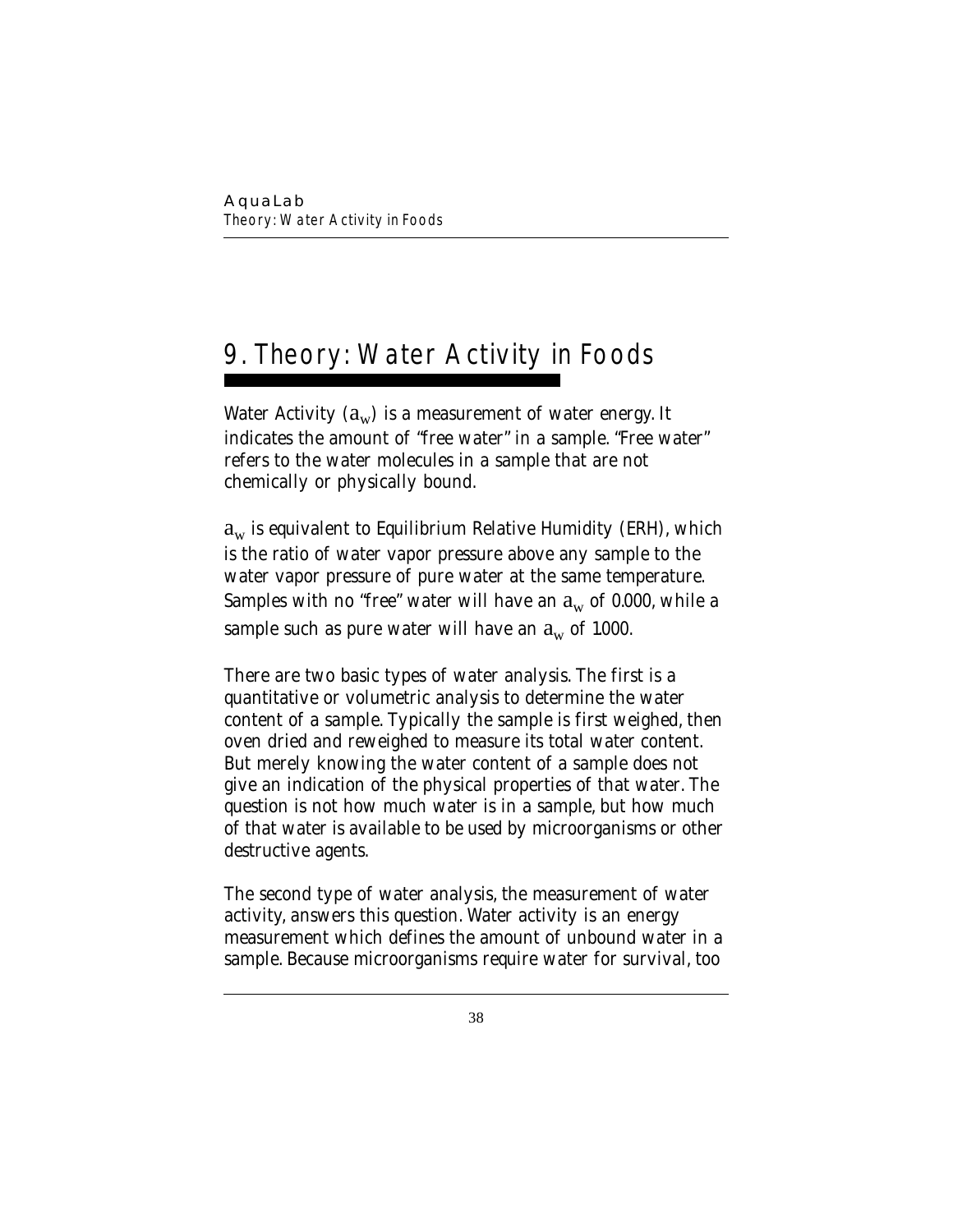much "free water" in a sample can serve as a medium for microbial reproduction, travel, and contamination. If water within a sample is held with enough force, microorganisms will not be able to exert the energy required to obtain water necessary for their subsistence. Because of this,  $a_w$  is commonly used in the evaluation of quality and safety of foods, drugs, and cosmetics.

Energy measurements are influenced by potentials that affect the binding of water. These include matric potentials, chemical bonding energies, osmotic potentials, gravitational potentials, and pressure potentials. Matric, chemical bonding, and osmotic potentials are very important in their relation to water activity in foods. By altering any of these potentials, the  $a_w$  of a sample may also be altered.

Matric potential refers to the sample's structure and its ability to hold water within that structure through capillary and surface tensions. Chemical bonding energy refers to the energy of chemical/water bonds within a sample. Osmotic potential refers to not only the potential energies exerted on water across semipermeable membranes, but also to the energy a microorganism might exert on a sample in order to take on water. If the water within a sample is tightly bound, a microorganism will find it hard to survive.

If you would like more information about water activity in foods, please contact Decagon. We have a collection of papers written about water activity in a variety of applications. We can send you a copy of the articles, or you may find what you need in the reference section of this manual.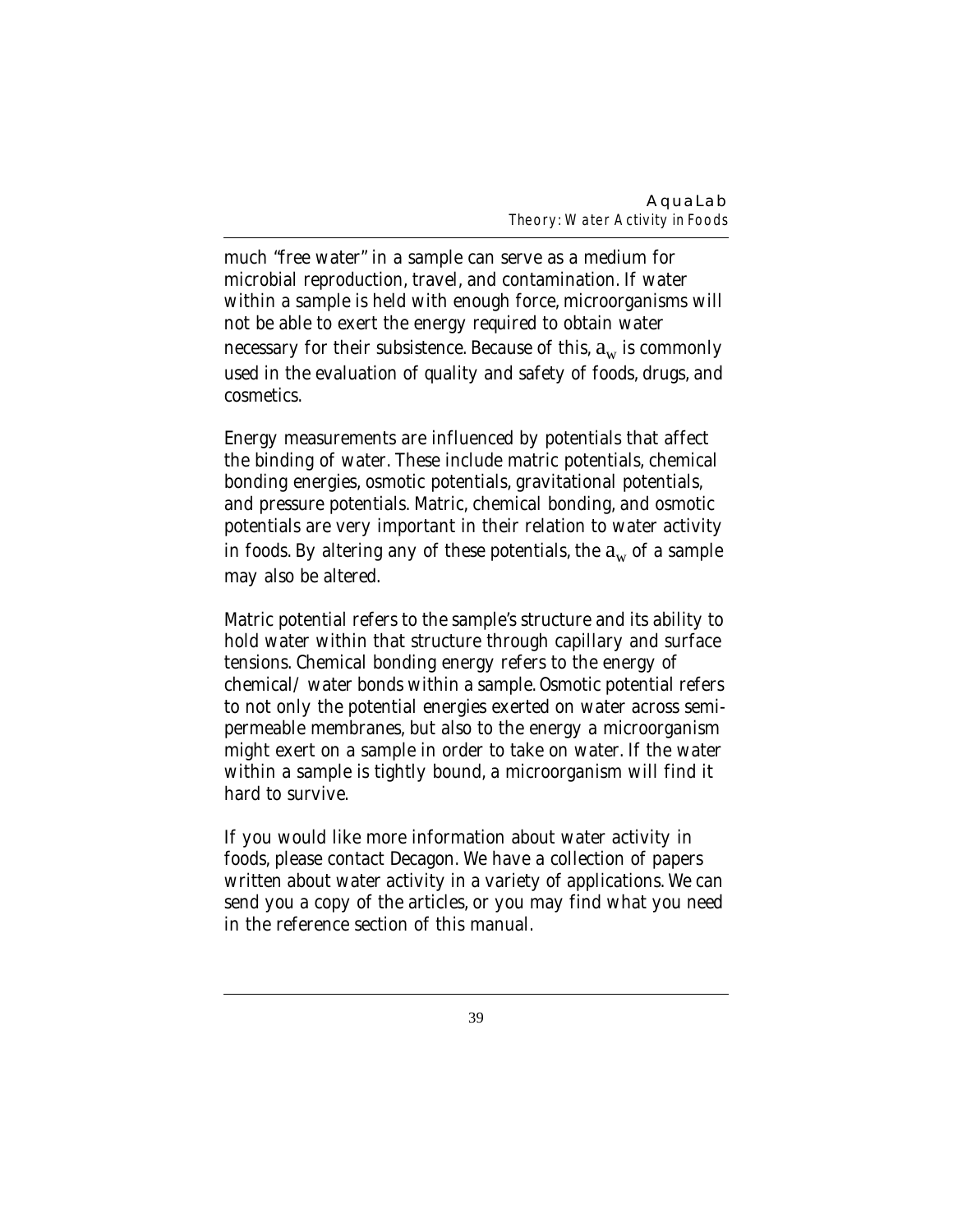# 10. Cleaning and Maintenance

The accuracy of your AquaLab is vitally dependent on keeping your instrument clean. Because of this, we include a prepared cleaning kit with each AquaLab to ensure that you have the right tools for effective cleaning. Dust and sampling debris can contaminate the sampling chamber and must therefore be regularly cleaned out. To clean your instrument, carefully follow these instructions.

# **Tools Needed**

- Philips screwdriver
- AquaLab Cleaning Kit

If you have used up the components of your cleaning kit, you may order another from Decagon, or you can gather the following materials:

 $lint-free$  tissues (like Kimwipe<sup>®</sup>)</u> *Note: Do not use cotton swabs, since they can leave an adhesive residue that can contaminate the mirror and block surfaces.*

- **Tweezers**
- Distilled Water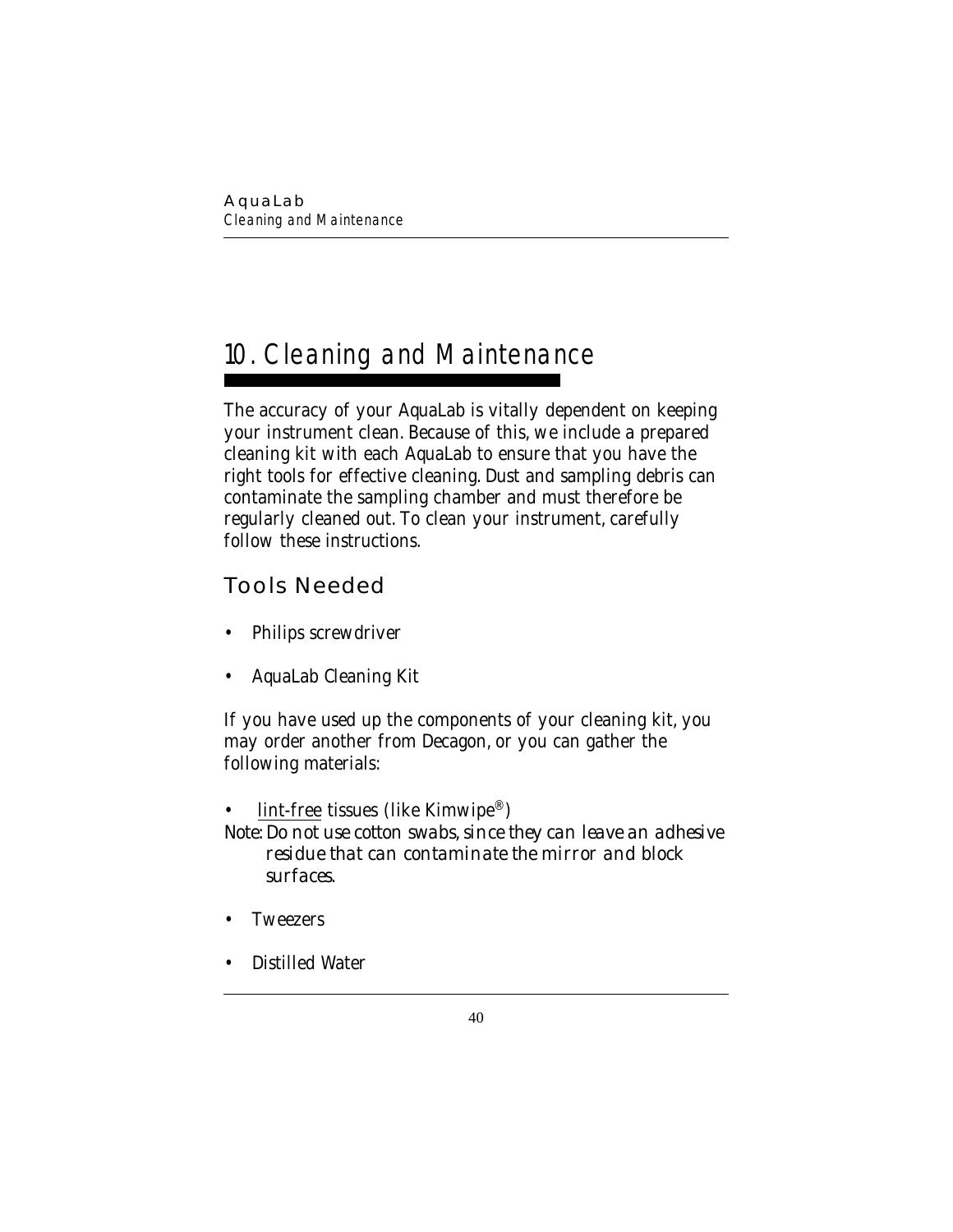• Isopropyl Alcohol

# **Cleaning the Sensor Chamber Block**

- 1. Unplug your AquaLab.
- 2. Remove the eight screws that secure the cover, located on each side of the AquaLab case. Remove the cover.



*Location of the case screws*

3. Using a phillips screwdriver, remove the four screws that secure the fan assembly to the block.



*Location of the block screws*

4. Carefully remove the fan assembly by lifting it straight up from the block. There is a small fan on the under side of this lid. The little blades break easily and AquaLab will not work properly when one breaks. Treat this fan with care.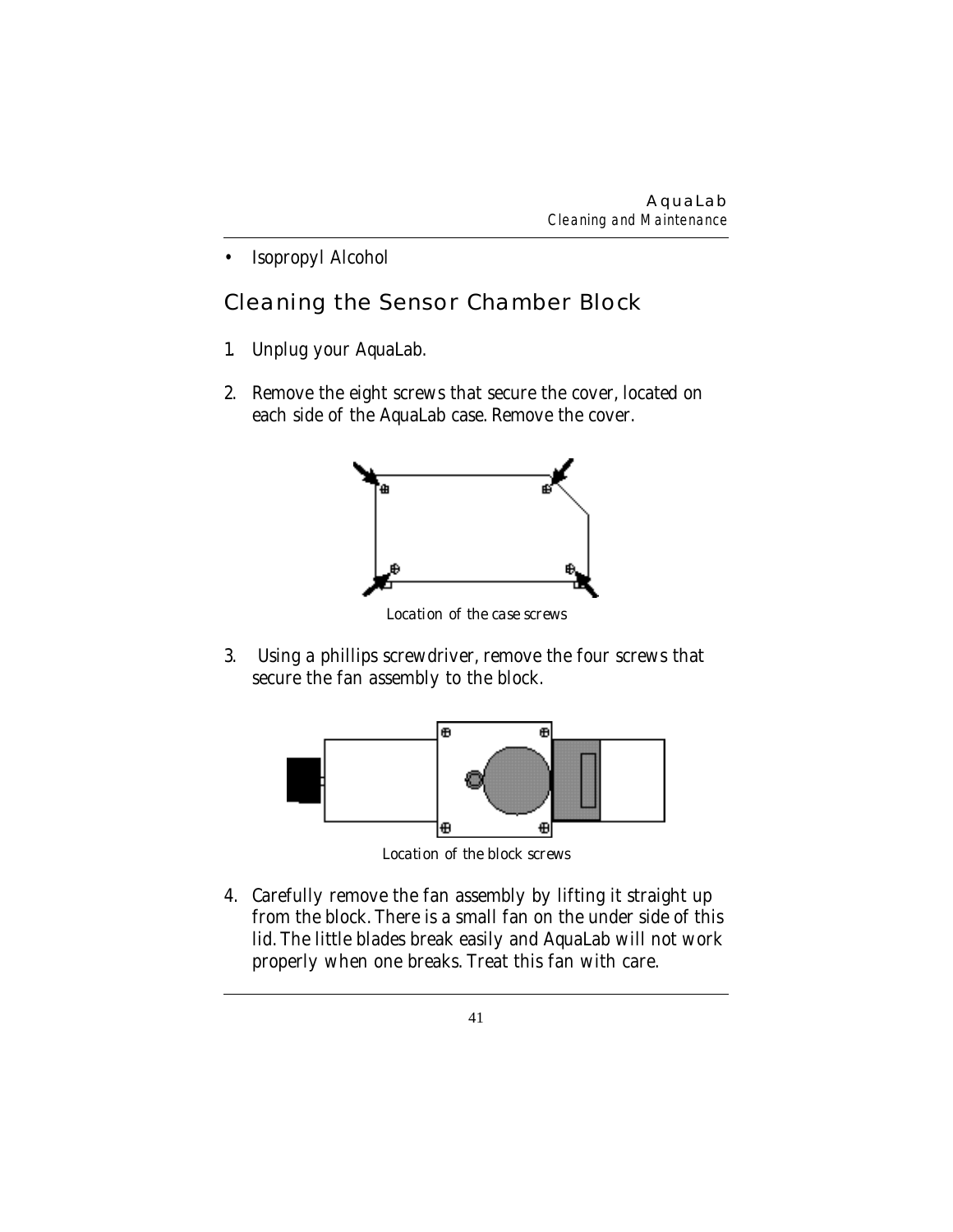*Cleaning and Maintenance*

5. AquaLab's sensor mirror is located on top of the block between two round ports. Take a blunt-headed swab from your cleaning kit or a small piece of lint-free tissue wrapped around the end of the tweezers, and dip it into the distilled water so that it is wet but not soaked. Gently wipe the mirror.



*Location of the sensor mirror*

*Note: If the mirror will not come clean using distilled water, a small amount of 99% isopropyl or ethyl alcohol may be used followed by distilled water rinses. Be careful, if the swab is too wet with alcohol, the seal around the mirror will be broken and require repair at Decagon.*

Getting the mirror clean could be likened to getting laboratory glassware clean. First, use the necessary cleaners and then follow with several rinses.

After a thorough cleaning, it is possible to check the effectiveness of the cleaning by running the instrument with the top off. It is important when you do this that you unplug the fan motor. Follow the wire from the motor on top of the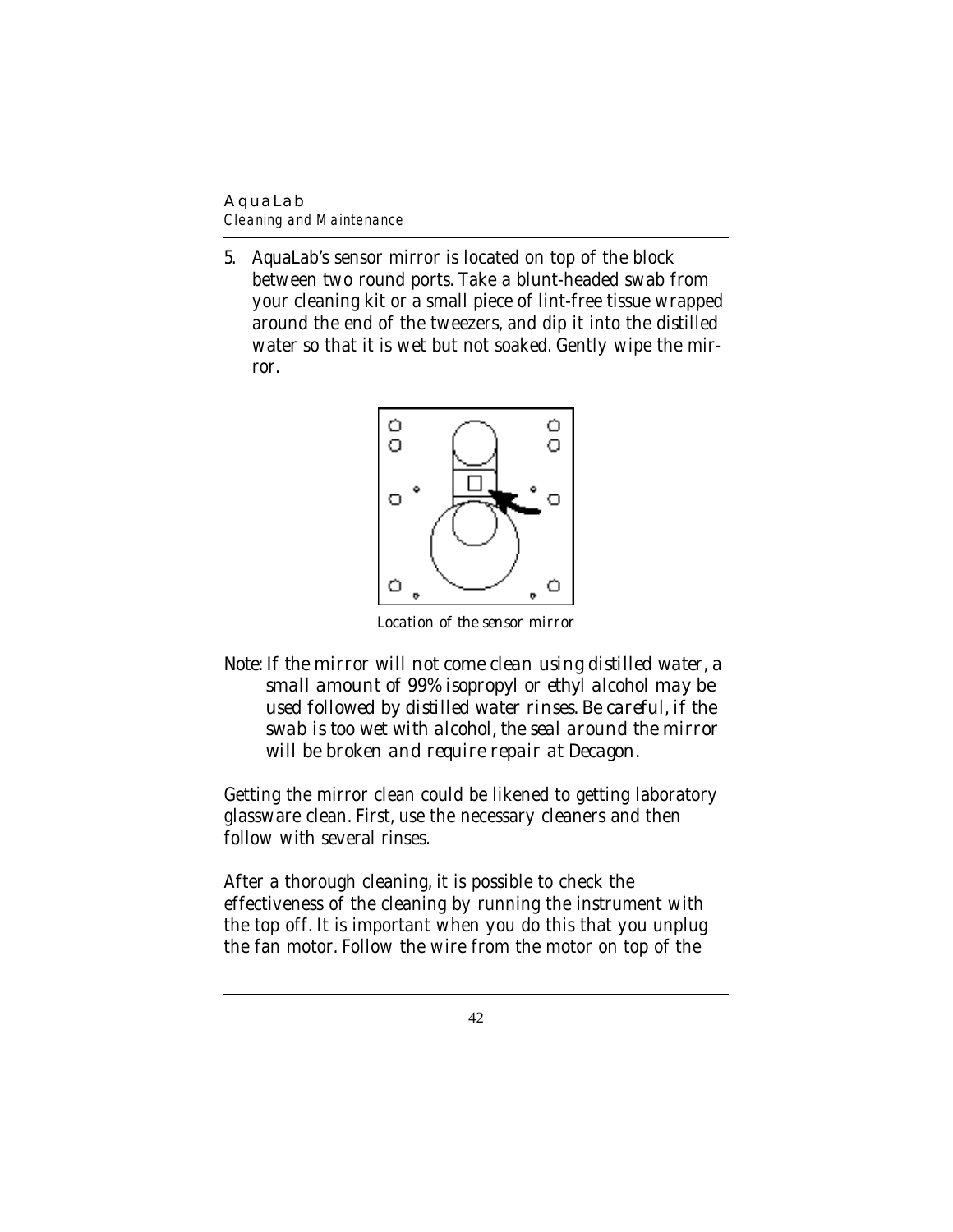block lid to the small circuit board. Disconnect this plug. Turn the knob to read. After about one minute the mirror will begin to fog. Even fog formation over the entire mirror is an indication of a good cleaning. Further cleaning of the mirror surface can be achieved by wiping the fog from the mirror as it forms with tissue as previously described. Fogging will continue until the display reads "LO" or the knob is turned to open. This procedure can be repeated as often as desired.

Taking care not to damage the fan blade by dropping it or running the fan while it is out of the block is of utmost importance. Any broken fan blade must be replaced before it will be possible to get reliable  $a_w$  readings.

- 6. Clean all surfaces of the block with the other swabs (dampened with water) from the cleaning kit, or a damp lint-free tissue, including the port holes on top.
- 7. Lift up the sensor block and gently clean the thermopile (it looks like an eye) located on the bottom of the block.



*Location of AquaLab's Thermopile*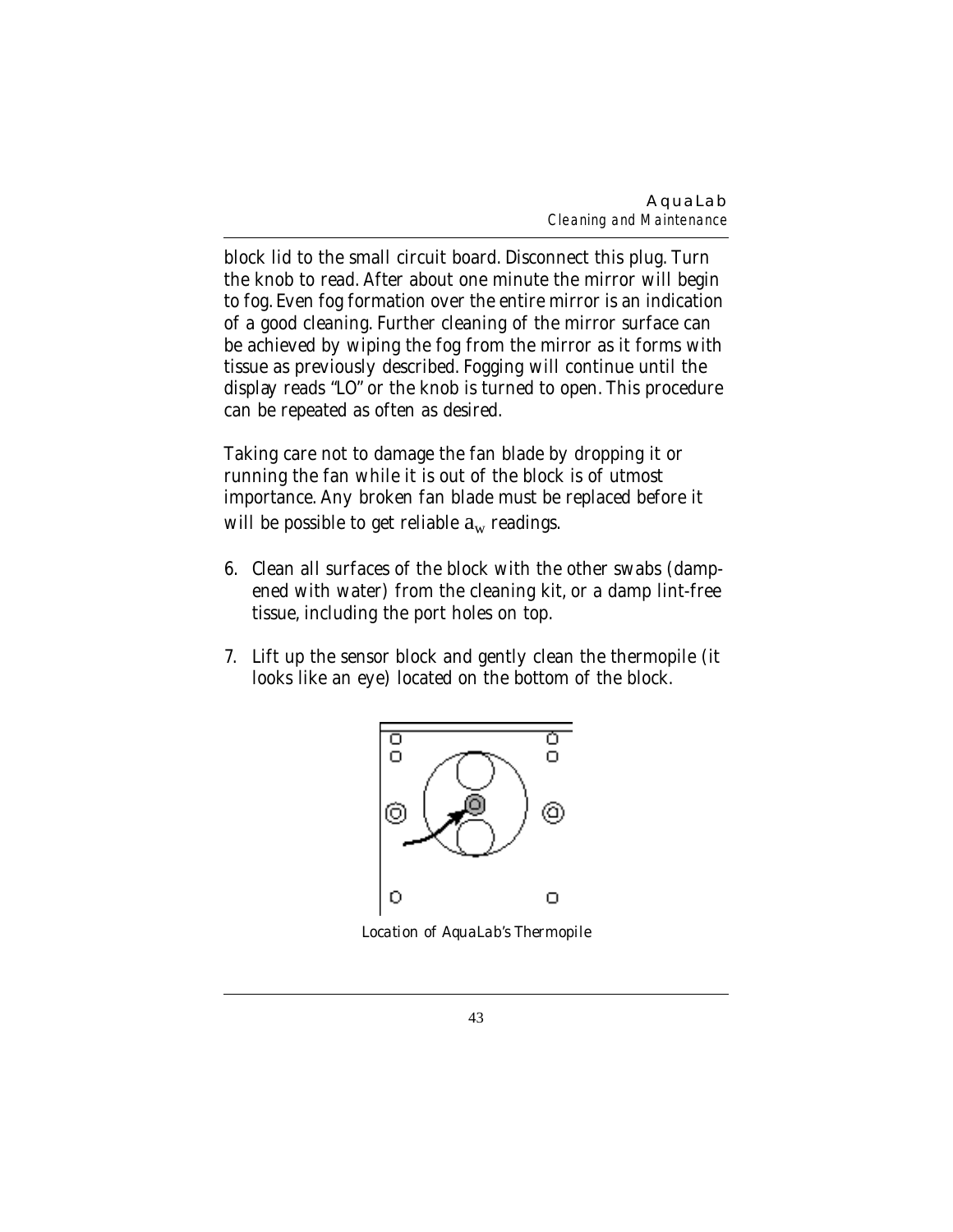*Cleaning and Maintenance*

- 8. Clean the lid of the chamber, especially the small optical sensor found near the fan.
- 9. Clean the sample drawer and its base. Remove any debris from the inside of AquaLab.
- *Note: When replacing the sample drawer, be sure it is fit correctly into the base so that it will engage the switch on the bottom of the drawer. Caution-- if the switch lever on the drawer gets behind the switch lever on the base, it will break off the lever causing numerous problems.*
- 10. Recheck for debris, then carefully insert the fan assembly into the block. Align it so that the four screw holes match.
- 11. When replacing the sensor block, make sure that the two alignment pins located on the lower section of the block are lined up with the holes on the drawer base. You may have to gently force the pins into the holes in the base.
- 12. Insert the four screws with the metal washers and O-rings into the holes. Turn them counter-clockwise until a slight drop in the screw height is felt or seen. Turn the screws clockwise until they are secure. All four screws should be tightened equally to form a seal between the fan and the block.
- *Note: These screws may resist tightening. If there is any resistance do not force them! Turn the screw counterclockwise until a little drop is felt and then turn it clockwise to tighten. If these screws are forced it will cause stripping and they will not fully tighten. This in turn will prevent the chamber from sealing as it should*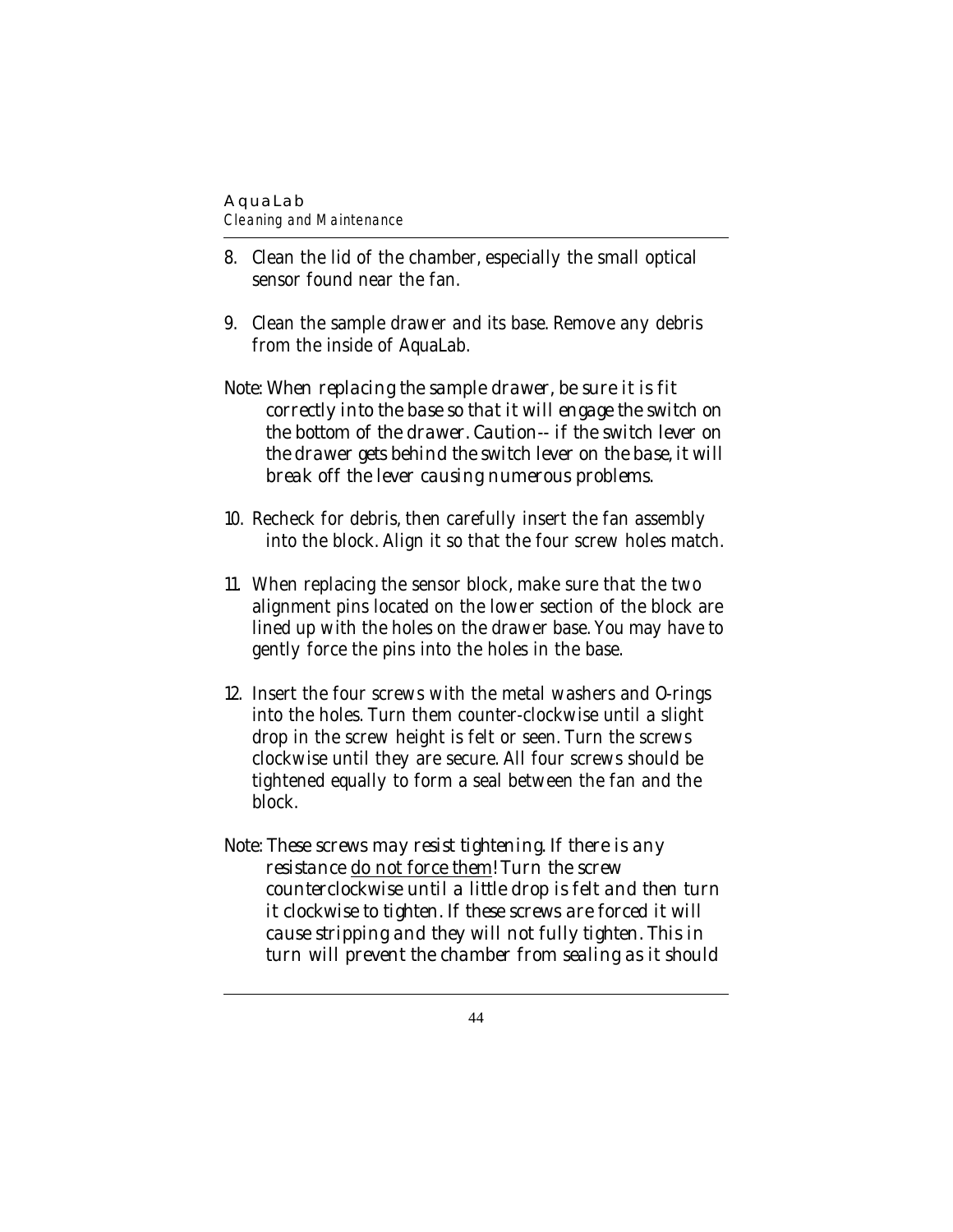*and any following readings will be inaccurate.*

- 13. Adjust the screws so that there is pressure on the sample cup when the knob is turned. This ensures that the chamber is sealed. Test the tightness of the screws by placing an empty sample cup in the drawer and turning the knob to read. If the knob is too easy to turn, the screws need to be tightened.
- 14. Your instrument is equipped with O-rings under the screws, don't compress them. The O-rings help ensure proper sealing of the chamber during the read cycle without over-tightening of the screws.
- 15. Replace AquaLab's outer case. Make sure the holes in the case align with the holes in the main unit before inserting and tightening the screws.
- 16. Note: The outer case should always be in place when measuring  $a_w$  For ease of cleaning, the cover screws could be left out or reduced to one or two.

# **Cleaning the Fan Filter**

Your AquaLab's fan filter is designed to limit the intake of debris from the environment. The accuracy of the instrument is dependent on a clean chamber. Therefore, the fan filter should be routinely checked and cleaned. You may observe that your sample temperatures rise faster than usual when your fan filter becomes increasingly clogged with dust. A clogged filter will reduce airflow inside your instrument, making it more difficult to maintain the correct temperature balance between the block and the sample. To clean the fan filter, do the following: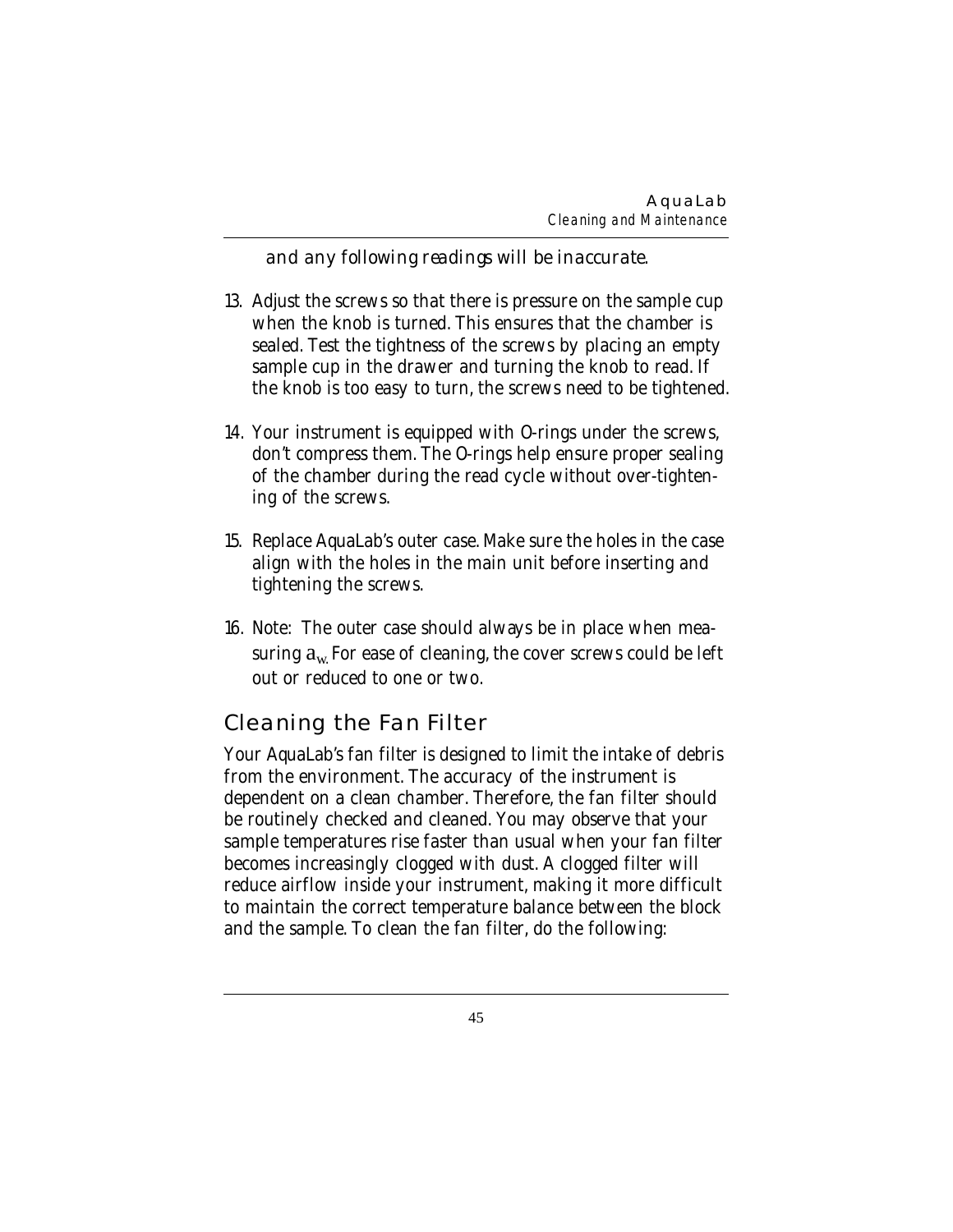*Cleaning and Maintenance*

- 1. Unplug your instrument.
- 2. Locate the fan guard/filter at the back of the case. Pry off the top plate of the fan guard to expose the foam rubber filter.



*location of the fan filter*

- 3. Remove the filter and rinse it under running water, with the dusty side down to avoid forcing dust back into the filter.
- 4. Pat the filter dry with paper towels.
- 5. Replace the filter and snap the filter plate back in place.

# **Verifying Operation**

After you have cleaned the chamber and other parts of your AquaLab, it is important to check the instrument's performance in order to correct for any linear offset that may have occurred during cleaning procedures.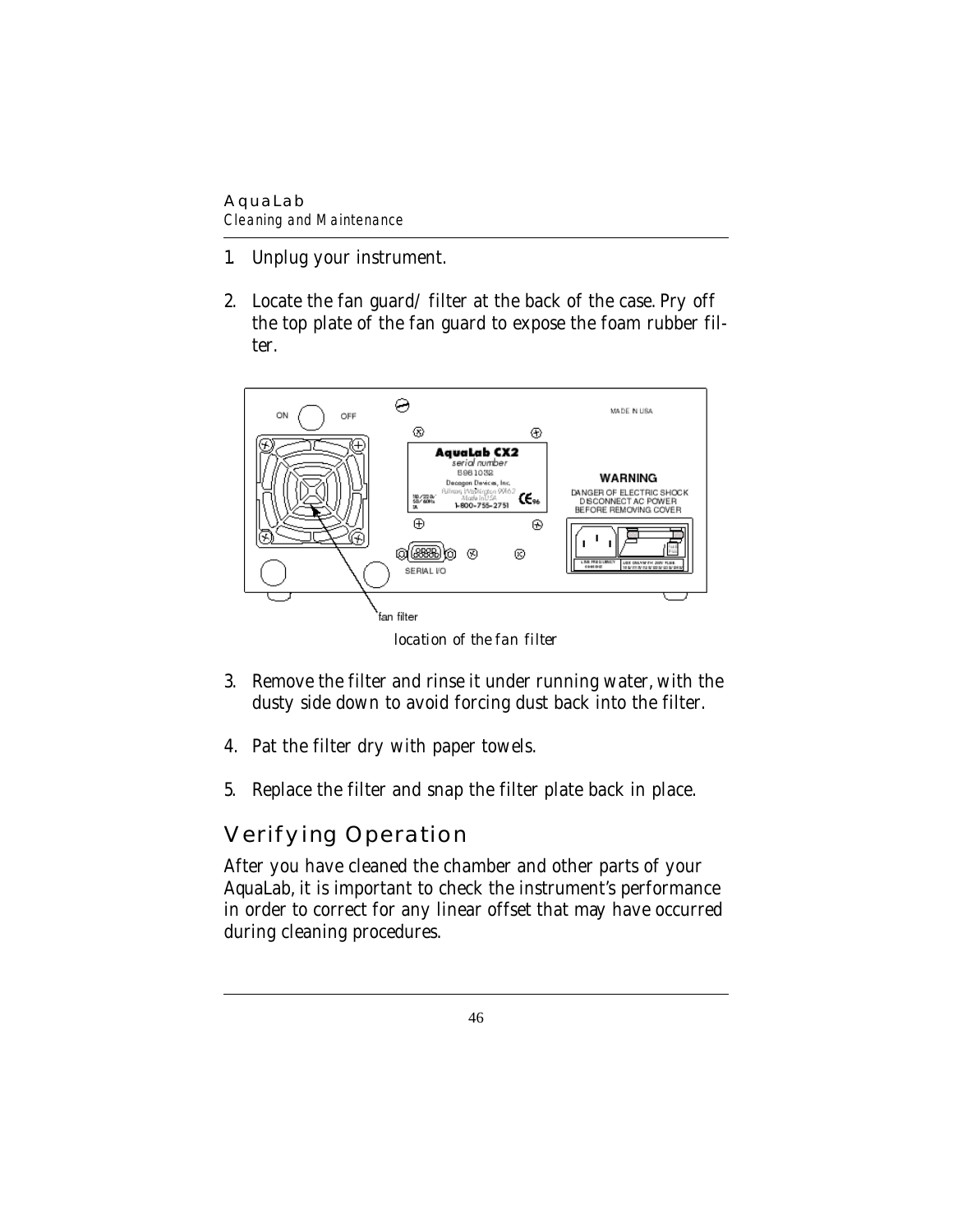Check the response of your instrument by measuring the water activity of both a verification standard and a distilled water sample.

If a linear offset has occurred, refer to Chapter 4 for directions on how to correct for linear offset. If, after adjusting for linear offset your instrument is still not reading samples correctly, contact Decagon for technical support.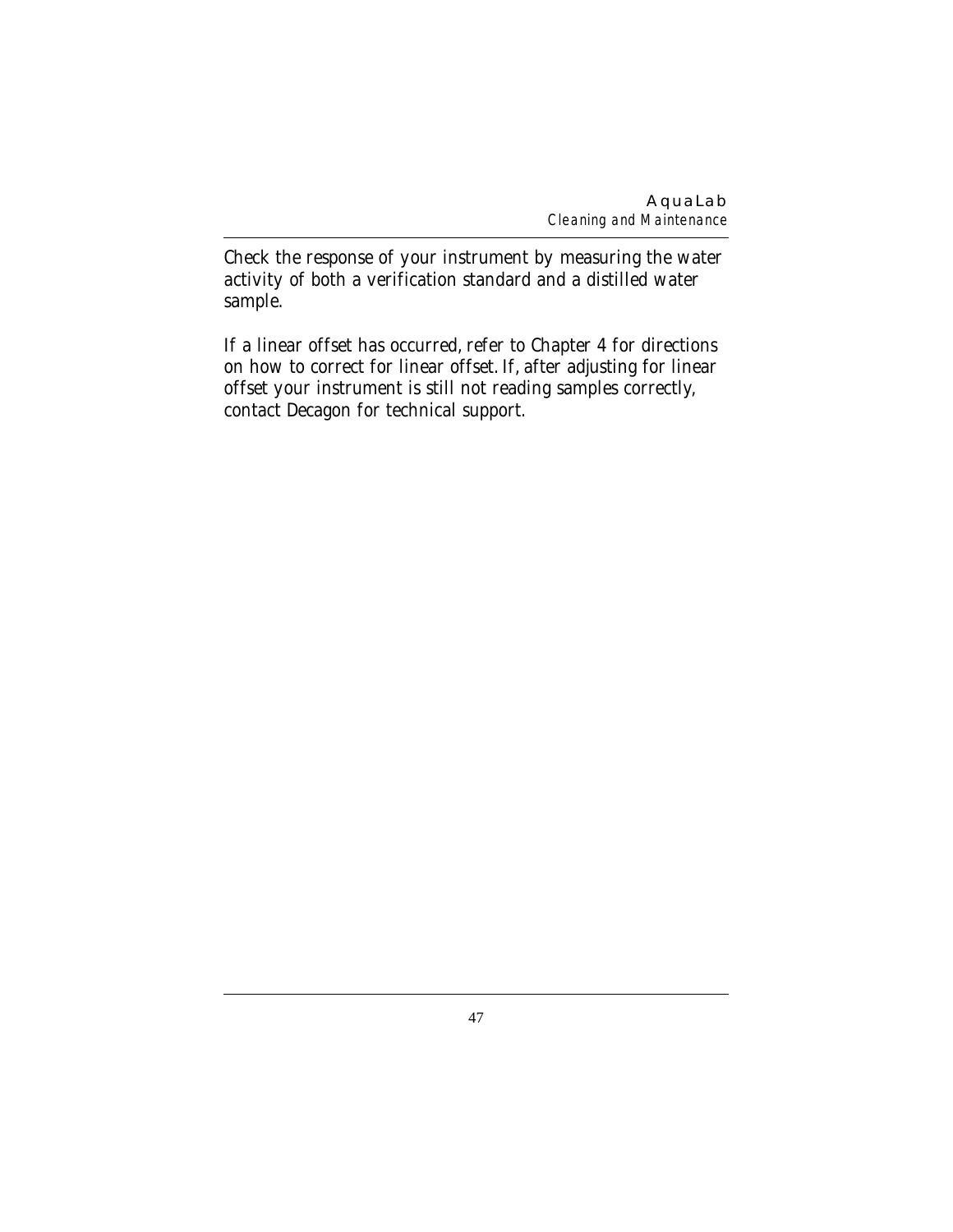# 11. Repair Instructions

If your AquaLab ever needs to be sent in for service or repair\*, call Decagon at (509) 332-2756 or 1-800-755-2751 (US and Canada), or fax us at (509) 332-5158. We will ask you for your address, phone number, and serial number. For non-warranty repairs, we will also ask for a purchase order number, a repair budget, and billing address.

\*Note: If you purchased your AquaLab from one of our international distributors, please contact them before contacting Decagon. They may be able to provide you with local service and help you remedy the problem.

# **Shipping Directions**

When you ship your instrument back to us, please include with it a document with the complete shipping address, name and department of the person responsible for the instrument, and (most importantly) a description of the problem. This information will better help our technicians and our shipping department to expedite repair on your instrument and ship it back to you in good time.

Following are steps that will help in safely shipping your instrument back to us:

1. If possible, ship your AquaLab back to us in its original cardboard box with foam inserts. If this is not possible, use a box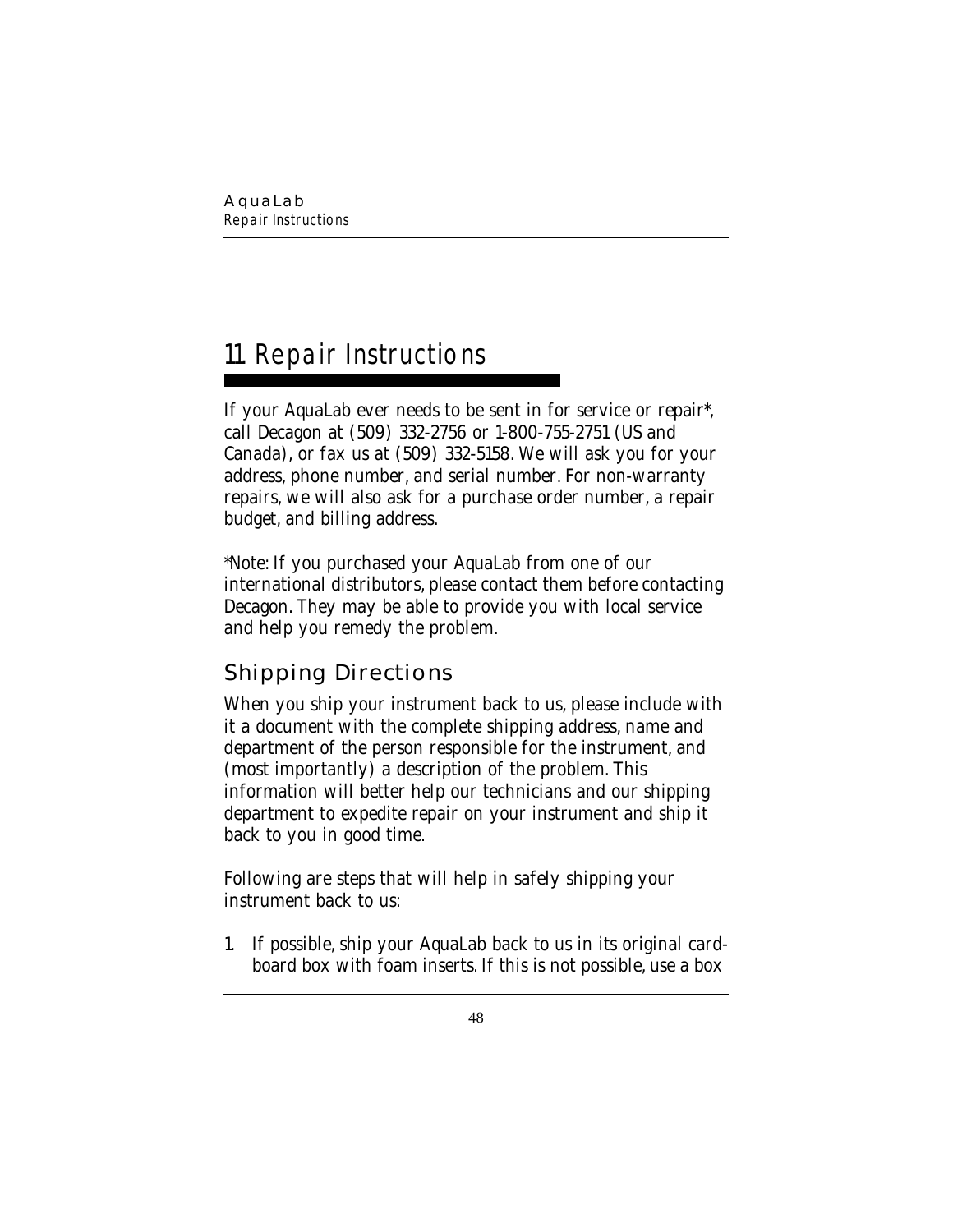that has at least 4 inches of space between your instrument and each wall of the box.

- 2. Put your instrument in a plastic bag to avoid disfiguring marks from the packaging.
- 3. Don't ship your AquaLab to us with the power cord; we have plenty here to use with your instrument.
- 4. If you aren't using the foam inserts, pack the box moderately tight with packing material, like styrofoam peanuts.
- 5. Tape the box in both directions so it cannot be broken open in shipment.
- 6. Include necessary paperwork so your repair can be processed quickly. This should include your name, address, serial number, phone and fax numbers, purchase order, and a description of the problem.

### Ship to:

Decagon Devices Inc. ATTN: Repair Department 950 NE Nelson Court Pullman, WA 99163

## **Repair Costs**

Manufacturer's defects and instruments within the one-year warranty will be repaired at no cost. For non-warranty repairs, costs for parts, labor, and shipping will be billed to you. We have a \$50 minimum repair charge. An extra fee will be charged for rush work. Decagon will provide an estimated repair cost, if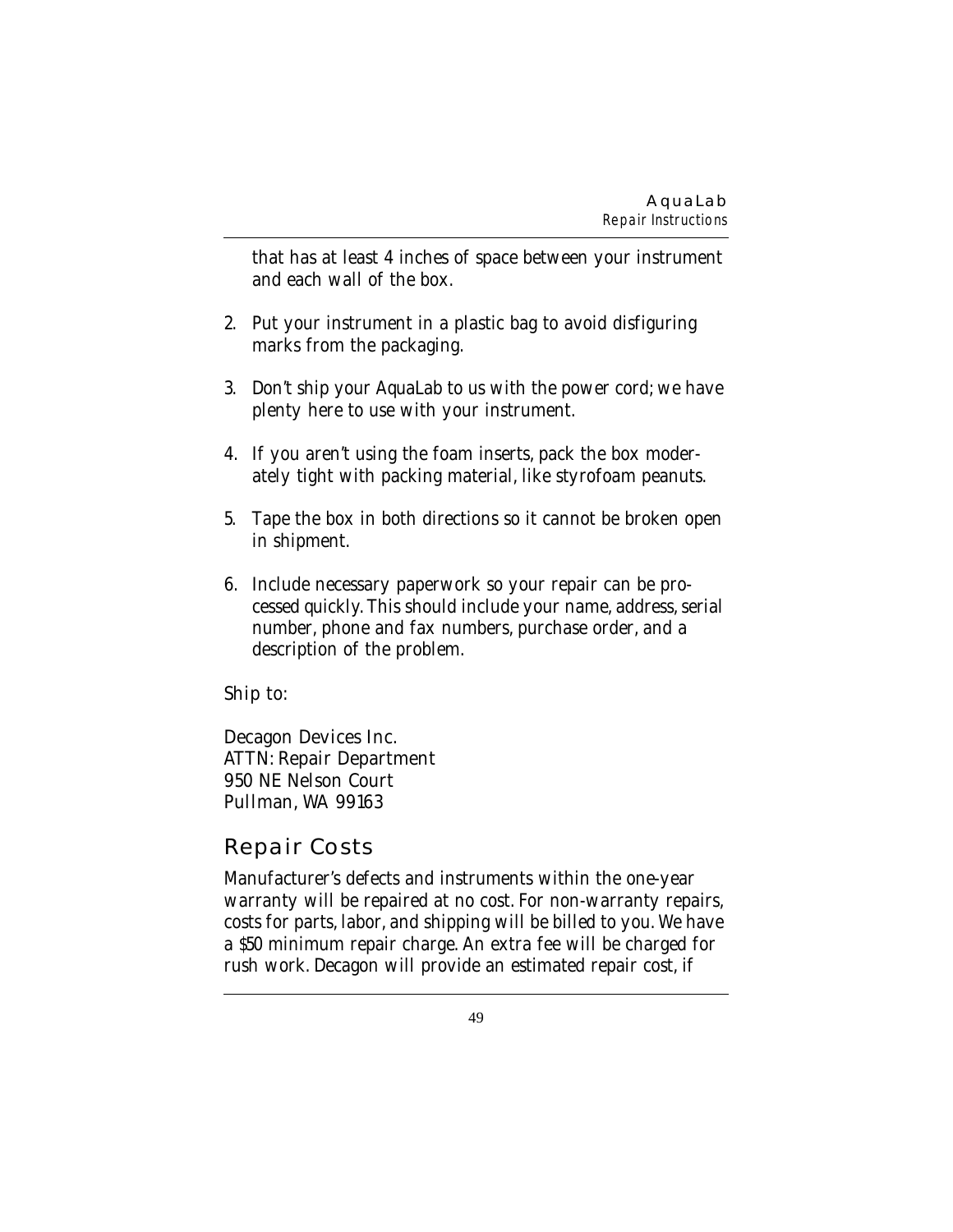#### **AquaLab** *Repair Instructions*

requested.

# **Loaner Service**

We have loaner instruments that can be provided while your instrument is being serviced. There is, however, a limited number of loaner instruments. They are granted on a "firstcome-first-served" basis. This service is in place to help you if your AquaLab needs service during critical operations.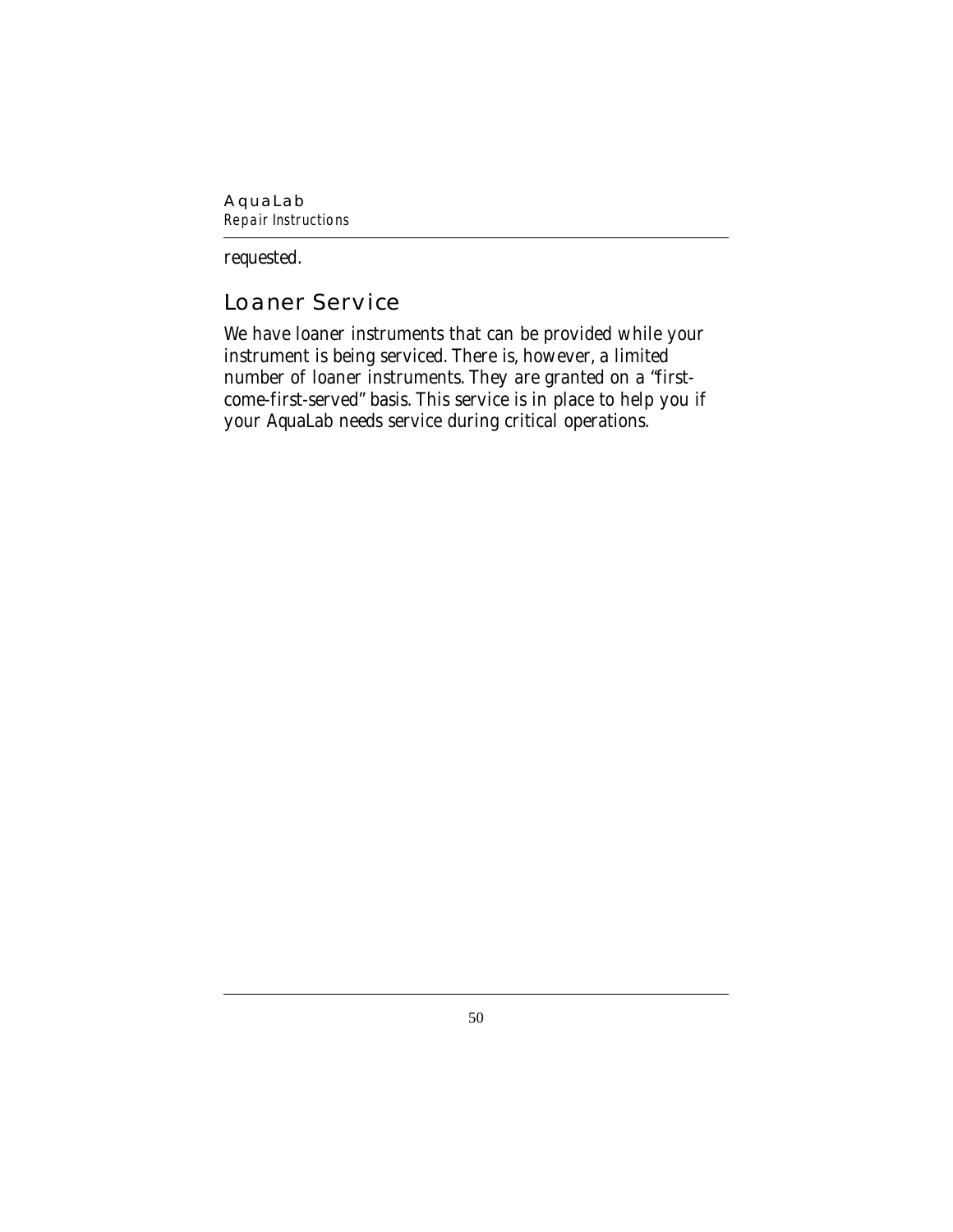# 12. Troubleshooting

AquaLab is a high performance instrument, designed to have low maintenance and few problems if used with care. Unfortunately, sometimes even the best operators using the best instruments encounter technical difficulties. Here is a list of some problems you may occur, as well as an explanation of the error messages your instrument may give you. If you have encountered a problem that isn't addressed here, or if these remedies still don't resolve your problem, contact Decagon at 1- 800-755-2751 or (509) 332-2756 (for those not in the US or Canada).

# **Problems and Solutions**

PROBLEM: AquaLab won't turn on.

SOLUTION:

- Check to make sure your power cord is securely attached the back of the instrument, and into the power outlet.
- A power surge may have caused a fuse to blow. To change the fuses, follow these instructions:
	- 1. Unplug the power cord from the wall and the instrument.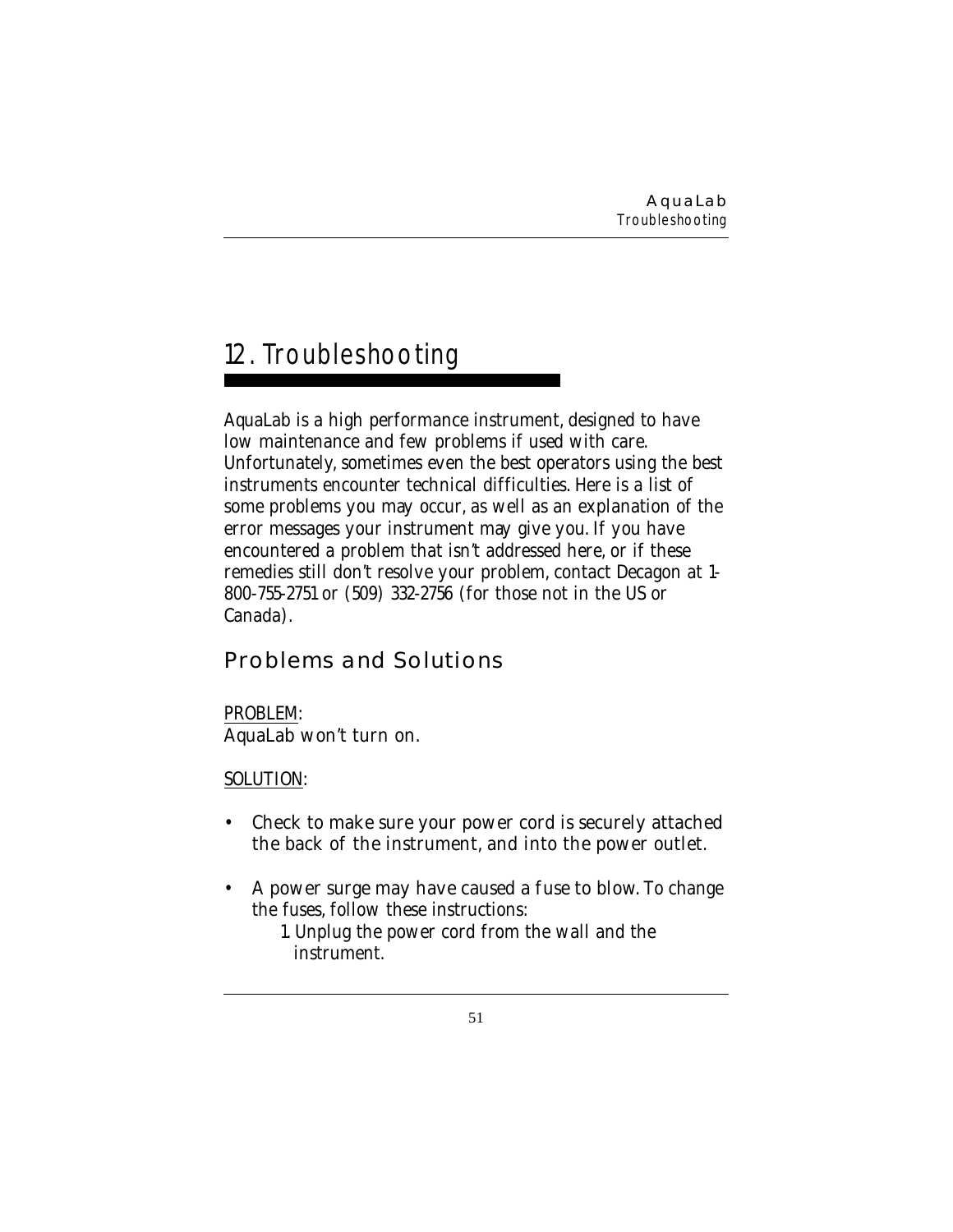- 2. Locate the panel where the power cord plugs in. The fuse box is on the right side of that panel. Press in on the release tab and pull the fuse-holder out.
- 3. Pull the broken fuse(s) out and replace with a 1 Amp 250V fast blow fuse.

### Caution: Do not use any other kind of fuse or you will risk damage to your instrument as well as void your warranty.

- 4. Replace the fuse-holder and push it into the fuse-well until the release tab snaps in place.
- 5. Re-connect the power cord and turn your instrument on. If the fuse blows again, a failed component may be causing the problem. Contact Decagon to make arrangements for repairs.

### PROBLEM:

### The instrument's display doesn't go to "zeroes" a short while after turning it on.

### SOLUTION:

• Some of the AquaLab's components may be damaged. The "garbage" that shows on the display when AquaLab is first turned on should disappear after about thirty seconds. If it doesn't, some of the internal components may be damaged, and you may have to return your AquaLab for repair. See Chapter 11 for repair instructions.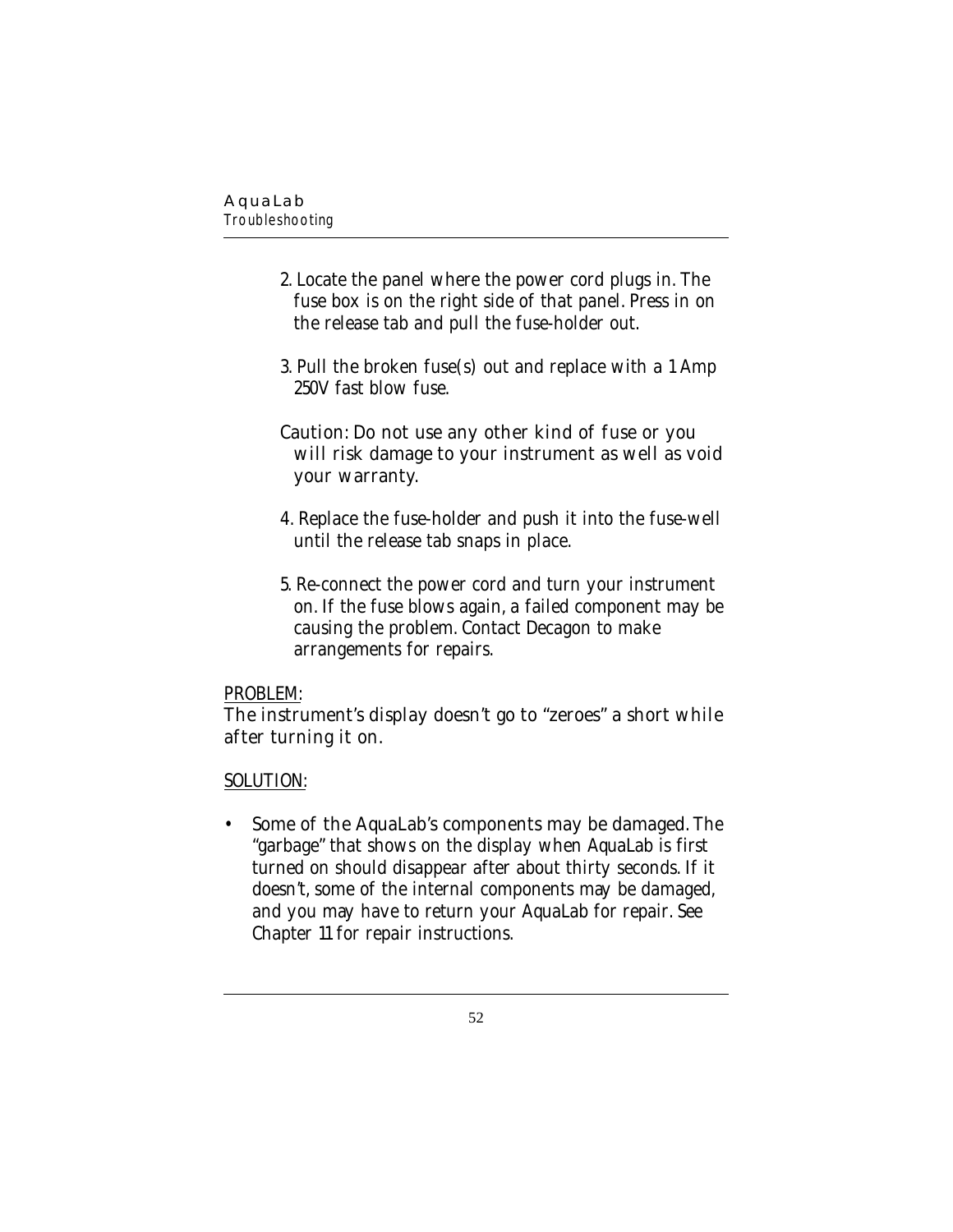### PROBLEM: Readings are slow or inconsistent.

#### SOLUTION:

- The sample chamber may be dirty. Refer to Chapter 10 of the manual for directions on cleaning the sample chamber.
- Some foods absorb or desorb moisture so slowly that measurements take longer than usual, and nothing can be done to speed up the process. Refer to Chapter 5 for further explanation.
- Your sample may contain propylene glycol. This compound is known to cause unstable readings, because it condenses on the surface of the chilled mirror and alters readings. Please refer to the propylene glycol section in Chapter 5 for hints on reducing difficulties with measuring samples with propylene glycol. If you have further questions regarding the measurement of propylene glycol, contact Decagon.

*Note: As yet, propylene glycol is the only volatile know to act unpredictably. Glycerol and other alcohols used to flavor foods can usually be measured without problems; however, some aromatics may also caused unstable readings. If this seems to be a problem for you, contact Decagon.*

• A fan blade may be broken inside the block. If even salt standards take a long time to read, and the sample chamber is clean, you may have a broken fan blade. This is especially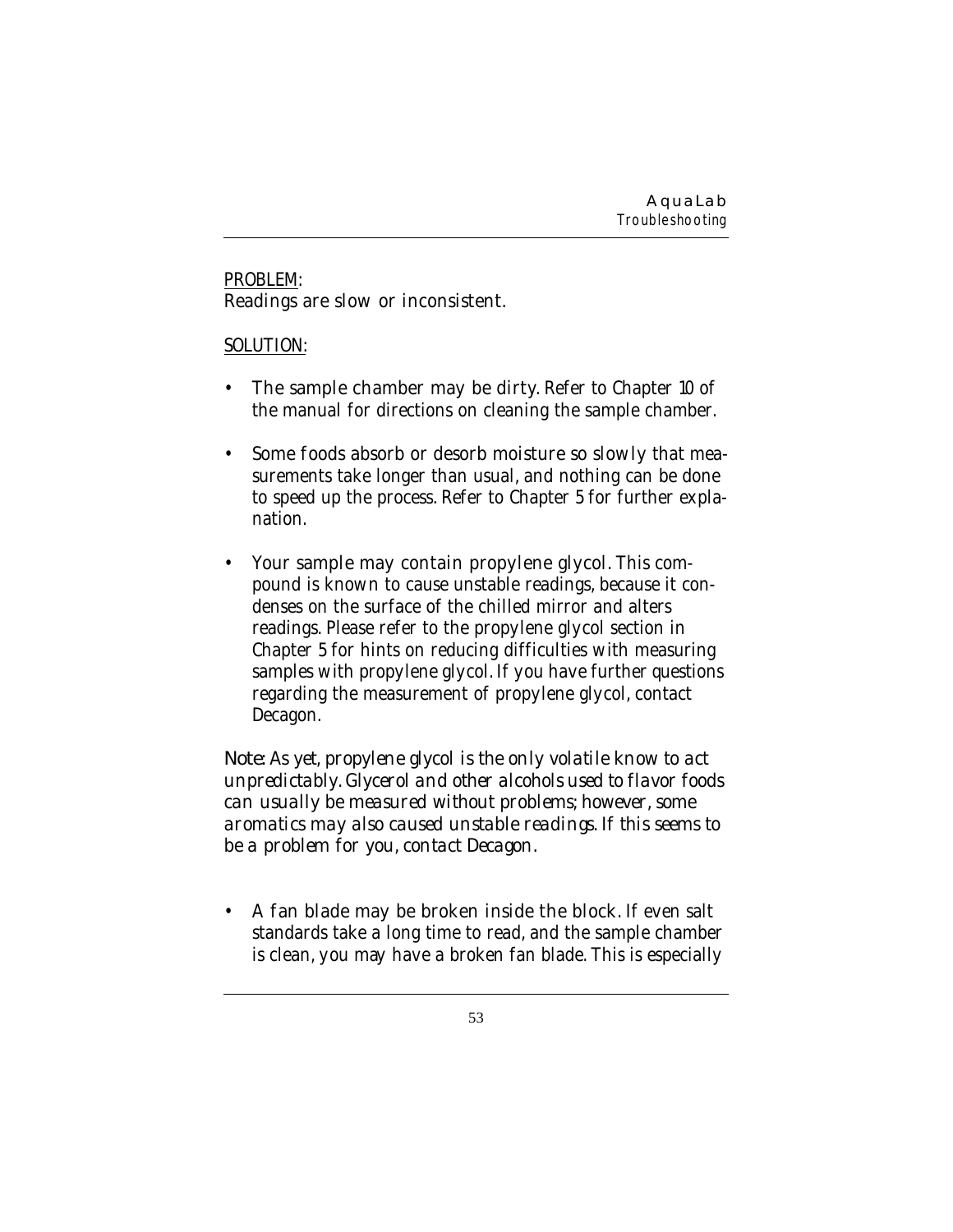*Troubleshooting* 

likely if you have just cleaned the chamber. If you suspect this may have happened, contact Decagon for details on replacement.

• The mirror or cooler may have become detached from the sample block. Contact Decagon before sending it in for repair.

### PROBLEM:

Water activity readings on verification standards are too high and a linear offset adjustment cannot be made any higher/lower.

### SOLUTION:

- The thermopile in your chamber, which measures sample temperature, may have become contaminated. Refer to Chapter 10 for directions on cleaning.
- If you weren't using Decagon's performance verification standards, high readings may indicate that the salt solution you are using is not in equilibrium.

### PROBLEM:

When measuring samples, AquaLab displays a "LO" message.

### SOLUTION:

- The sample you are trying to read may be too dry for the AquaLab to make an accurate measurement.
- The mirror may be dirty. Refer to Chapter 10 for instruc-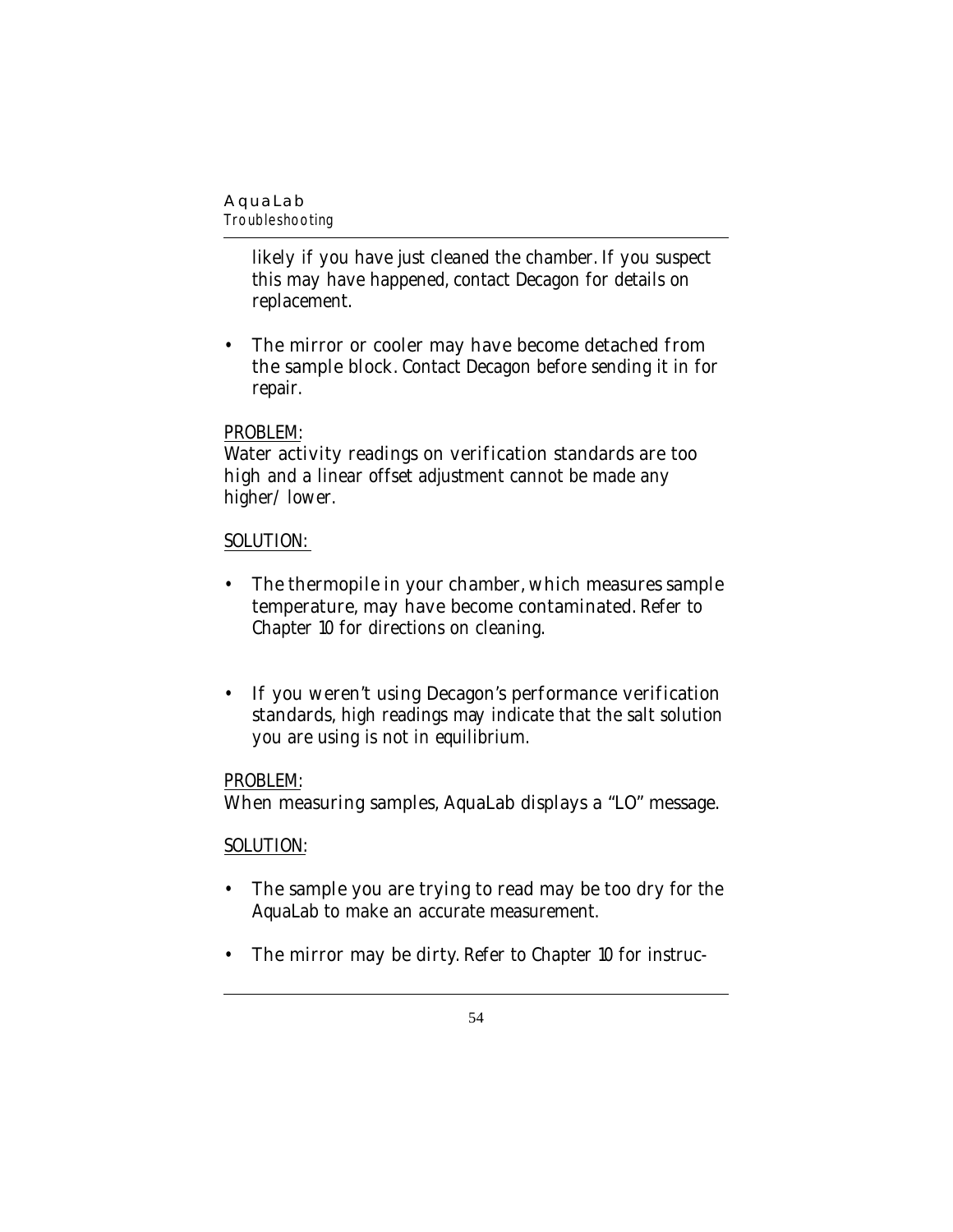tions on cleaning.

- Your AquaLab's optical sensor may not be detecting the formation of of dew on the mirror. Refer to Chapter 10 for instructions on cleaning.
- One of the chamber components may be damaged. Contact Decagon for details.

#### PROBLEM:

### The potentiometer twists all the way around, making it difficult or impossible to adjust for a linear offset.

#### SOLUTION:

• Do not force the potentiometer. It was designed to only rotate one full turn. If you can twist it all the way around, it is broken and your AquaLab must be returned for repair. See Chapter 11 for repair instructions.

#### PROBLEM:

### While using AquaLab at elevated temperatures the instrument displays "zeroes" or "garbage" on the screen.

### SOLUTION:

The water bath or environmental temperature is above 40° C. Cool the water bath and lower the environmental temperature. AquaLab will not be damaged by these higher temperatures. If the problem persists after cooling, carefully clean the block. If this doesn't solve the problem, please contact Decagon for technical assistance at 1-800-755-2751 or aqualab@decagon.com.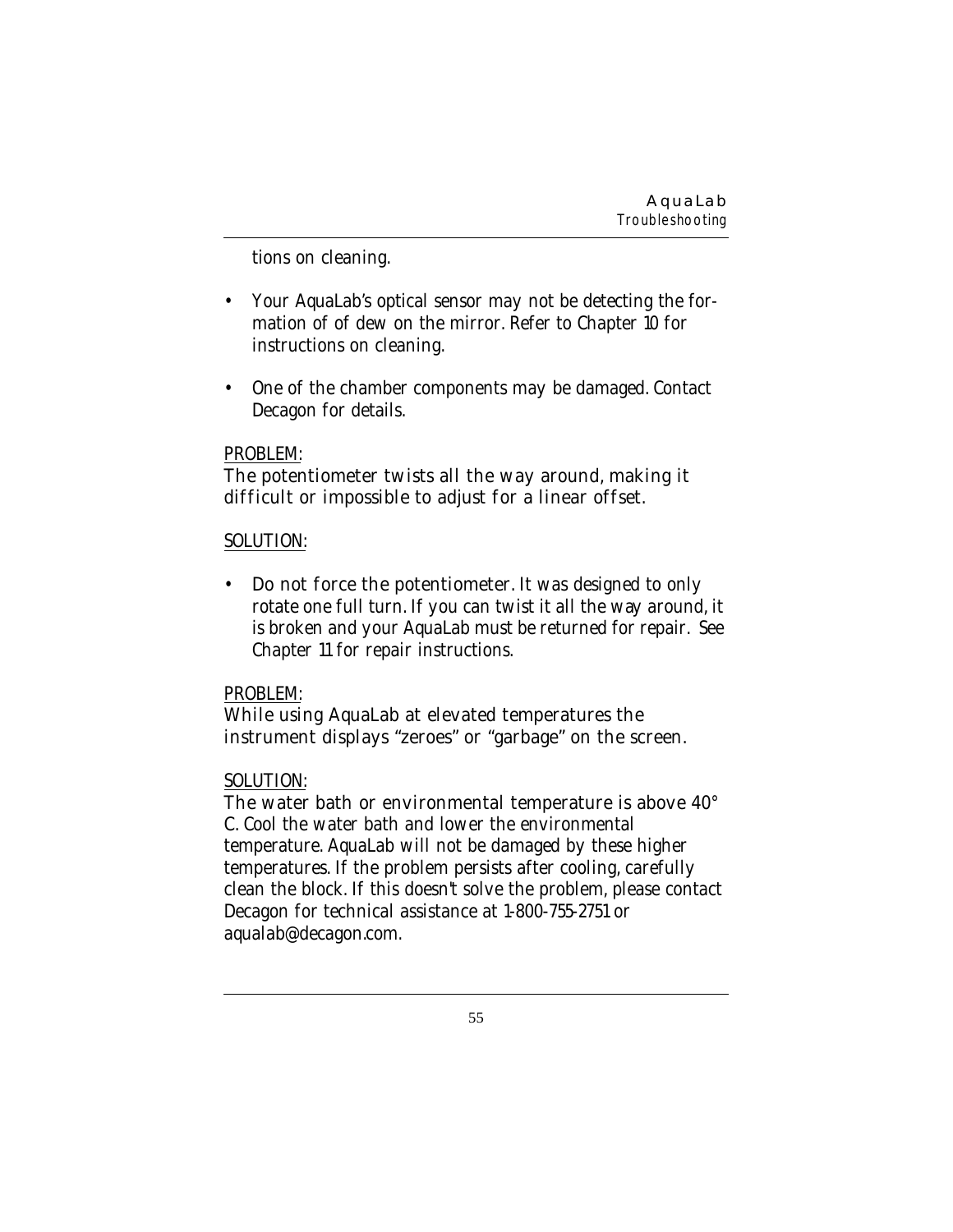# 13.Further Reading

## **Water Activity Theory and Measurement**

- Bousquet-Ricard, M., G. Qualyle, T. Pharm, and J.C. Cheftel. (1980). Comparative study of three methods of determining water activity in intermediate moisture foods. Lebensmittel-Wissenschaft und-Technologie. 13:169-173.
- Chirife, J., G. Favetto, C. Ferro-Fontan, and S. Resnik. (1983). The water activity of standard saturated salt solutions in the range of intermediate moisture foods. Lebensmittel-Wissenschaft und-Technologie. 16:36-38.
- Duckworth, R. (1975). Water Relations of Foods. Academic Press, New York.
- Gomez-Diaz, R. (1992). Water activity in foods: Determination methods. Alimentaria. 29:77-82.
- Gómez, R. and Fernandez-Salguero J. (1992). Water activity and chemical composition of some food emulsions. Food Chemistry. 45:91-93.
- Greenspan, L. (1977). Humidity fixed points of binary saturated aqueous solutions. Journal of Research of the National Bureau of Standards - A.Physics and Chemistry. 81A:89-96.
- Karmas, E. (1981). Measurement of moisture content. Cereal Foods World. 26(7):332-334.
- Kitic, D., D.C. Pereira-Jardim, G. Favetto, S.L. Resnik, and J. Chirife. (1986). Theoretical prediction of the water activity of standard saturated salt solutions at various temperatures.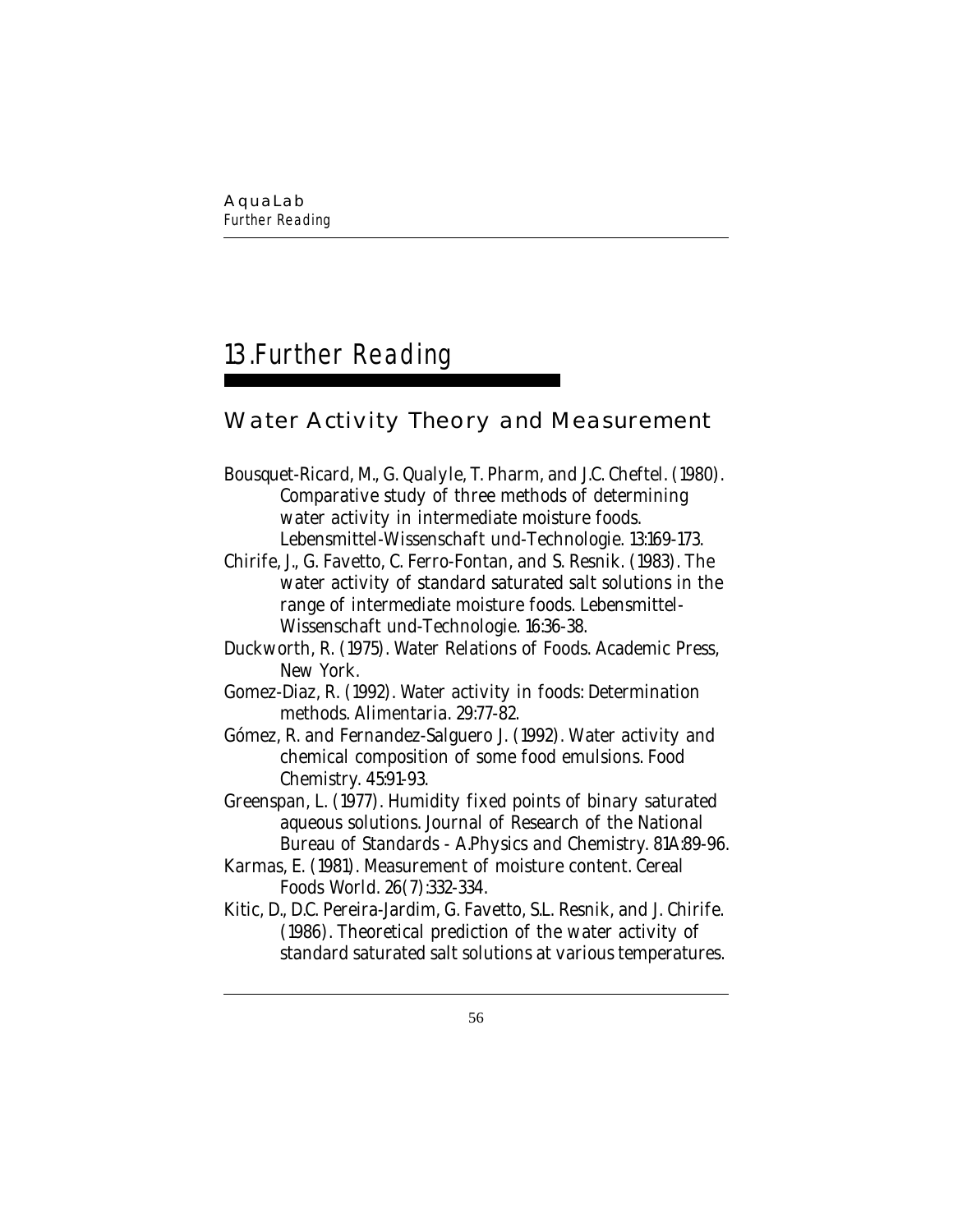Journal of Food Science. 51:1037-1042.

- Labuza, T.P. and R. Contreras-Medellin. (1981). Prediction of moisture protection requirements for foods. Cereal Foods World. 26(7):335-343.
- Labuza, T.P., K. Acott, S.R. Tatini, and R.Y. Lee. (1976). Water activity determination: A collaborative study of different methods. Journal of Food Science. 41:910-917.
- Prior, B.A. (1979). Measurement of water activity in foods: A review. Journal of Food Protection. 42(8):668-674.
- Reid, D.S. (1976). Water activity concepts in intermediate moisture foods. In: Intermediate Moisture Foods. Davies, R., G.G. Birch, and K.J. Parker (ed.) Applied Science Publishers, London. pp. 54-65.
- Richard, J. and T.P. Labuza. (1990). Rapid determination of the water activity of some reference solutions, culture media and cheese using a new dew point apparatus. Sciences des Aliments. 10:57-64.
- Roa, V. and M.S. Tapia de Daza. (1991). Evaluation of water activity measurements with a dew point electronic humidity meter. Lebensmittel-Wissenschaft und-Technologie. 24(3):208-213.
- Roos, K.D. (1975). Estimation of water activity in intermediate moisture foods. Food Technology. 29:26-30.
- Scott, V.N. and D.T. Bernard. (1983). Influence of temperature on the measurement of water activity of food and salt systems. Journal of Food Science. 48:552-554.
- Snavely, M.J., J.C. Price, and H.W. Jun. (1990). A comparison of three equilibrium relative humidity measuring devices. Drug Development and Industrial Pharmacy. 16(8):1399- 1409.
- Stamp, J.A., S. Linscott, C. Lomauro, and T.P. Labuza. (1984). Measurement of water activity of salt solutions and foods by several electronic methods as compared to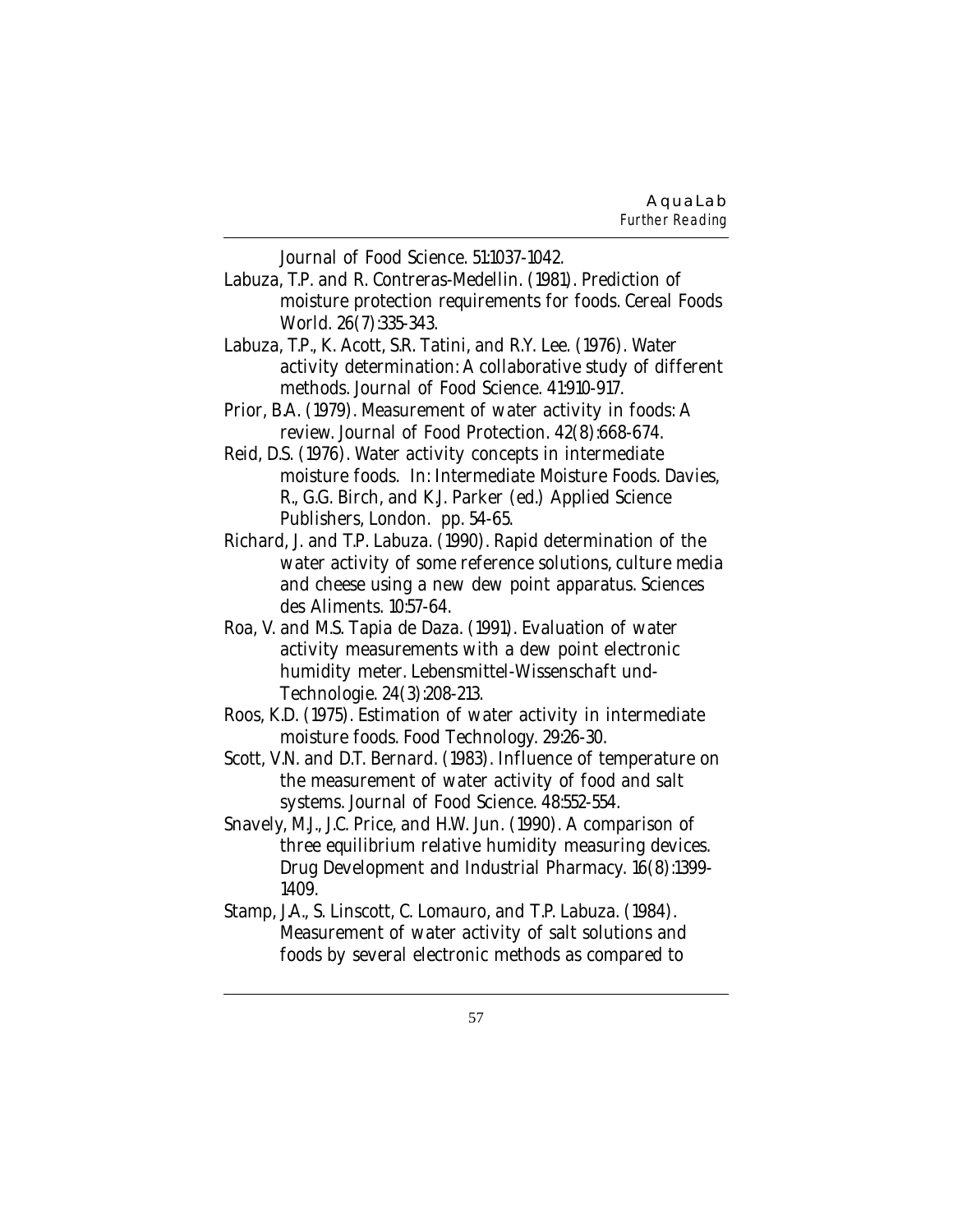#### *Further Reading*

direct vapor pressure measurement. Journal of Food Science. 49:1139-1142.

- Stoloff, L. (1978). Calibration of water activity measuring instruments and devices: Collaborative study. Journal of Association of Official Analytical Chemists. 61:1166-1178.
- Troller, J.A. (1983). Methods to measure water activity. Journal of Food Protection. 46:129-134.
- Troller, J.A. and J.H.B. Christian. (1978). Water Activity and Food. Academic Press, New York.
- Troller, J.A. and V.N. Scott. (1992). Measurement of water activity (Aw) and acidity. In: Compendium of Methods for the Microbiological Examination of Foods. Vanderzant, C. and D.F. Splittstoesser (ed.) American Public Health Association, Washington, D.C. pp. 135-151.
- van den Berg, C. (1985). Water activity. In: Concentration and Drying of Foods. MacCarthy, D. (ed.) Elsevier, London. pp. 11-35.
- van den Berg, C. (1991). Food-water relations: Progress and integration, comments and thoughts. In: Water Relationships in Foods. Levine, H. and L. Slade (ed.) Plenum Press, New York.
- van den Berg, C. and Bruin. (1981). Water activity and its estimation in food systems: Theoretical aspects. In: Water Activity: Influences on Food Quality. Rockland, L.B. and G.F. Stewart (ed.) Academic Press, New York. pp. 1-61.
- Vega, M.H. and G.V. Barbosa-Canovas. (1994). Prediction of water activity in food systems: A review on theoretical models. Revista Espanola De Ciencia Y Tecnologia De Alimentos. 34:368-388.
- Vega, M.H., B. Romanach, and G.V. Barbosa-Canovas. (1994). Prediction of water activity in food systems: A computer program for predicting water activity in multicomponent foods. Revista Espanola De Ciencia Y Tecnologia De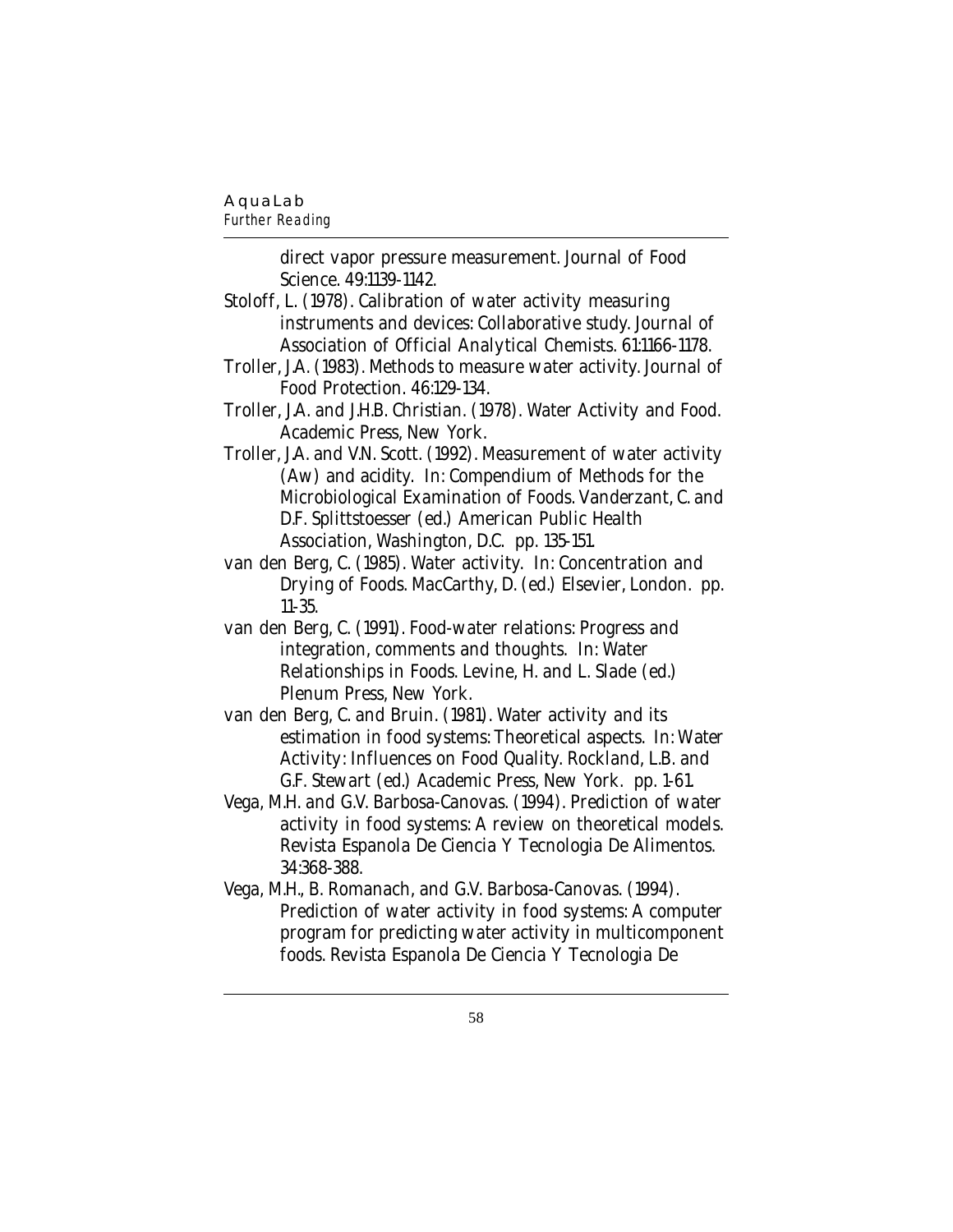Alimentos. 34:427-440.

- Vos, P.T. and T.P. Labuza. (1974). Technique for measurements of water activity in the high  $a_w$  range. Journal of Agricultural and Food Chemistry. 22:326-327.
- Voysey, P. (1993). An evaluation of the AquaLab CX-2 system for measuring water activity. Digest, Microbiology Section. 124

## **Food Quality and Safety**

- Brandt, L. (1996). Bound for success. Controlling water activity gives technologists the edge in developing safe, shelfstable foods. Food Formulating. September:41-48.
- Chirife, J. and B.M. Del-Pilar. (1994). Water activity, glass transition and microbial stability in concentrated/ semimoist food systems. Journal of Food Science. 59:921- 927.
- Chirife, J. and M.P. Buera. (1995). A critical review of some nonequilibrium situations and glass transitions on water activity values of foods in the microbiological growth range. Journal of Food Engineering. 25:531-552.
- Chirife, J. and M.P. Buera. (1996). Water activity, water glass dynamics, and the control of microbiological growth in foods. Critical Reviews in Food Science and Nutrition. 36(5):465-513.
- Franks, F. (1982). Water activity as a measure of biological viability and quality control. Cereal Foods World. 27(9):403-407.
- Franks, F. (1991). Water activity: a credible measure of food safety and quality? Trends in Food Science and Technology. March:68-72.

Hardman, T.M. (1988). Water and Food Quality. Elseiver Press,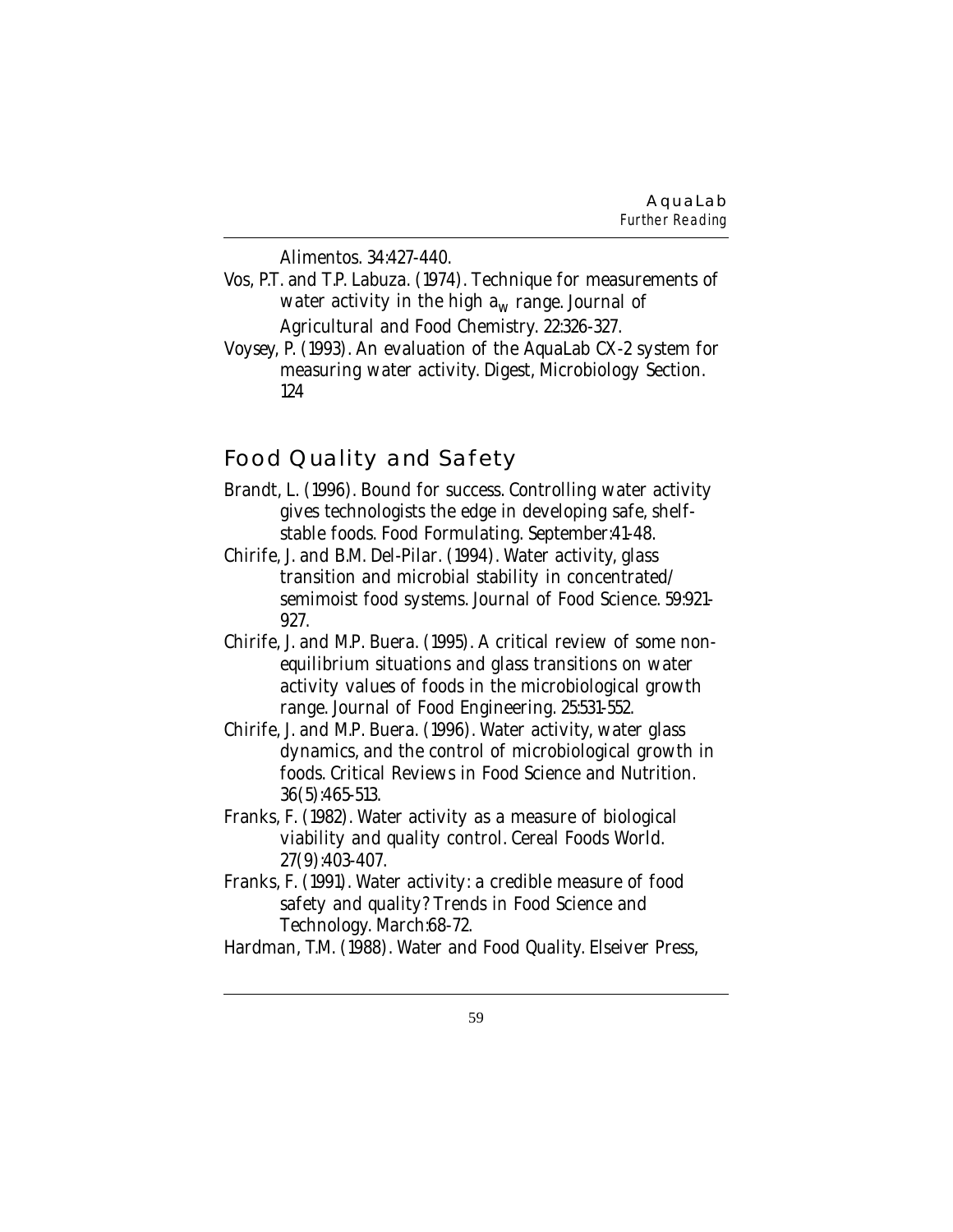#### *Further Reading*

London.

- Kress-Rogers, E. (1993). Food quality measurement. Food Industry News. September:23-26.
- Levine, H. and L. Slade. (1991). Water Relationships in Foods. Plenum Press, New York.
- Mannheim, C.H., J.X. Liu, and S.G. Gilbert. (1994). Control of water in foods during storage. Journal of Food Engineering. 22:509-532.
- McMeekin, T.A. and T. Ross. (1996). Shelf life prediction: Status and future possibilities. International Journal of Food Microbiology. 33:65-83.
- Nelson, K.A. and T.P. Labuza. (1994). Water activity and food polymer science: Implications of state on arrhenius and WLF models in predicting shelf life. Journal of Food Engineering. 22:271-289.
- Rockland, L.B. and G.F. Stewart. (1981). Water Activity: Influences on Food Quality. Academic Press, New York.
- Rockland, L.B. and S.K. Nishi. (1980). Influence of water activity on food product quality and stability. Food Technology. 34:42-59.
- Seow, C.C., T.T. Teng, and C.H. Quah. (1988). Food Preservation by Moisture Control. Elsevier, New York.
- Taoukis, P., W. Breene, and T.P. Labuza. (1988). Intermediate moisture foods. Advances in Cereal Science and Technology. 9:91-128.

### **Water Activity and Microbiology**

- Beuchat, L.R. (1981). Microbial stability as affected by water activity. Cereal Foods World. 26(7):345-349.
- Chen, H.C. (1995). Seafood microorganisms and seafood safety. Journal of Food and Drug Analysis. 3:133-144.
- Farber, J.M., F. Coates, and E. Daley. (1992). Minimum water activity requirements for the growth of Listeria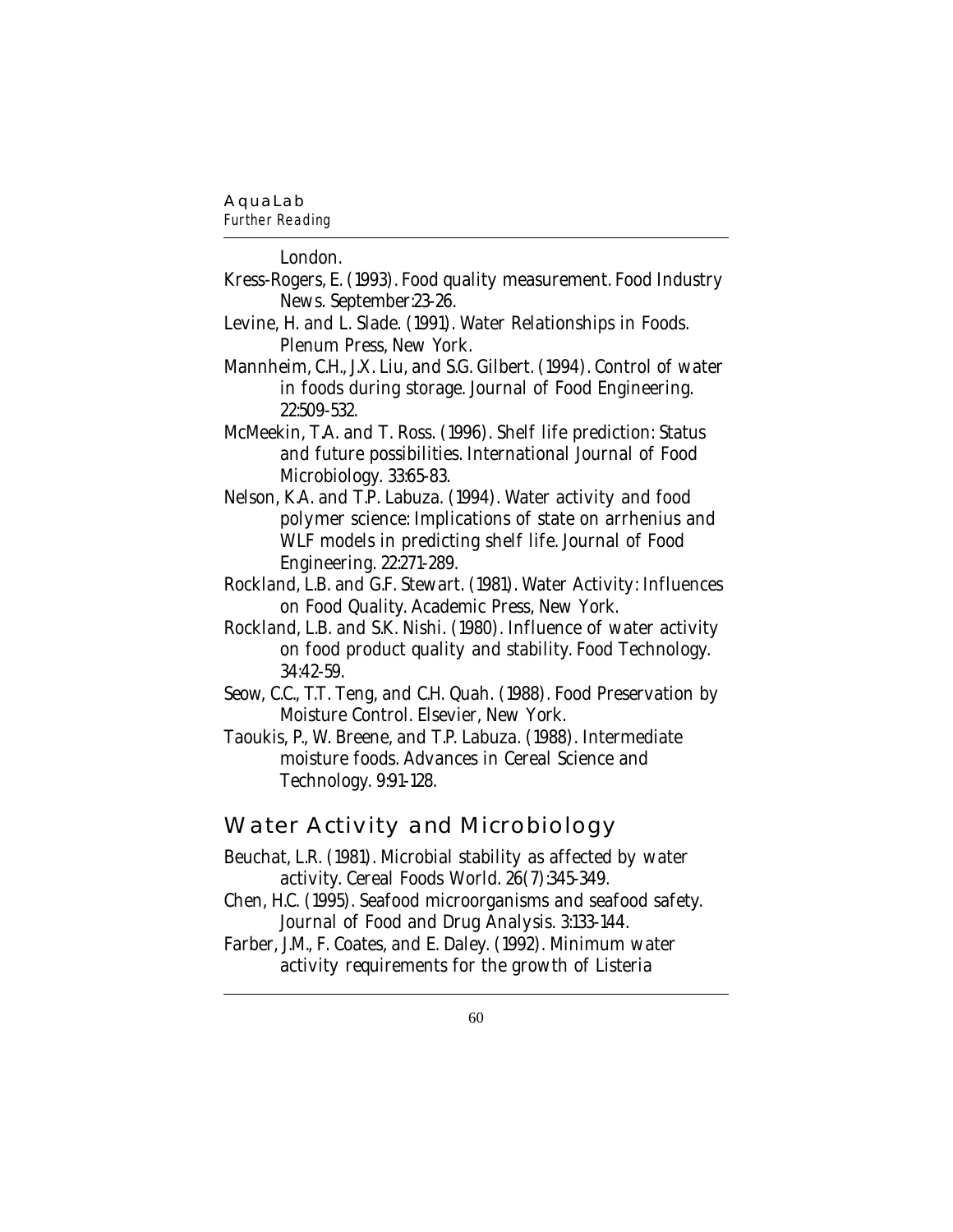monocytogenes. Letters In Applied Microbiology. 15:103- 105.

- Garcia de Fernando, G.D., O. Diaz, M. Fernandez, and J.A. Ordonez. (1992). Changes in water activity of selected solid culture media throughout incubation. Food Microbiology. 9:77-82.
- Gibson, A.M., J. Baranyi, J.I. Pitt, M.J. Eyles, and T.A. Roberts. (1994). Predicting fungal growth: The effect of water activity on Aspergillus flavus and related species. International Journal of Food Microbiology. 23:419-431.

Goaleni, N., J.E. Smith, J. Lacey, and G. Gettinby. (1997). Effects of temperature, water activity, and incubation time on production of aflatoxins and cyclopiazonic acid by an isolate of Aspergillus flavus in surface agar culture. Applied and Environmental Microbiology. 63:1048-1053.

Hocking, A.D. and B.F. Miscamble. (1995). Water relations of some Zygomycetes isolated from food. Mycological Research. 99:1113-1118.

- Hocking, A.D., B.F. Miscamble, and J.I. Pitt. (1994). Water relations of Alternaria alternata, Cladosporium cladosporioides, Cladosporium sphaerospermum, Curvularia lunata and Curvularia pallescens. Mycological Research. 98:91-94.
- Houtsma, P.C., A. Heuvelink, J. Dufrenne, and S. Notermans. (1994). Effect of sodium lactate on toxin production, spore germination and heat resistance of proteolytic Clostridium botulinum strains. Journal of Food Protection. 57:327-330.
- Kuntz, L.A. (1992). Keeping microorganisms in control. Food Product Design. August:44-51.
- Li, K.Y. and J.A. Torres. (1993). Water activity relationships for selected mesophiles and psychrotrophs at refrigeration temperature. Journal of Food Protection. 56:612-615.
- Marauska, M., A. Vigants, A. Klincare, D. Upite, E. Kaminska, and M. Bekers. (1996). Influence of water activity and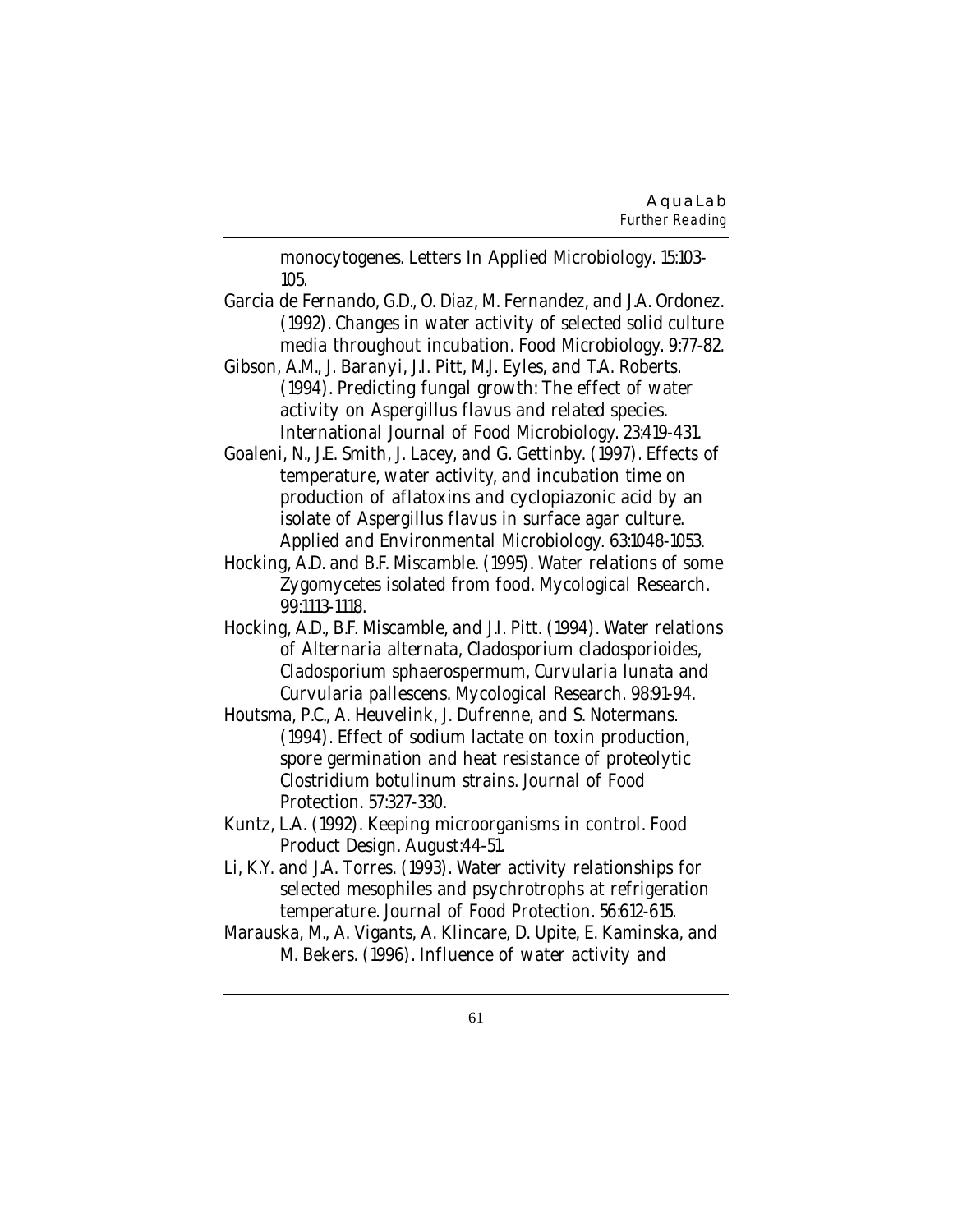### *Further Reading*

medium osmolality on the growth and acid production of Lactobacillus casei var. alactosus. Proceedings of the Latvian Academy of Sciences Section B Natural Exact and Applied Sciences. 50:144-146.

- Miller, A.J. (1992). Combined water activity and solute effects on growth and survival of Listeria monocytogenes Scott A. Journal of Food Protection. 55:414-418.
- Nakajo, M. and Y. Moriyama. (1993). Effect of pH and water activity on heat resistance of spores of Bacillus coagulans. Journal of the Japanese Society for Food Science and Technology. 40:268-271.
- Nolan, D.A., D.C. Chamblin, and J.A. Troller. (1992). Minimal water activity levels for growth and survival of Listeria monocytogenes and Listeria innocua. International Journal of Food Microbiology. 16:323-335.
- Petersson, S. and J. Schnuerer. (1995). Biocontrol of mold growth in high-moisture wheat stored under airtight conditions by Pichia anomala, Pichia guilliermondii, and Saccharomyces cerevisiae. Applied and Environmental Microbiology. 61:1027-1032.
- Pitt, J.I. and B.F. Miscamble. (1995). Water relations of Aspergillus flavus and closely related species. Journal of Food Protection. 58:86-90.
- Quintavalla, S. and G. Parolari. (1993). Effects of temperature,  $a_w$ and pH on the growth of Bacillus cells and spore: A response surface methodology study. International Journal of Food Microbiology. 19:207-216.
- Saad, R.R. (1992). Effect of water activity on growth and lipids of xerophilic fungi, Aspergillus repens and Aspergillus amstelodami. Zentralblatt Fuer Mikrobiologie. 147:61-64.
- Santos, J., T.M. Lopez-Diaz, M.L. Garcia-Lopez, M.C. Garcia-Fernandez, and A. Otero. (1994). Minimum water activity for the growth of Aeromonas hydrophila as affected by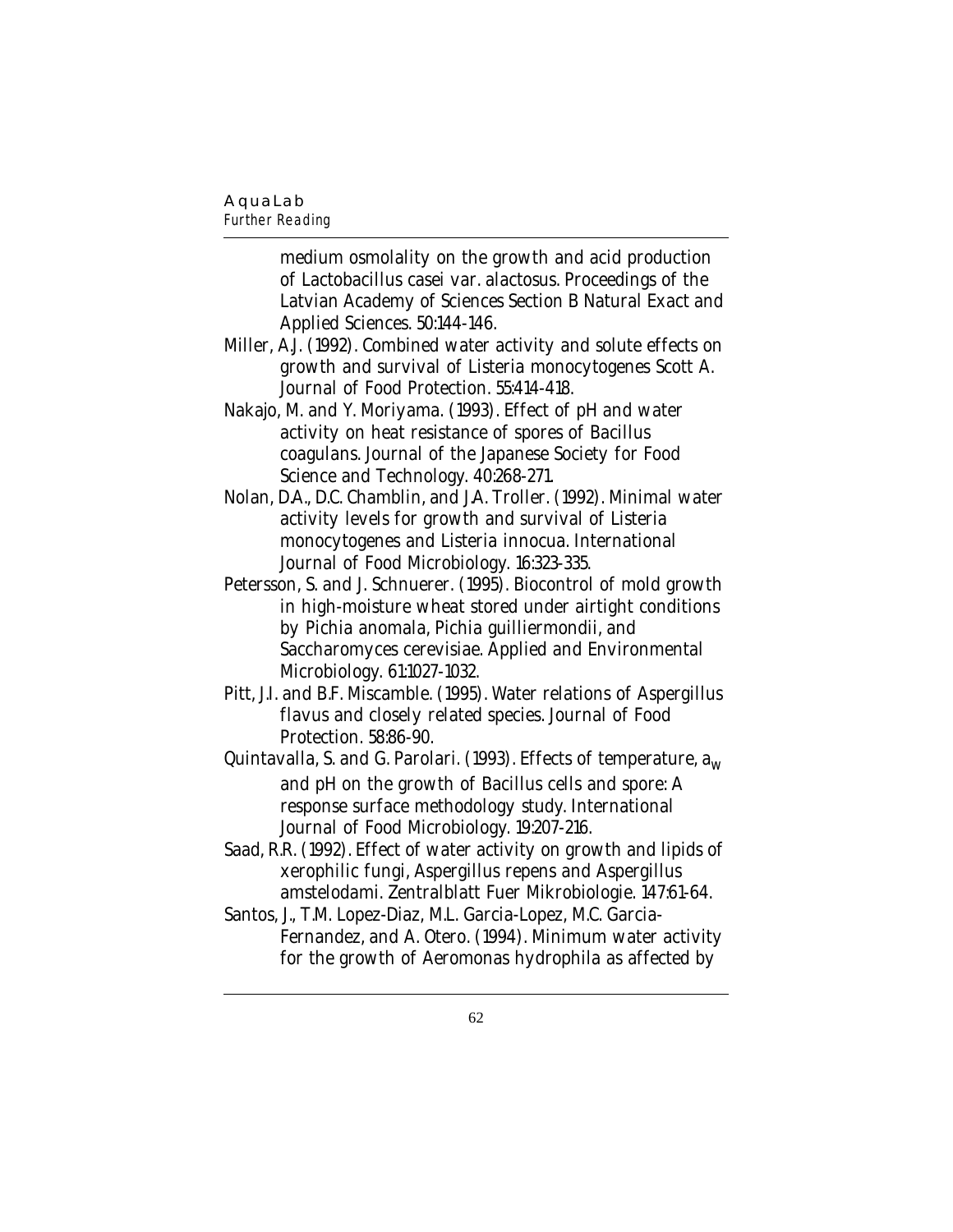strain, temperature and humectant. Letters In Applied Microbiology. 19:76-78.

- Tapia de Daza, M.S., Y. Villegas, and A. Martinez. (1991). Minimal water activity for growth of Listeria monocytogenes as affected by solute and temperature. International Journal of Food Microbiology. 14:333-338.
- Tokuoka, K. and T. Ishitani. (1991). Minimum water activities for the growth of yeasts isolated from high-sugar foods. Journal of General and Applied Microbiology. 37:111-119.
- Ucar, F. and I. Guneri. (1996). The effect of water activity  $(a_w)$ , pH and temperature on the growth of osmophilic yeasts. Turkish Journal of Biology. 20:37-46.
- Wijtzes, T., P.J. Mcclure, M.H. Zwietering, and T.A. Roberts. (1993). Modelling bacterial growth of Listeria monocytogenes as a function of water activity, pH and temperature. International Journal of Food Microbiology. 18:139-149.
- Zwietering, M.H., T. Wijtzes, J.C. De-Wit, and R.K. Van'T. (1992). A decision support system for prediction of the microbial spoilage in foods. Journal of Food Protection. 55:973-979.

## **Water Activity in Foods**

#### Meat and Seafood

- Chen, N. and L.A. Shelef. (1992). Relationship between water activity, salts of lactic acid, and growth of Listeria monocytogenes in a meat model system. Journal of Food Protection. 55:574-578.
- Clavero, M.R.S. and L.R. Beuchat. (1996). Survival of Escherichia coli O157:H7 in broth and processed salami as influenced by pH, water activity, and temperature and suitability of media for its recovery. Applied and Environmental Microbiology. 62:2735-2740.
- Duffy, L.L., P.B. Vanderlinde, and F.H. Grau. (1994). Growth of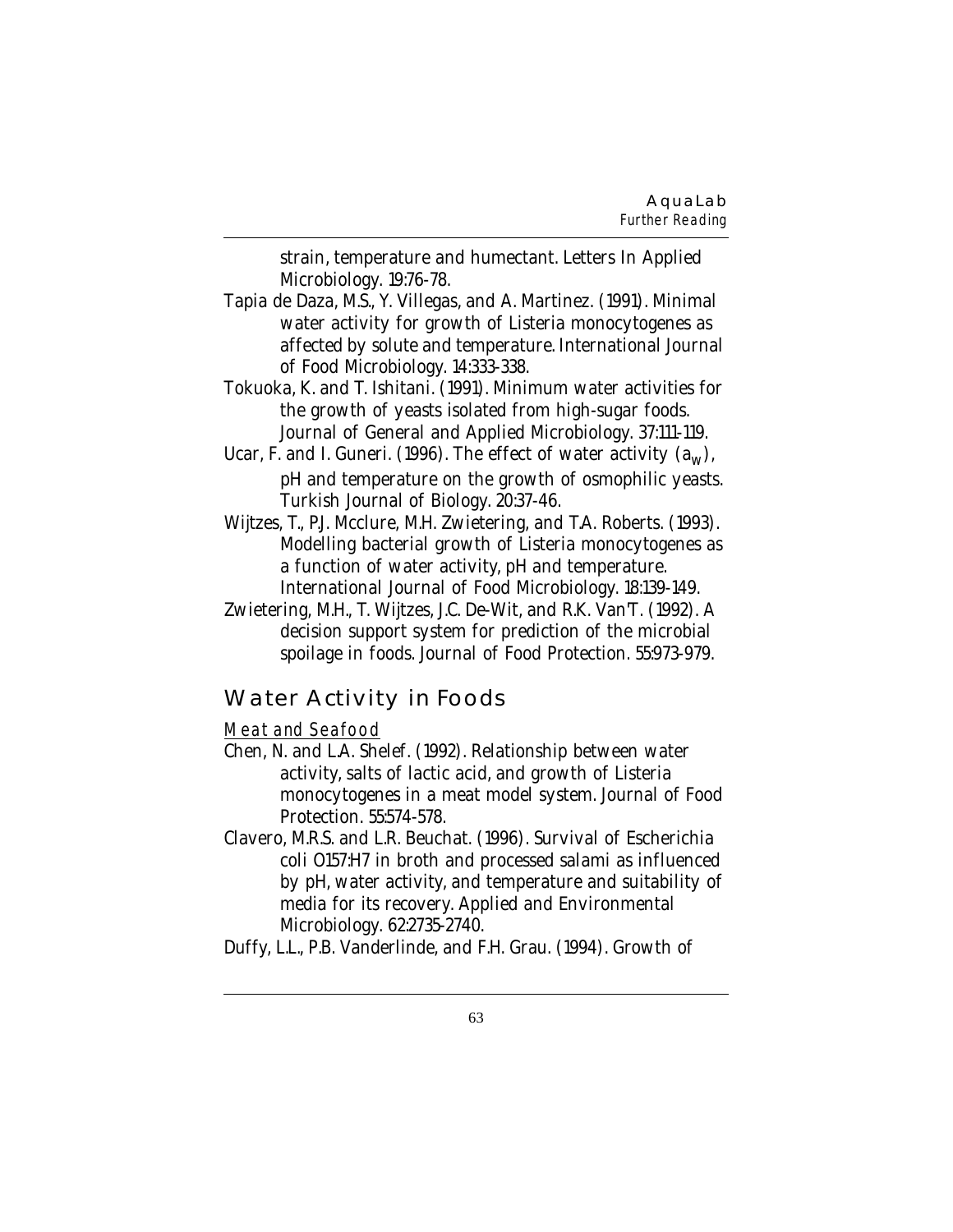#### *Further Reading*

Listeria monocytogenes on vacuum-packed cooked meats: Effects of pH, a  $_{\text{w}}$  nitrite and ascorbate. International Journal of Food Microbiology. 23:377-390. Fernandez-Salguero J., R. Gómez, and M.A. Carmona. (1994). Water activity of Spanish intermediate-moisture meat products. Meat Science. 38:341-346. Gómez, R. and Fernandez-Salguero J. (1993). Note: Water activity of Spanish intermediate moisture fish products. Revista Espanola De Ciencia Y Tecnologia De Alimentos. 33:651- 656. Hand, L. (1994). Controlling water activity and pH in snack sticks. Meat Marketing and Technology. May:55-56. Lee, M.B. and S. Styliadis. (1996). A survey of pH and water activity levels in processed salamis and sausages in Metro Toronto. Journal of Food Protection. 59:1007-1010. Luecke, F.K. (1994). Fermented meat products. Food Research International. 27:299-307. Minegishi, Y., Y. Tsukamasa, K. Miake, T. Shimasaki, C. Imai, M. Sugiyama, and H. Shinano. (1995). Water activity and microflora in commercial vacuum-packed smoked salmons. Journal of the Food Hygienic Society of Japan. 36:442-446. Rocha-Garza, A.E. and J.F. Zayas. (1996). Quality of broiled beef patties supplemented with wheat germ protein flour. Journal of Food Science. 61:418-421. Shimasaki, T., K. Miake, Y. Tsukamasa, M.A. Sugiyama, Y. Minegishi, and H. Shinano. (1994). Effect of Water Activity and Storage Temperature on the Quality and Microflora of Smoked Salmon. Nippon Suisan Gakkaishi. 60:569-576. Untermann, F. and C. Muller. (1992). Influence of  $a_w$  value and storage temperature on the multiplication and enterotoxin formation of staphylococci in dry-cured raw hams. International Journal of Food Microbiology. 16:109-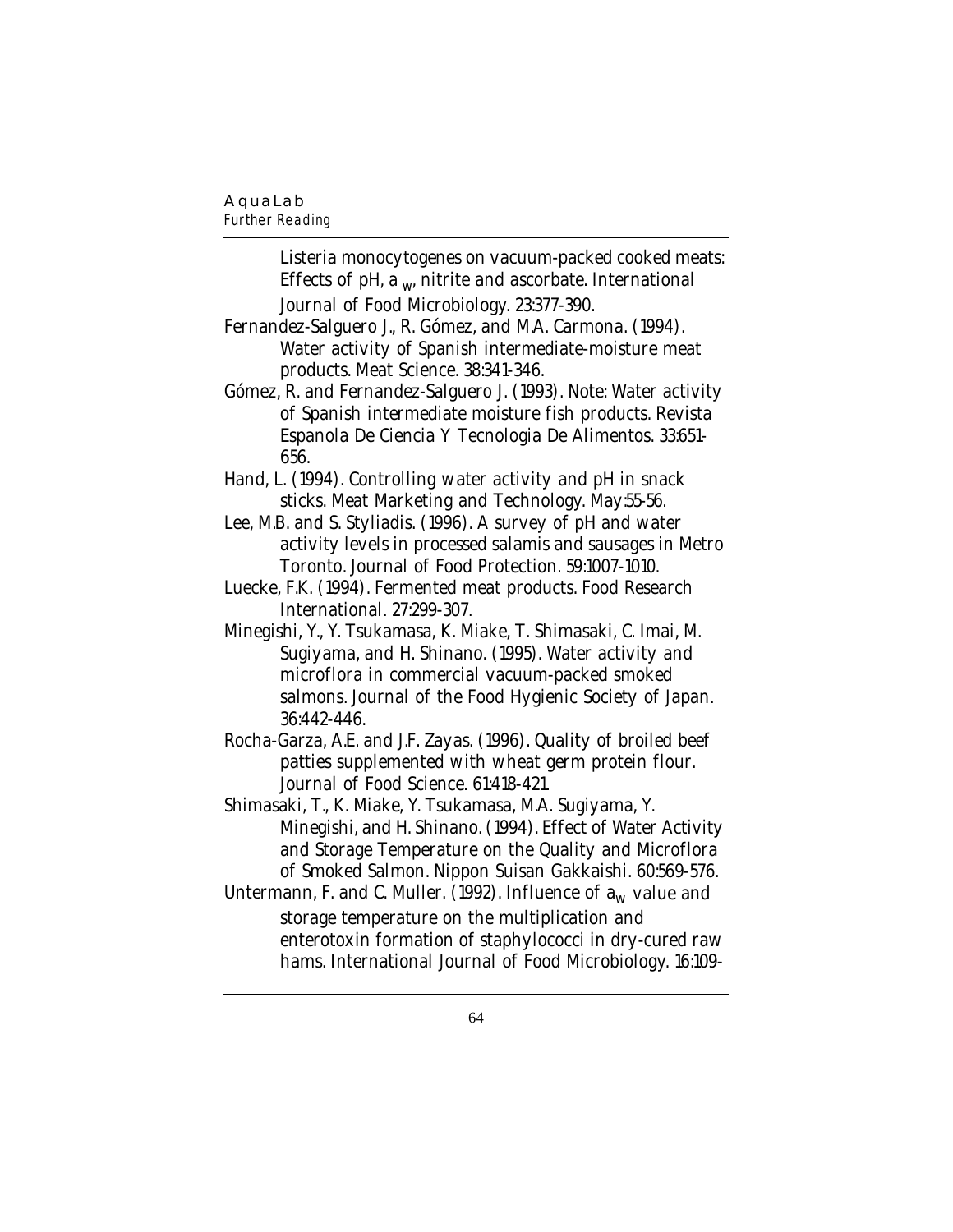#### 115.

Williams, S.K., G.E. Rodrick, and R.L. West. (1995). Sodium lactate affects shelf life and consumer acceptance of fresh (Ictalurus nebulosus, marmoratus) fillets under simulated retail conditions. Journal of Food Science. 60:636-639.

#### Dairy Products

- Fresno, J.M., M.E. Tornadijo, J. Carballo, P.J. Gonzalez, and A. Bernardo. (1996). Characterization and biochemical changes during the ripening of a Spanish craft goat's milk cheese (Armada variety). Food Chemistry. 55:225-230.
- Hong, Y.H. (1991). Physical and chemical properties of the process cheese on the domestic market. Korean Journal of Animal Science. 33:387-391.
- Kombila, M.E. and C. Lacroix. (1991). The effect of combinations of salt, lactose and glycerol on the water activity  $(A<sub>W</sub>)$  of cheese spreads. Canadian Institute of Food Science and Technology Journal. 24:233-238.
- Pisecky, J. (1992). Water activity of milk powders. Milchwissenschaft. 47:3-7.
- Tornadijo, E., J.M. Fresno, J. Carballo, and S.R. Martin. (1993). Study of Enterobacteriaceae throughout the manufacturing and ripening of hard goats' cheese. Journal of Applied Bacteriology. 75:240-246.
- Valik, L. and F. Gorner. (1995). Effect of water activity adjusted with different solutes on growth and Lactic acid production by Lactobacillus helveticus. Folia Microbiologica. 40:472-474.
- Vivier, D., M. Rivemale, J.P. Reverbel, R. Ratomahenina, and P. Galzy. (1994). Study of the growth of yeasts from feta cheese. International Journal of Food Microbiology. 22:207-215.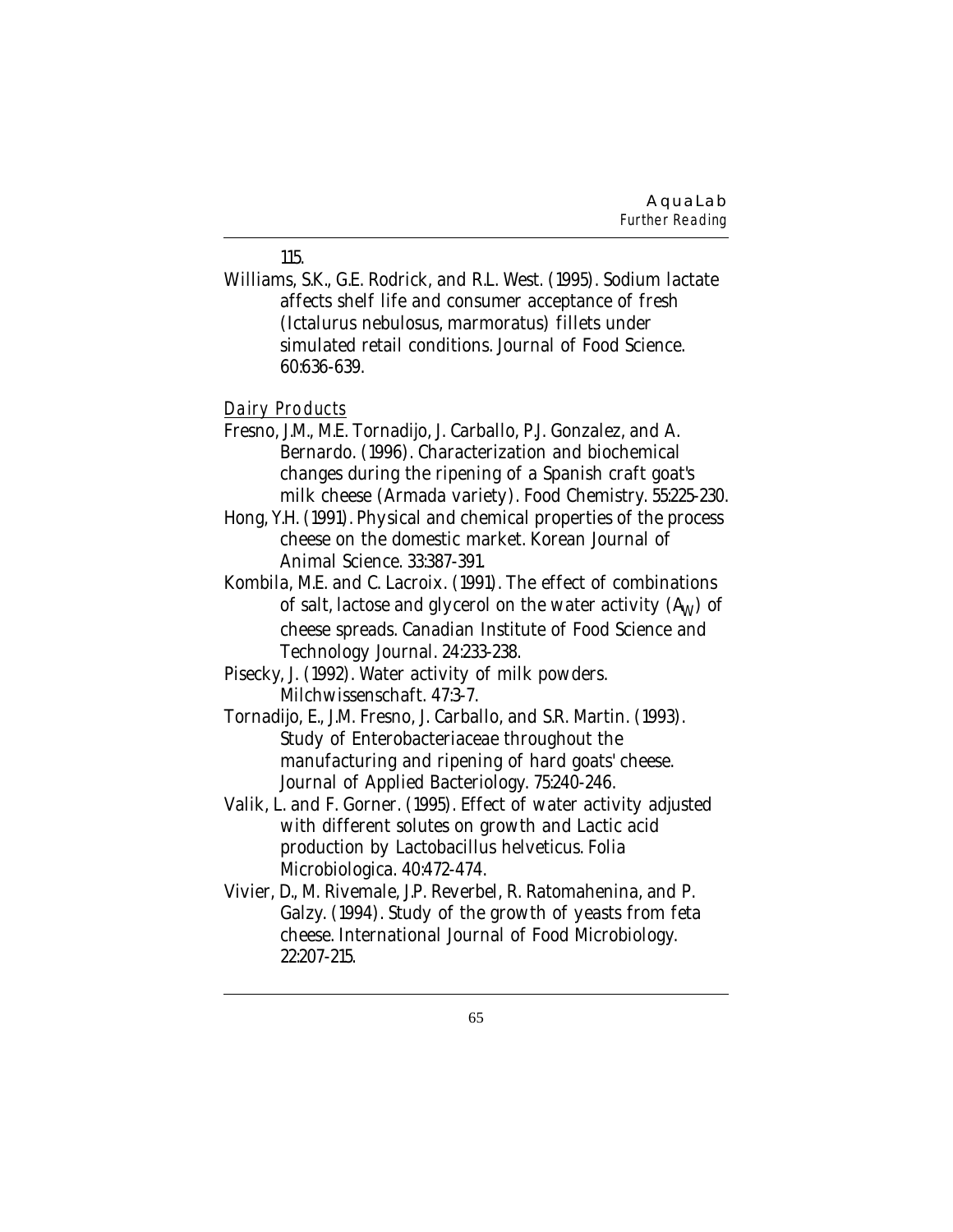### *Further Reading*

Vivier, D., R. Ratomahenina, and P. Galzy. (1994). Characteristics of micrococci from the surface of Roquefort cheese. Journal of Applied Bacteriology. 76:546-552.

#### Fruits and Vegetables

- Ayub, M., R. Khan, S. Wahab, A. Zeb, and J. Muhammad. (1995). Effect of crystalline sweeteners on the water activity and shelf stability of osmotically dehydrated guava. Sarhad Journal of Agriculture. 11:755-761.
- Beveridge, T. and S.E. Weintraub. (1995). Effect of blanching pretreatment on color and texture of apple slices at various water activities. Food Research International. 28:83-86.
- Hubinger, M., F.C. Menegalli, R.J. Aguerre, and C. Suarez. (1992). Water vapor adsorption isotherms of guava, mango and pineapple. Journal of Food Science. 57:1405-1407.
- Jimenez, M., M. Manez, and E. Hernandez. (1996). Influence of water activity and temperature on the production of zearalenone in corn by three Fusarium species. International Journal of Food Microbiology. 29:417-421.
- Kiranoudis, C.T., Z.B. Maroulis, E. Tsami, and K.D. Marinos. (1993). Equilibrium moisture content and heat of desorption of some vegetables. Journal of Food Engineering. 20:55-74.
- Makower, B. and G.L. Dehority. (1943). Equilibrium moisture content of dehydrated vegetables. Industrial and Engineering Chemistry. 35(2):193-197.
- Maltini, E., D. Torreggiani, B.R. Brovetto, and G. Bertolo. (1993). Functional properties of reduced moisture fruits as ingredients in food systems. Food Research International. 26:413-419.
- Marin, S., V. Sanchis, and N. Magan. (1995). Water activity, temperature, and pH effects on growth of Fusarium moniliforme and Fusarium proliferatum isolates from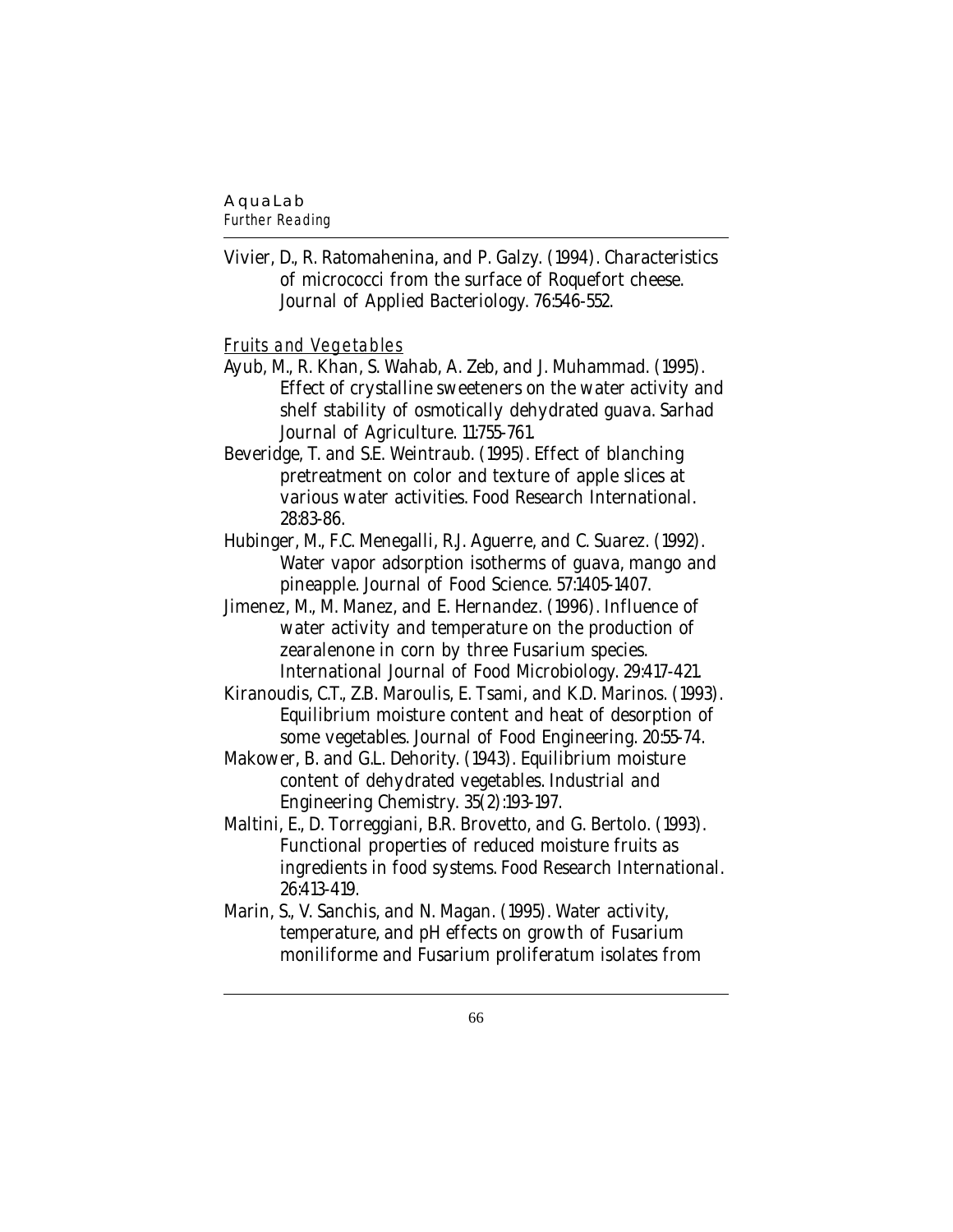maize. Canadian Journal of Microbiology. 41:1063-1070.

- Monsalve-Gonzalez, A., G.V. Barbosa-Canovas, and R.P. Cavalieri. (1993). Mass transfer and textural changes during processing of apples by combined methods. Journal of Food Science. 58:1118-1124.
- Tapia de Daza, M.S., C.E. Aguilar, V. Roa, and R.V. Diaz de Tablante. (1995). Combined stress effects on growth of Zygosaccharomyces rouxii from an intermediate moisture papaya product. Journal of Food Science. 60:356- 359.
- Zeb, A., R. Khan, A. Khan, M. Saeed, and S.A. Manan. (1994). Influence of crystalline sucrose and chemical preservatives on the water activity and shelf stability of intermediate banana chips. Sarhad Journal of Agriculture. 10:721-726.
- Zhang, X.W., X. Liu, D.X. Gu, W. Zhou, R.L. Wang, and P. Liu. (1996). Desorption isotherms of some vegetables. Journal of the Science of Food and Agriculture. 70:303-306.

### Baked Goods and Cereals

- Aramouni, F.M., K.K. Kone, J.A. Craig, and D.-Y.C. Fung. (1994). Growth of Clostridium sporogenes PA 3679 in home-style canned quick breads. Journal of Food Protection. 57:882- 886.
- Cahagnier, B., L. Lesage, and M.D. Richard. (1993). Mould growth and conidiation in cereal grains as affected by water activity and temperature. Letters In Applied Microbiology. 17:7-13.
- Clawson, A.R. and A.J. Taylor. (1993). Chemical changes during cooking of wheat. Food Chemistry. 47:337-343.
- Gómez, R., Fernandez-Salguero J., M.A. Carmona, and D. Sanchez. (1993). Water activity in foods with intermediate moisture levels: Bakery and confectionery products: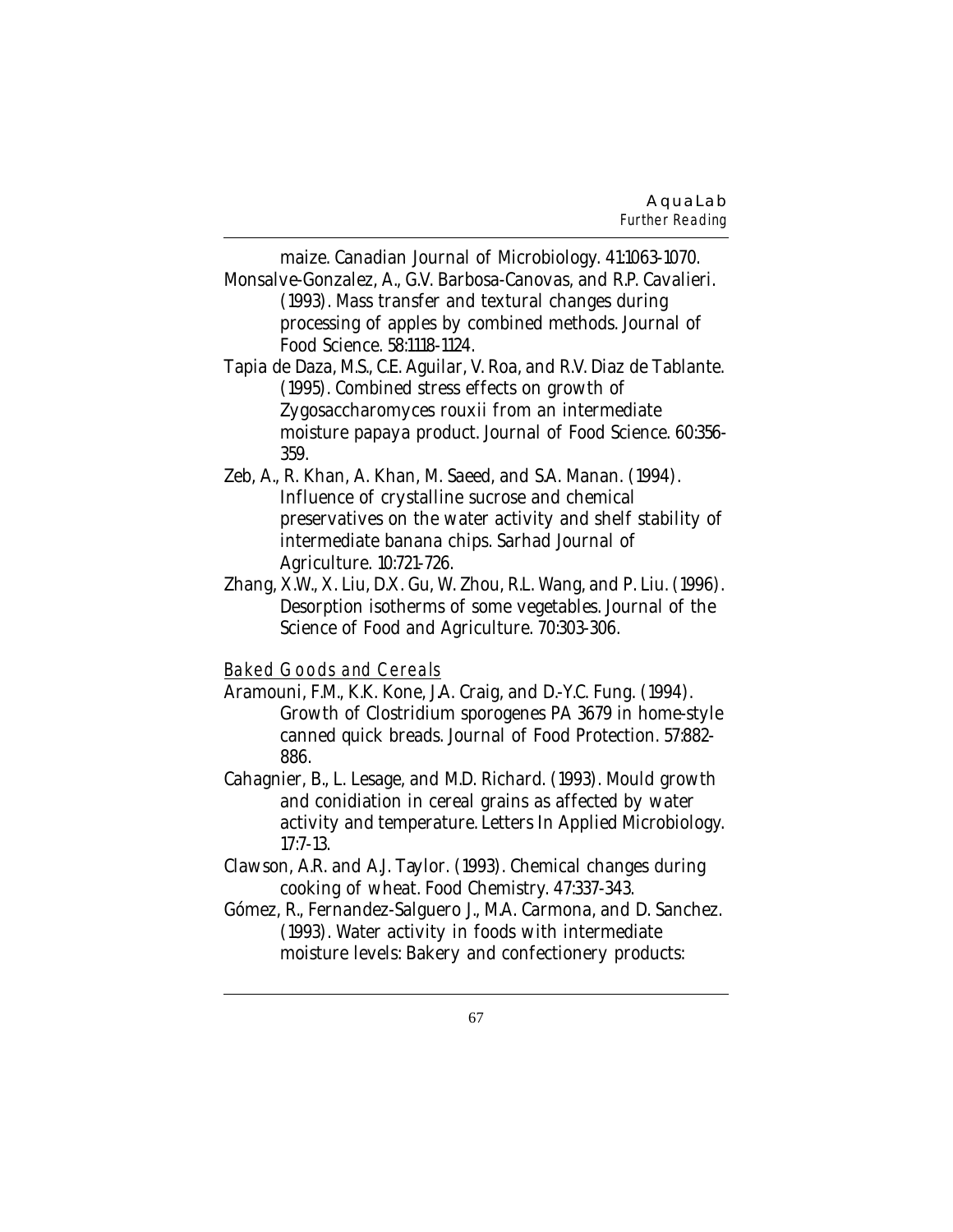#### *Further Reading*

Miscellany. Alimentaria. 30:55-57.

- Harris, M. and M. Peleg. (1996). Patterns of textural changes in brittle cellular cereal foods caused by moisture sorption. Cereal Chemistry. 73:225-231.
- Michniewicz, J., C.G. Biliaderis, and W. Bushuk. (1992). Effect of added pentosans on some properties of wheat bread. Food Chemistry. 43:251-257.
- Ramanathan, S. and S. Cenkowski. (1995). Sorption isotherms of flour and flow behaviour of dough as influenced by flour compaction. Canadian Agricultural Engineering. 37:119-124.
- Roessler, P.F. and M.C. Ballenger. (1996). Contamination of an unpreserved semisoft baked cookie with a xerophilic Aspergillus species. Journal of Food Protection. 59:1055- 1060.
- Seiler, D.A.L. (1979). The mould-free shelf life of bakery products. FMBRA Bulletin. April(2):71-74.
- Sumner, S.S., J.A. Albrecht, and D.L. Peters. (1993). Occurrence of enterotoxigenic strains of Staphylococcus aureus and enterotoxin production in bakery products. Journal of Food Protection. 56:722-724.
- Tesch, R., M.D. Normand, and M. Peleg. (1996). Comparison of the acoustic and mechanical signatures of two cellular crunchy cereal foods at various water activity levels. Journal of the Science of Food and Agriculture. 70:347- 354.
- Weegels, P.L., J.A. Verhoek, A.M.G. de Groot, and R.J. Hamer. (1994). Effects of gluten of heating at different moisture contents: I. Changes in functional properties. Journal of Cereal Science. 19:31-38.

Beverages/Soups/Sauces/Preserves

Carson, K.J., J.L. Collins, and M.P. Penfield. (1994). Unrefined, dried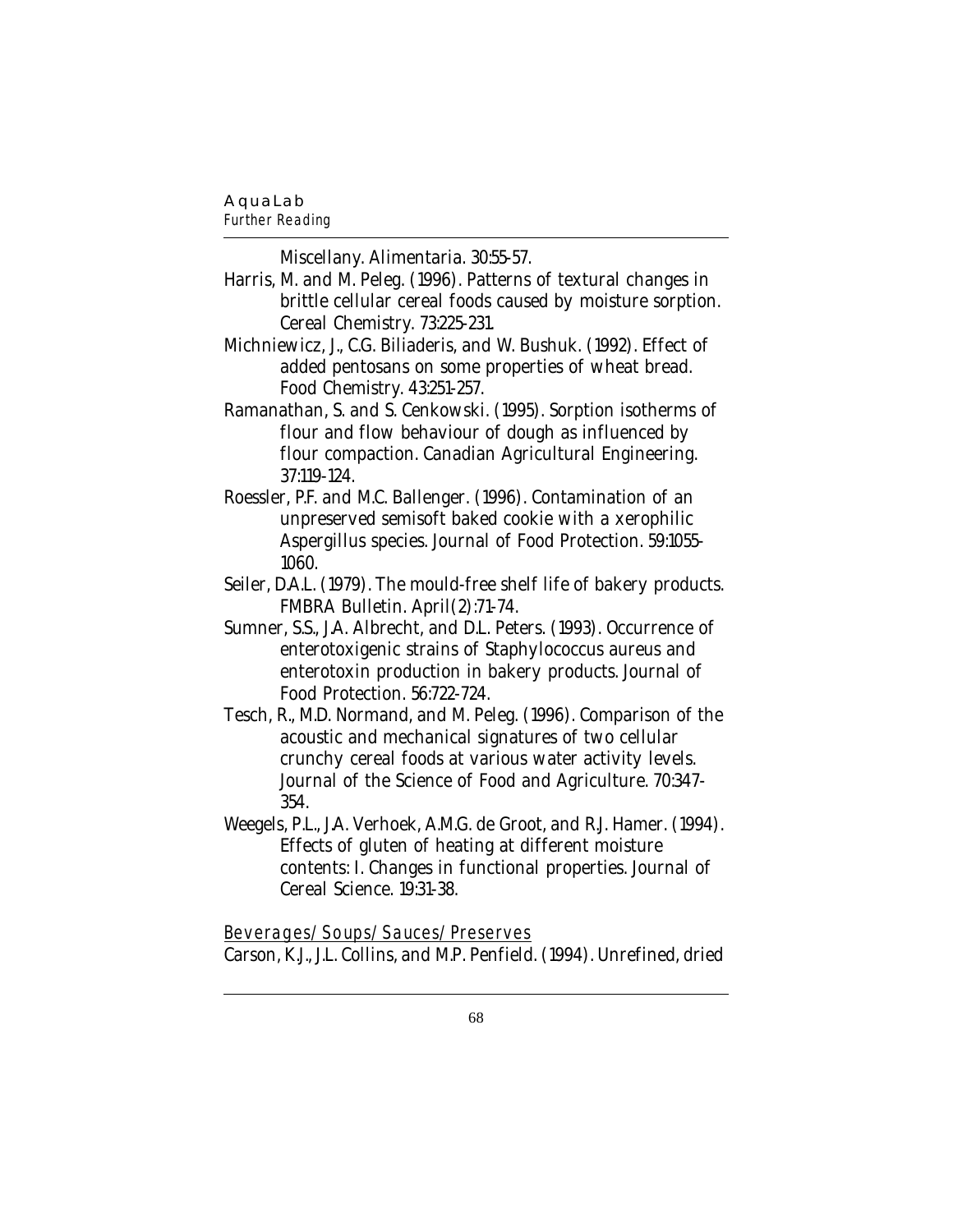apple pomace as a potential food ingredient. Journal of Food Science. 59:1213-1215.

- Durrani, M.J., R. Khan, M. Saeed, and A. Khan. (1992). Development of concentrated beverages from Anna apples with or without added preservatives by controlling activity of water for shelf stability. Sarhad Journal of Agriculture. 8:23-28.
- Ferragut, V., J.A. Salazar, and A. Chiralt. (1993). Stability in the conservation of emulsified sauces low in oil content. Alimentaria. 30:67-69.
- Ibarz, A., J. Pagan, and R. Miguelsanz. (1992). Rheology of clarified fruit juices: II. Blackcurrant juices. Journal of Food Engineering. 15:63-74.
- Kusumegi, K., T. Takahashi, and M. Miyagi. (1996). Effects of addition of sodium citrate on the pasteurizing conditions in "Tuyu", Japanese noodle soup. Journal of the Japanese Society for Food Science and Technology. 43:740-747.
- Sa, M.M. and A.M. Sereno. (1993). Effect of temperature on sorption isotherms and heats of sorption of quince jam. International Journal of Food Science and Technology. 28:241-248.

#### Pharmaceuticals

- Cochet, N. and A.L. Demain. (1996). Effect of water activity on production of beta-lactam antibiotics by Streptomyces clavuligerus in submerged culture. Journal of Applied Bacteriology. 80:333-337.
- Costantino, H.R., R. Langer, and A.M. Klibanov. (1994). Solid-phase aggregation of proteins under pharmaceutically relevant conditions. Journal of Pharmaceutical Sciences. 83:1662- 1669.
- Heidemann, D.R. and P.J. Jarosz. (1991). Performulation studies involving moisture uptake in solid dosage forms.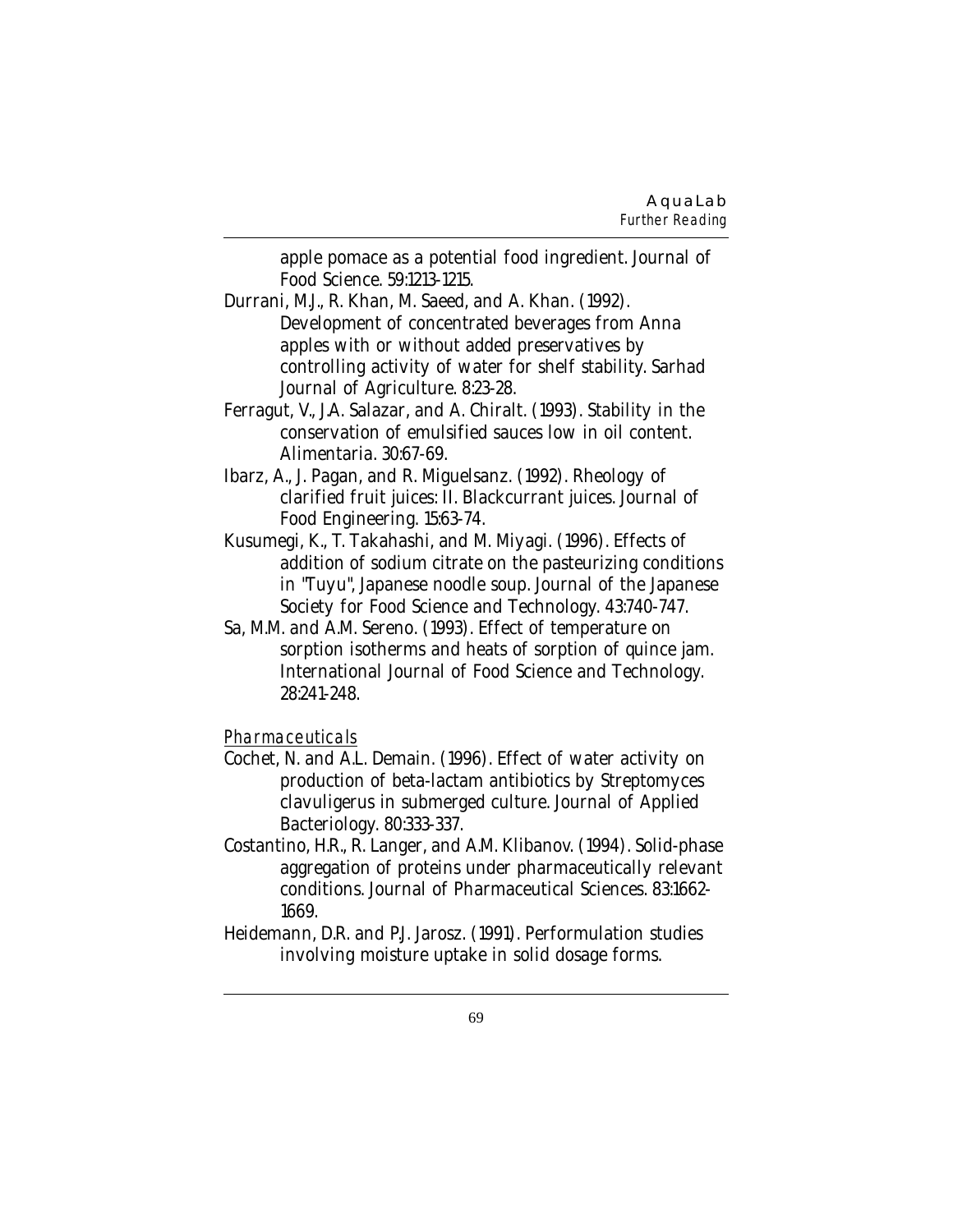#### **AquaLab**

*Further Reading*

Pharmaceutical Research. 8(3):292-297.

#### **Miscellaneous**

- Bell, L.N. and T.P. Labuza. (1992). Compositional influence on the pH of reduced-moisture solutions. Journal of Food Science. 57:732-734.
- Bell, L.N. and T.P. Labuza. (1994). Influence of the low-moisture state on pH and its implication for reaction kinetics. Journal of Food Engineering. 22:291-312.
- Bell, L.N. (1995). Kinetics of non-enzymatic browning in amorphous solid systems: Distinguishing the effects of water activity and the glass transition. Food Research International. 28:591-597.
- Brake, N.C. and O.R. Fennema. (1993). Edible coatings to inhibit lipid migration in a confectionery product. Journal of Food Science. 58:1422-1425.
- Dole, M. and L. Faller. (1950). Water sorption by synthetic high polymers. Journal of the American Chemical Society. 12:414-419.
- Fernandez-Salguero J., R. Gómez, and M.A. Carmona. (1993). Water activity in selected high-moisture foods. Journal of Food Composition and Analysis. 6:364-369.
- Lomauro, C.J., A.S. Bakshi, and T.P. Labuza. (1985). Evaluation of food moisture sorption isotherm equations. Part I: Fruit, vegetable and meat products. Lebensmittel-Wissenschaft und-Technologie. 18:111-117.
- Lomauro, C.J., A.S. Bakshi, and T.P. Labuza. (1985). Evaluation of food moisture sorption isotherm equations. Part II: Milk, coffee, tea, nuts, oilseeds, spices and starchy foods. Lebensmittel-Wissenschaft und-Technologie. 18:118-124.
- Yasuda, H., H.G. Olf, B. Crist, C.E. Lamaze, and A. Peterlin. (1972). Movement of water in homogeneous water-swollen polymers. In: Water Structure at the Water Polymer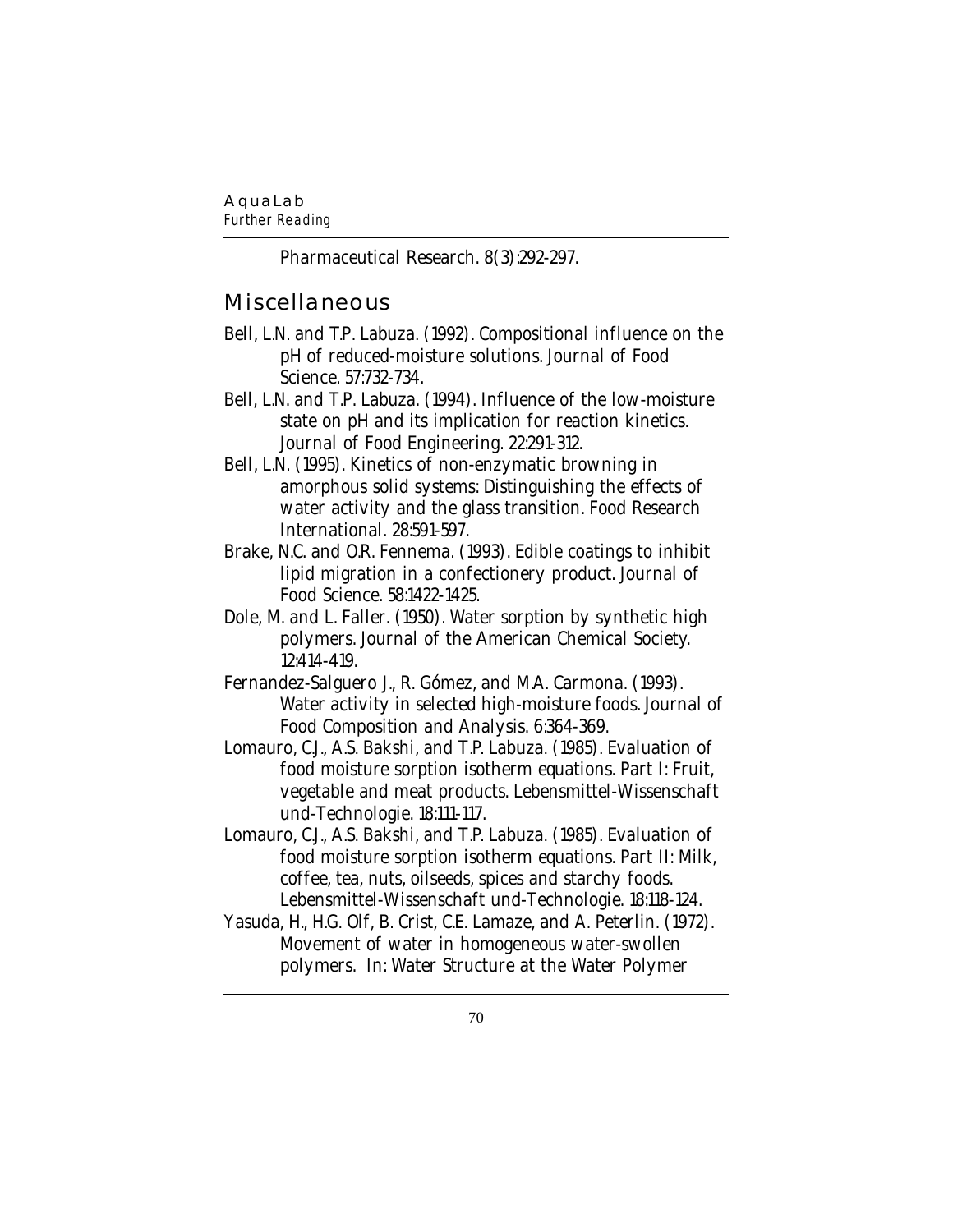#### **AquaLab** *Further Reading*

Interface. Jellinek, H.H.G. (ed.) Plenum Press, New York/ London.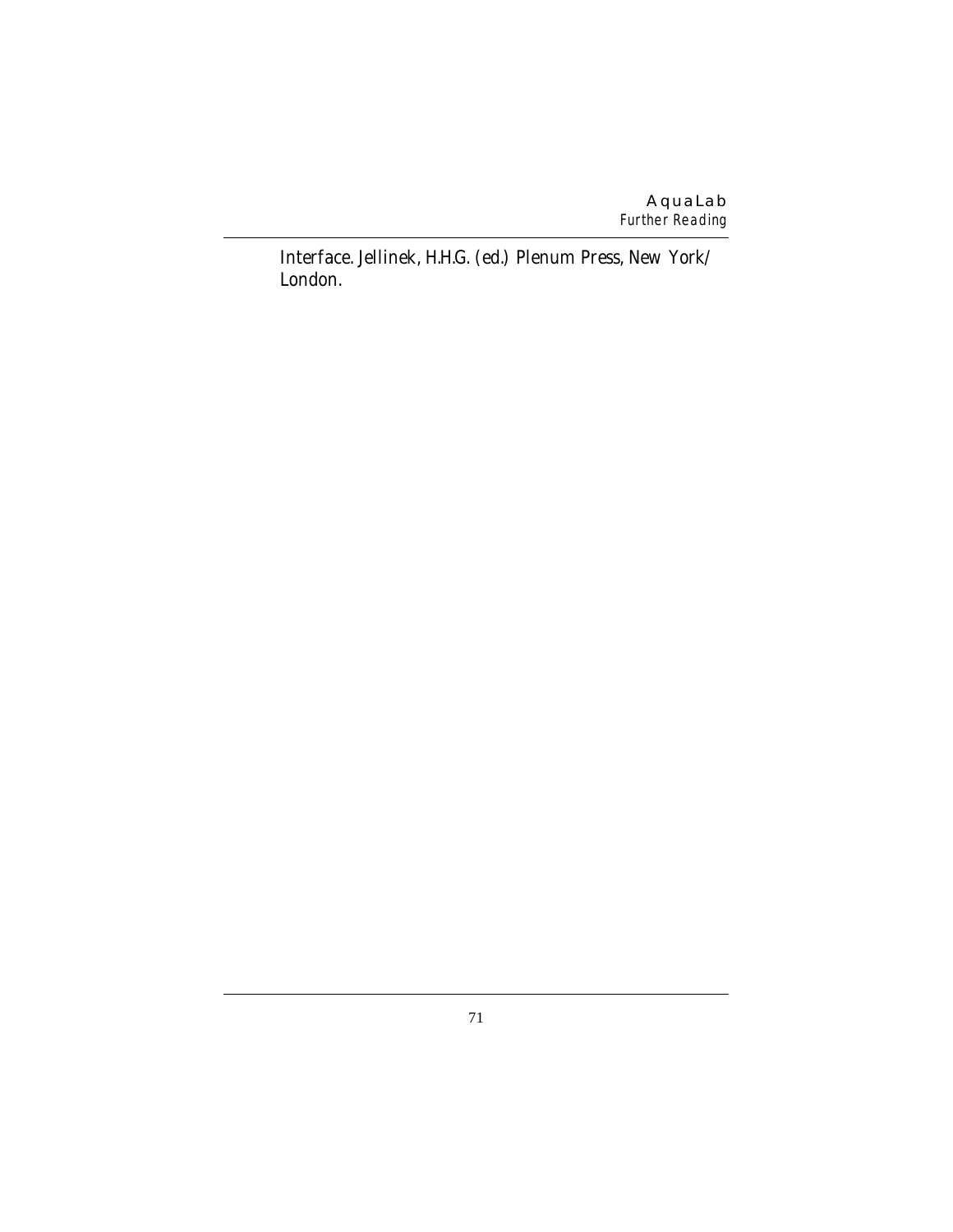# Appendix A: Salt Solutions

# **Preparing Salt Solution**

If you choose to mix a saturated salt solution for use as a verification standard, we recommend that you use the approved AOAC method. This method is as follows:

- 1. Select a reagent-grade salt and place it in a test container to a depth of about 4cm for more soluble salts (lower  $a_w$ ), to a depth of about 1.5 cm for less soluble salts (high  $a_w$ ), and to an intermediate depth for intermediate salts.
- 2. Add distilled water in increments of about 2mL, stirring constantly.
- 3. Add water until the salt can absorb no more water, as evidenced by the presence of free liquid. Keep the amount of free liquid to the minimum needed to keep the solution saturated with water. If you intend on using this solution over a long term period, make sure to seal the solution well to prevent losses from evaporation. Below is a table of saturated salt solutions and their respective water activities at differ-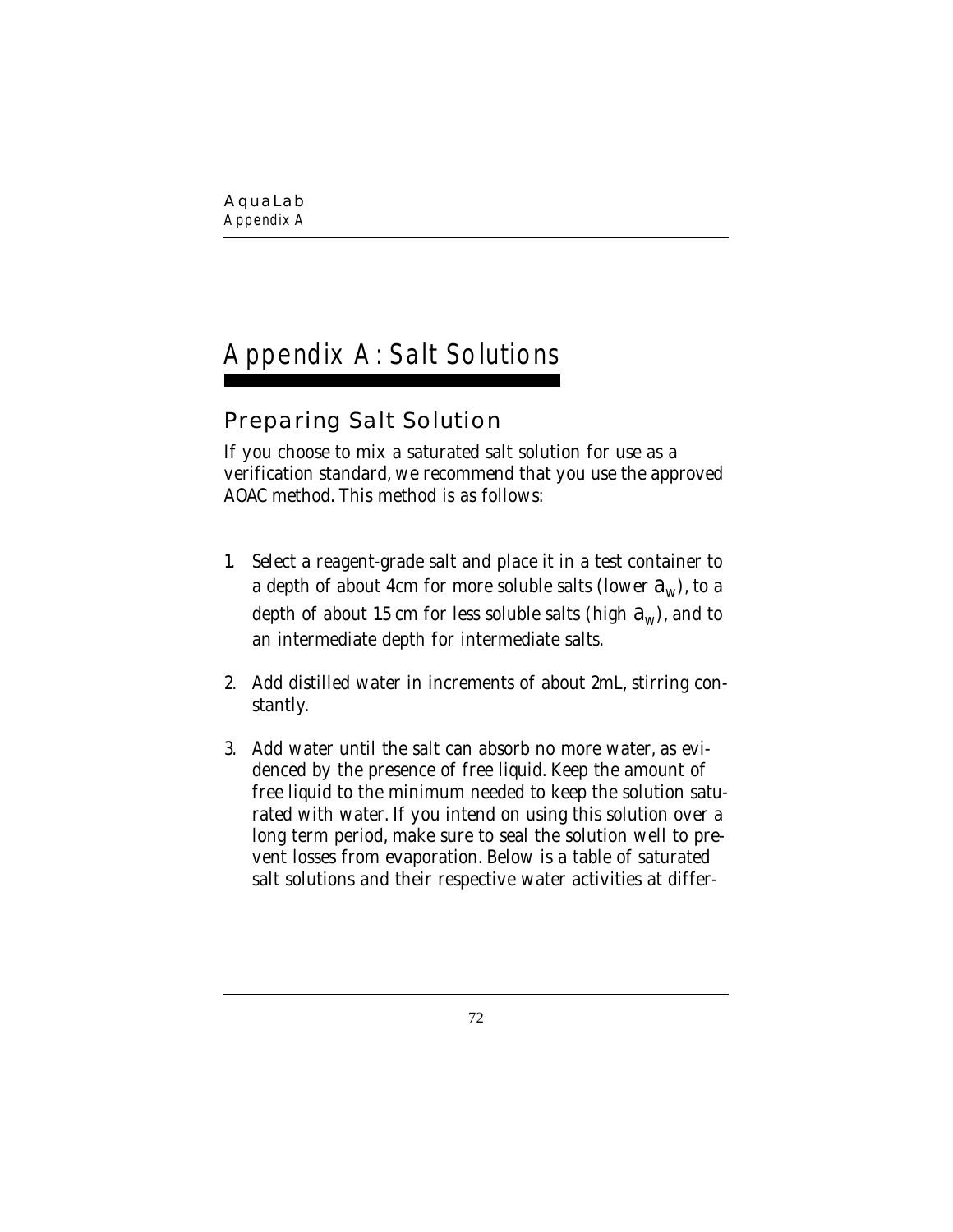| Saturated Salt Solution | $a_w$ at 20 $\degree$ C | $a_w$ at 25 $\degree$ C |
|-------------------------|-------------------------|-------------------------|
| Lithium Chloride        | $.113 \pm .003$         | $.113 \pm .003$         |
| Magnesium Chloride      | $.331 \pm .002$         | $.328 \pm .002$         |
| Potassium Carbonate     | $.432 \pm .003$         | $.432 \pm .004$         |
| Magnesium Nitrate       | $.544 \pm .002$         | $.529 \pm .002$         |
| Sodium Chloride         | $.755 \pm .001$         | $.753 \pm .001$         |
| Potassium Chloride      | $.851 \pm .003$         | $.843 \pm .003$         |
| Potassium Sulfate       | $.976 \pm .005$         | $.973 \pm .005$         |

ent temperatures. Please note that these values are

**Table 1: Water Activity Table for Selected Salt Solutions**

*Adapted from Greenspan (1977). Numbers rounded to nearest thousandth.*

based on averaged published data. Saturated salt solutions are temperature-sensitive and their values are not as accurate as the verification standards offered by Decagon.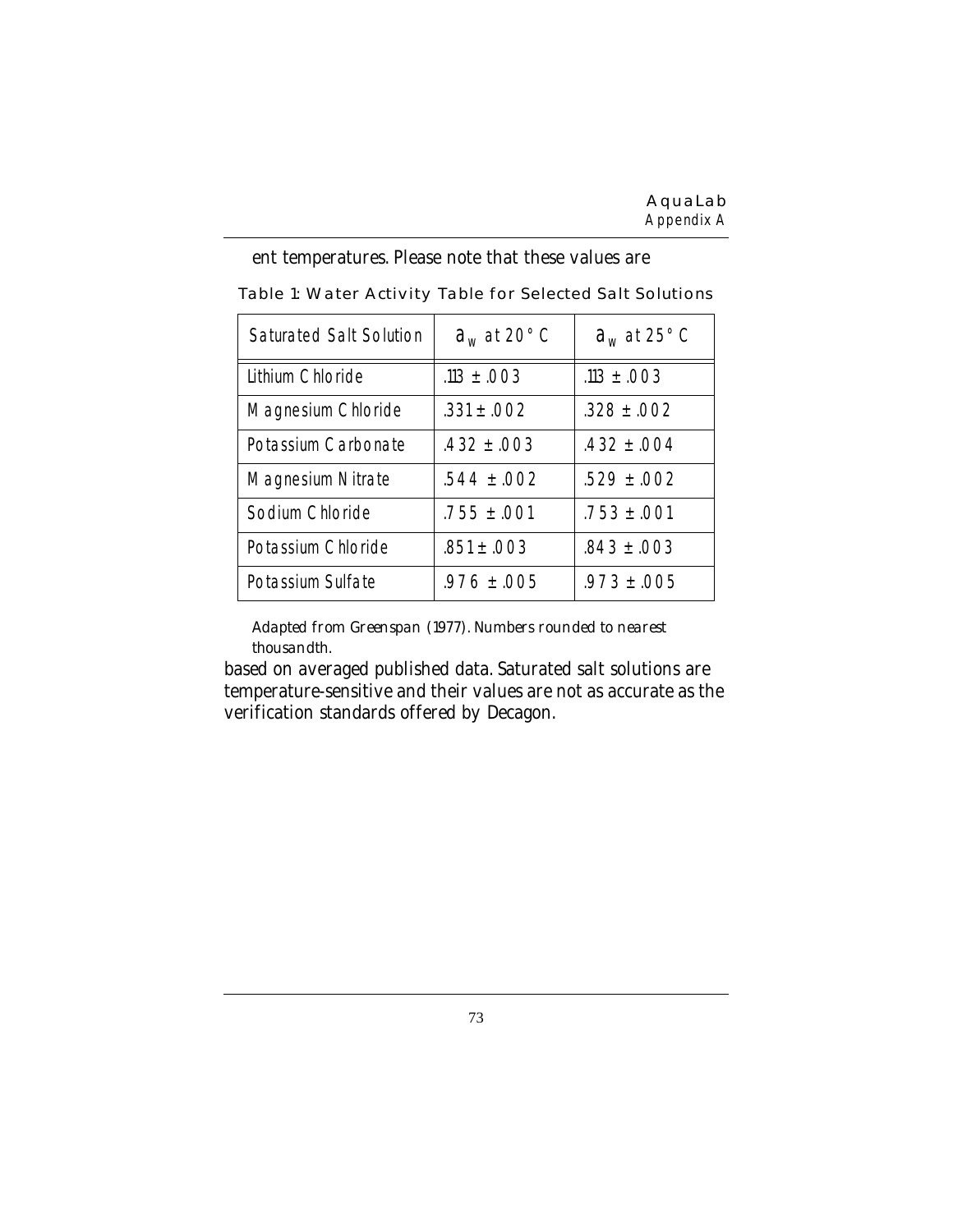# **Index**

# **Symbols**

"LO" 43

#### **A**

appendix A 72

## **C**

case fan 32 cautions 27 checking calibration 46 chilled products 32 chilled-mirror technique 5 cleaning 40, 42, 45 fan filter 45 sensor block 41 coated samples speeding read time for 23 components 9 cotton swabs 40 customer service 1 CX-2T 29

## **D**

dehydrated samples 24 dew point 29 downloading using Terminal for Windows 35 dried samples speeding read time for 23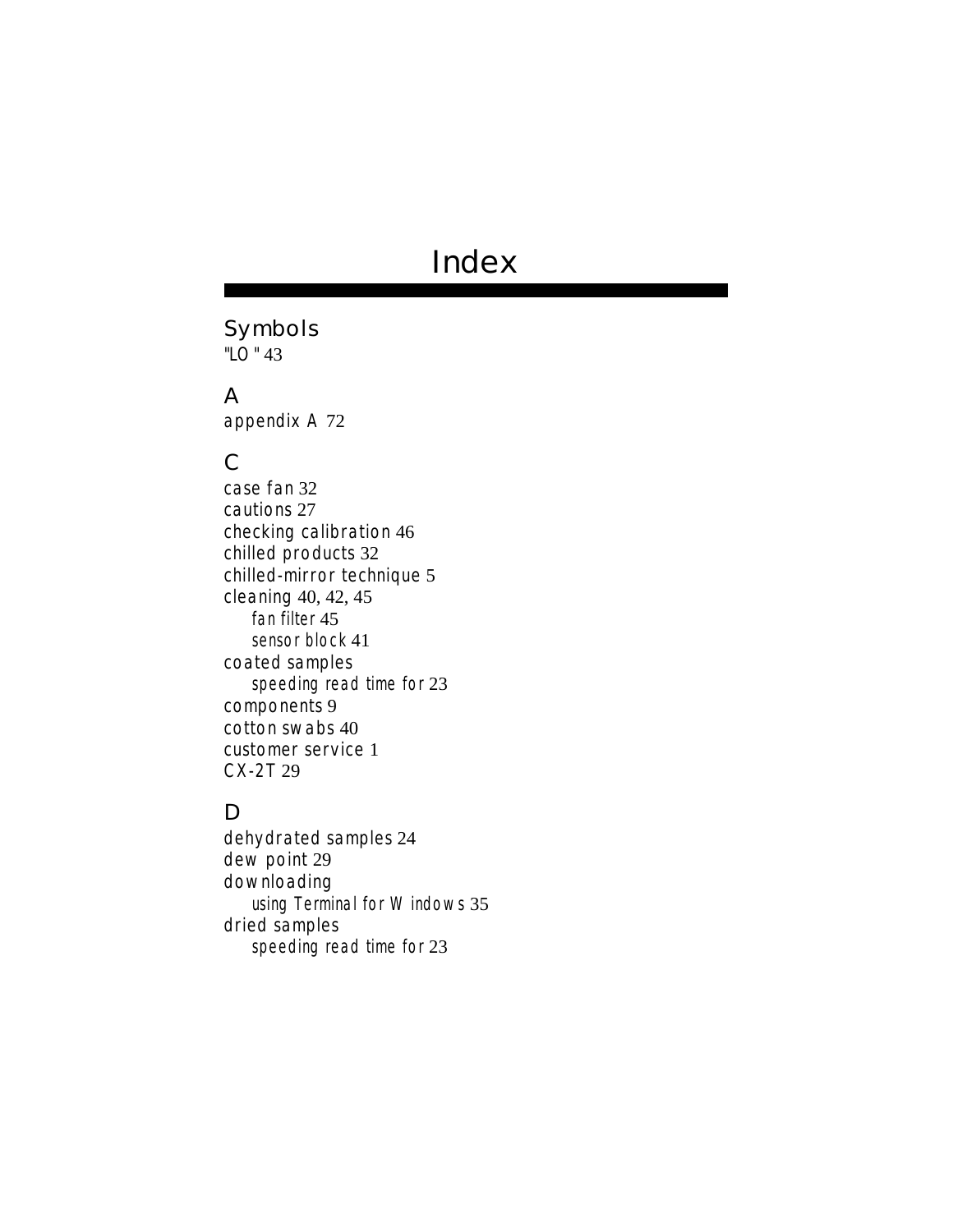dry samples 7

#### **E**

e-mail address 2 error messages 51

## **F**

fan blade 41, 43 fan filter 32 fax number 2 features 8

## **L**

linear offset 55 causes for 14 definition 14 how to adjust for 18, 18–20 when to verify for 18 loaners 50 location 9 low water activity 25, 28

# **M**

maintenance 40 manual 1 microbial growth related to water activity 38

## **O**

offset 32 O-rings 44, 45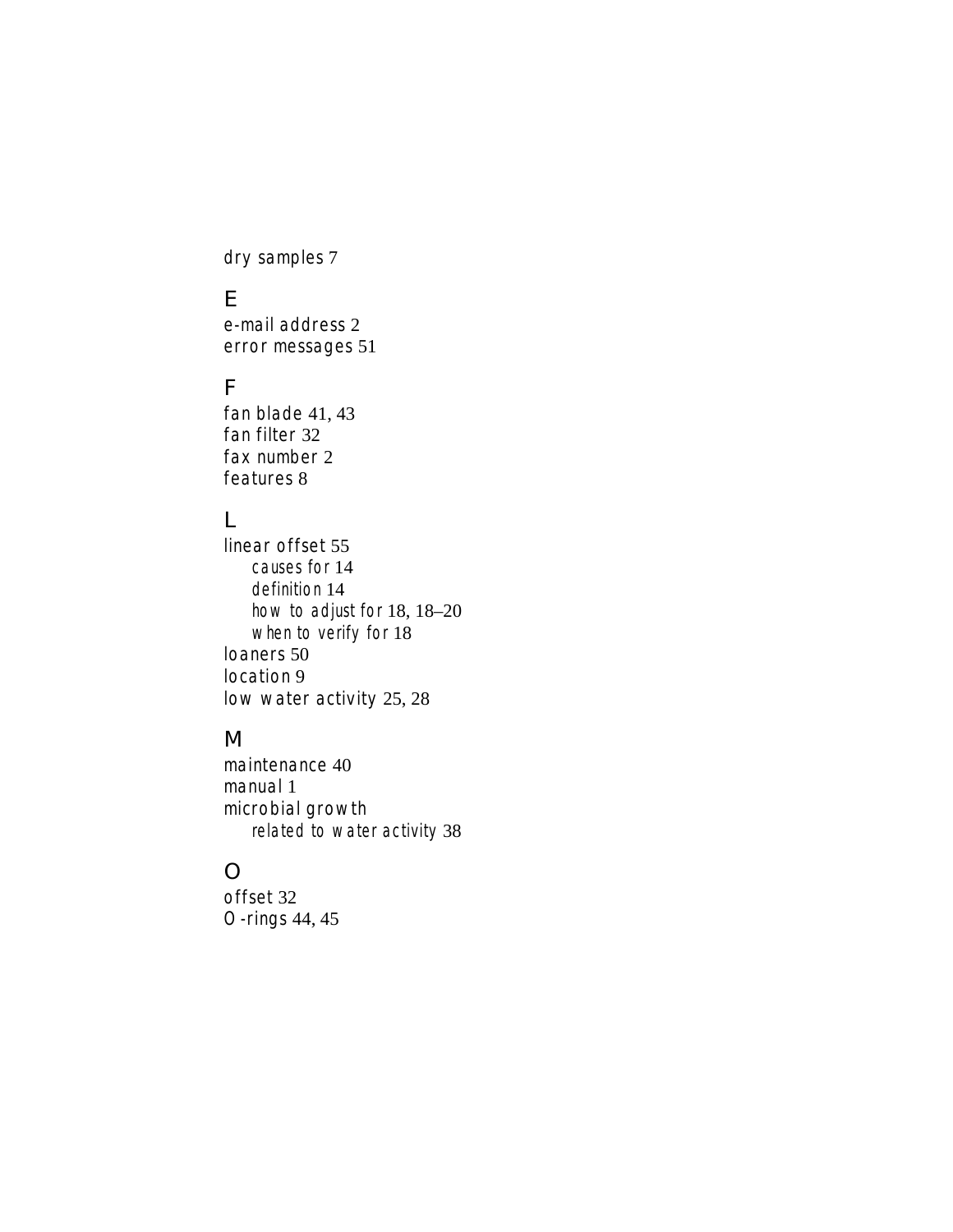#### **P**

pharmaceuticals 69 powdery samples 28 preparing salt solutions 72 propylene glycol 6, 24, 53

#### **R**

read time 6 long read time 6, 22, 53 readings cautions 27 how AquaLab takes 26, 27 taking readings 26 references 56 baked goods and cereals 67 beverages, soups, sauces, preserves 68 dairy products 65 food quality and safety 59 meat and seafood 63 microbiology 60 pharmaceuticals 69 water activity theory 56 relative humidity 38 repair costs 49 repair instructions 48

# **S**

salt solutions uncertainty using saturated solutions 15 salt standards. See verification standards sample cup 45 sample cups filling level 22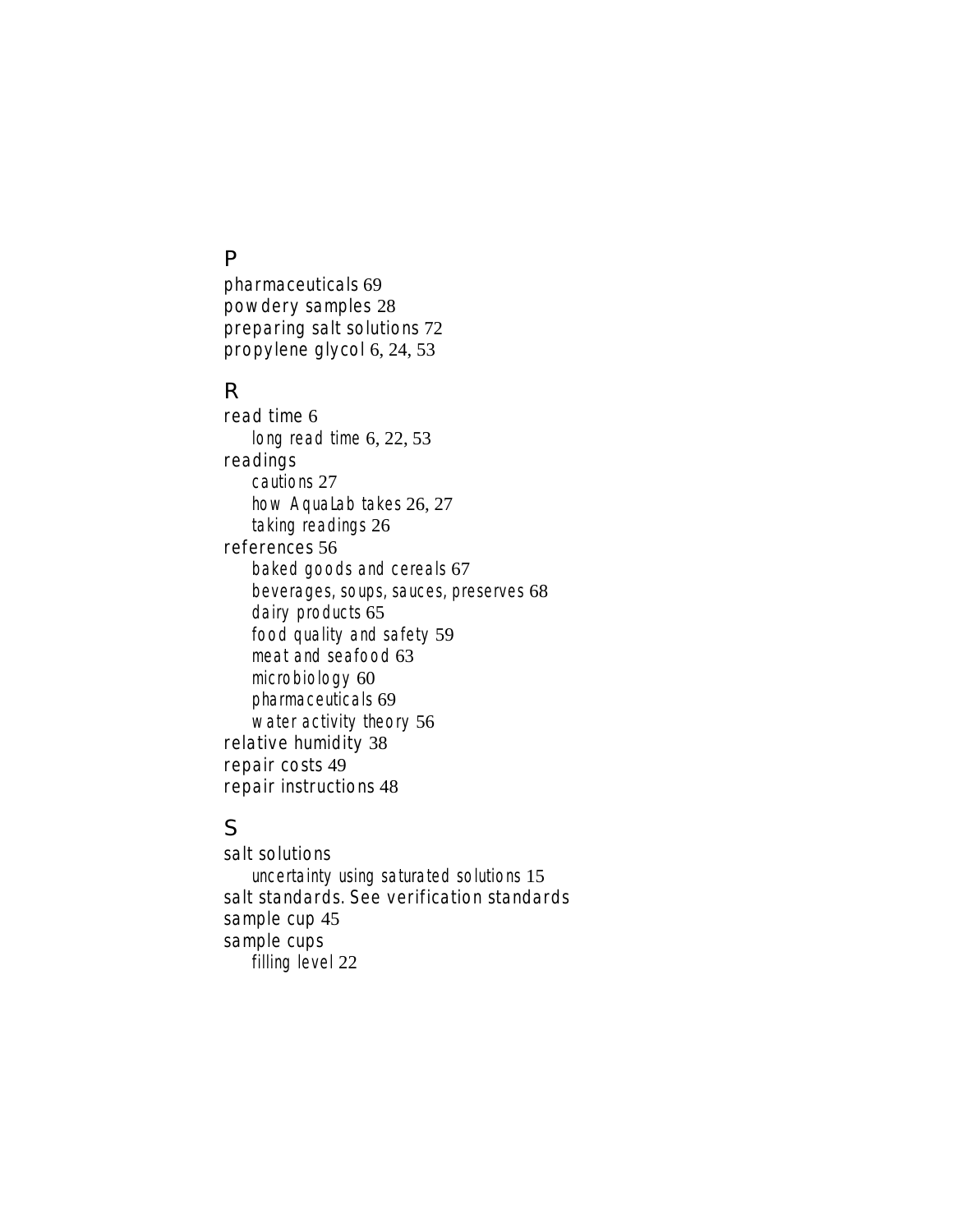sealing 22 sample drawer 44 sample preparation 21 sample temperature and CX2-T 31 saturated salts 72 seller's liability 3 shipping 48

## **T**

technical assistance 55 technical support 1 telephone number 1 temperature hot samples 27 of instrument 27 samples not at room temp. 25 temperature control 6, 29 theory water activity 56 troubleshooting 51

#### **V**

verification standards 14 equations 16 table of values 17 voltage settings 12

#### **W**

warm-up 13 warranty 3 water activity Aqualab and 5